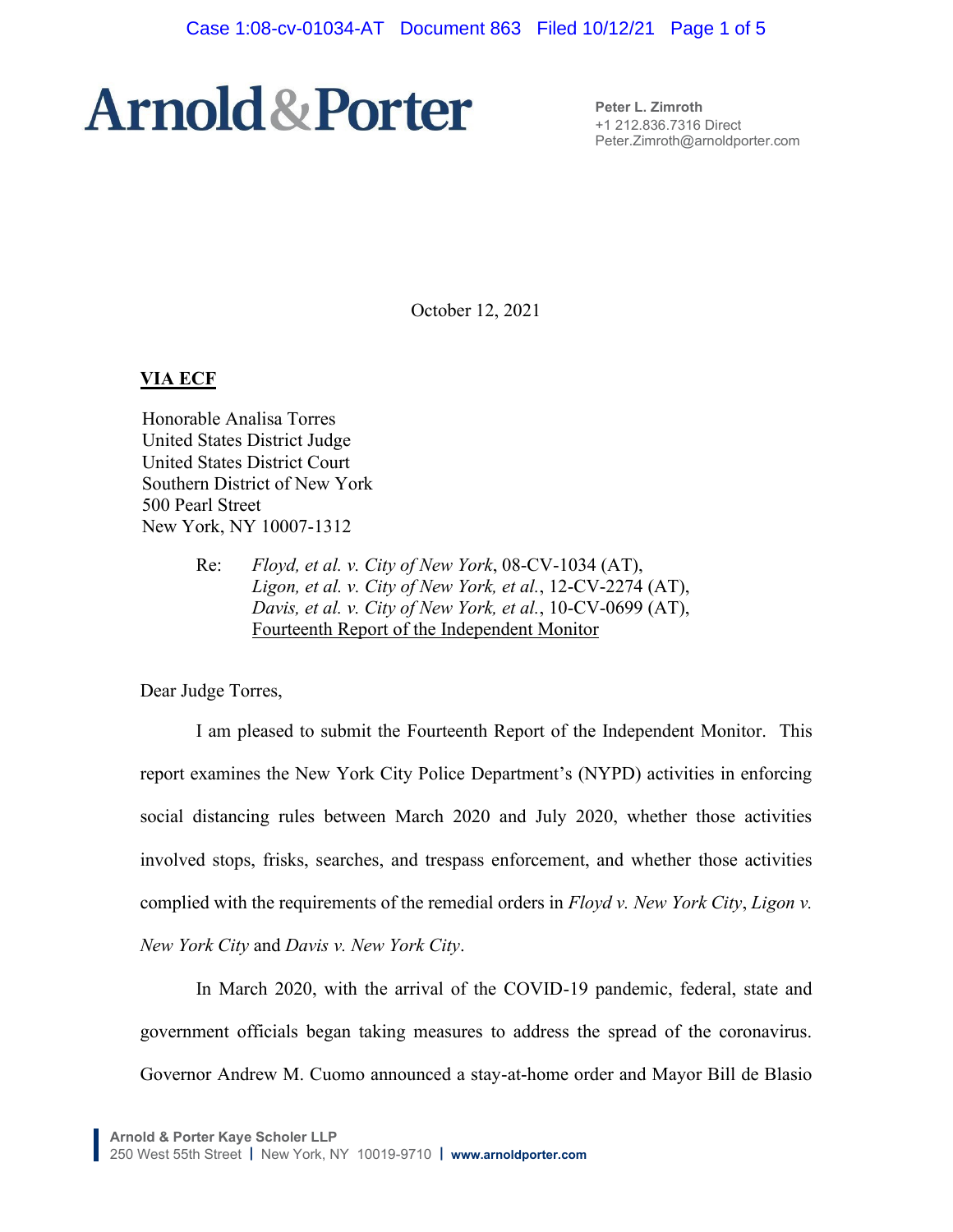declared a state of emergency in New York City. All individuals over the age of two were required to wear a mask when in public, and individuals were required to stay a distance of six feet away from persons other than their immediate family. Mayor de Blasio directed the New York City Police Department (NYPD) and other City agencies to enforce the public health COVID rules (COVID rules). The Police Department enforced the COVID Rules from March 2020 to July 2020, when the Mayor transferred the enforcement authority from the NYPD to the New York City Sheriff.

In May 2020, Plaintiffs' counsel in the *Floyd* litigation filed a motion and brief arguing that the NYPD's social distancing enforcement violated prior *Floyd* orders. Plaintiffs requested the Court to direct the Monitor to investigate the NYPD's social distancing enforcement and report to the Court, and sought an injunction against any further enforcement of the COVID Rules by NYPD until after the Court ruled on the Monitor's report.

This Court denied the Plaintiffs' motion. The Court determined that much of the police conduct that Plaintiffs alleged and complained of extended beyond the suspicionless and racially motivated stops and frisks addressed by the Court in *Floyd*. The Court did note, however, that some of the alleged police conduct could fall within the ambit of *Floyd*. The Court stated: "The Monitor's work is ongoing and encompasses all suspicionless and race-based stops, including those which may have taken place during the COVID-19 pandemic." Thus, the Court determined that the existing system of review, with the Monitor assessing and reporting on the NYPD's progress in complying with the Court's mandates, was sufficient. In making its ruling, the Court relied on my assurances that the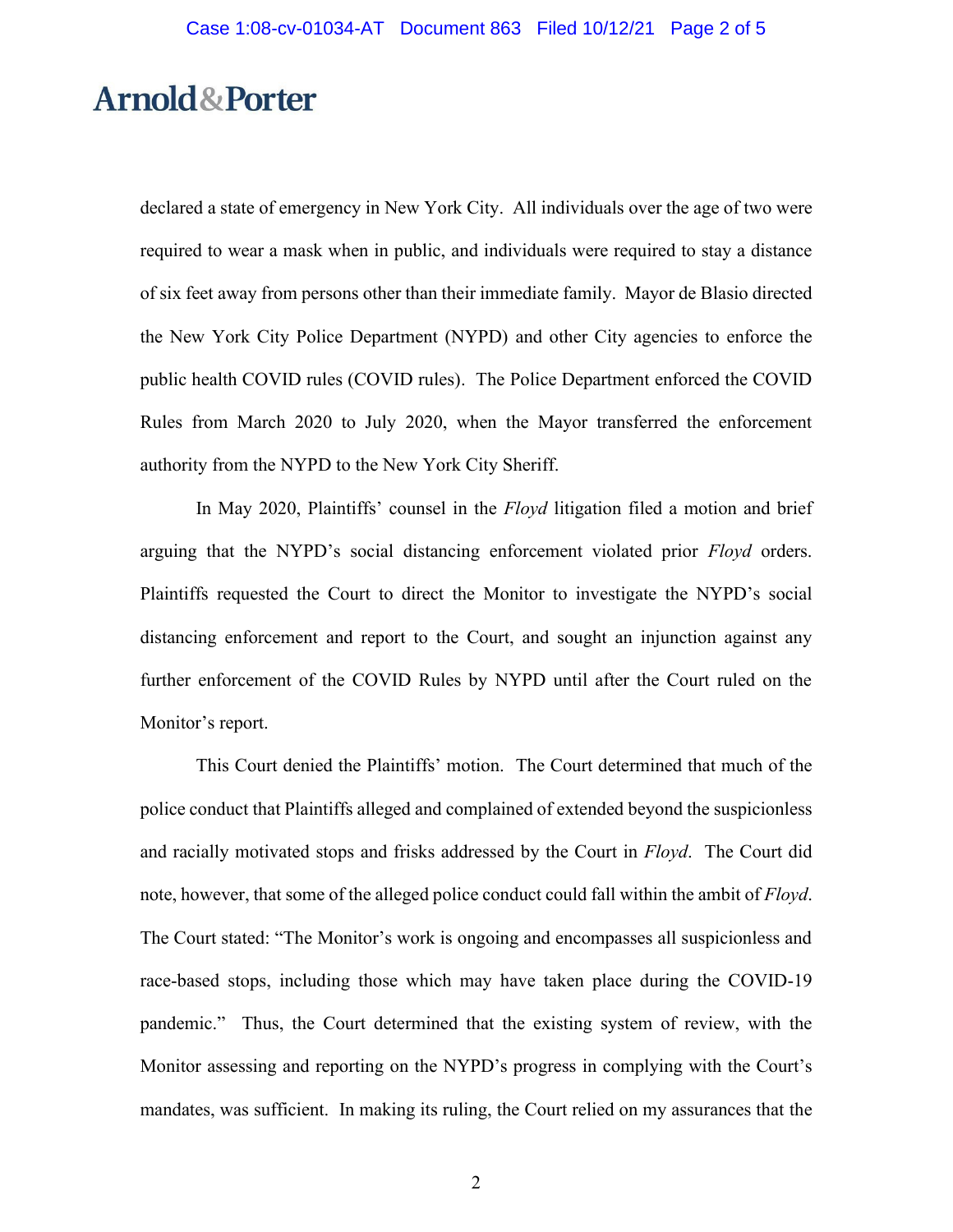Monitor Team would review information about enforcement of the COVID Rules, tailored to the *Floyd* remedial process. This report is the result of those efforts and reflects the Monitor Team's review and analysis of the data collected and the NYPD's enforcement of the COVID Rules.

Although the NYPD's social distancing enforcement garnered a significant amount of media attention and controversy, the NYPD did not extensively use its authority to arrest or issue summonses. There were only 141 arrests for social distancing violations and 520 summonses during those four months, an average of 1.8 arrests per precinct and 6.8 summonses per precinct per month. This compares to 1,629 911 calls for service (CFS) relating to the COVID Rules and 60,307 311 CFS relating to the COVID Rules. In general, the overall number of social distancing arrests and summons reported over the four-month period for a population as large as New York City with a department as large as the NYPD appears quite low, especially compared to the level of violations reported through 311 and 911.

The Monitor Team examined the racial distribution of NYPD social distancing enforcement. There was a significant correlation between the non-White population in a given precinct and the number of enforcement actions in those precincts. On closer examination, however, the correlation is likely due to the outsized influence of specific events in three precincts that generated multiple enforcement actions. In addition, precincts with high non-White population also had a higher volume of 911 and 311 calls. Based on the higher number of social distancing-related 911 and 311 calls, precincts with a higher non-White population had a higher probability of enforcement. NYPD's social distancing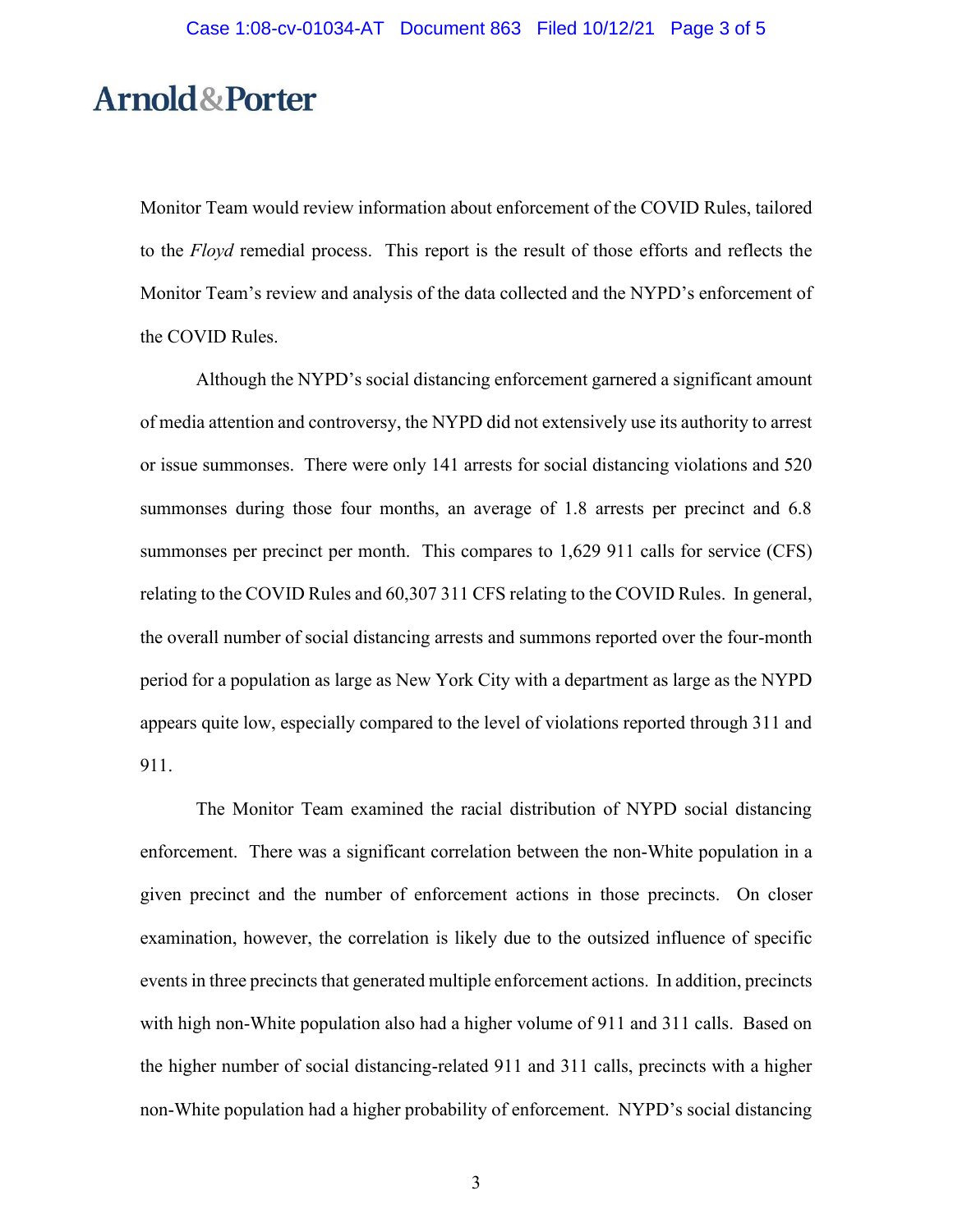enforcement in the City's precincts closely mirrored the calls for service for social distancing in those precincts.

The Monitor Team's review of the BWC videos of social distancing enforcement revealed that the conduct by officers was overwhelmingly lawful. There was only one incident in which the Monitor Team determined that the video did not illustrate probable cause for the arrest or summons, and one video of summons enforcement incidents in which it appeared that officers made a stop without reasonable suspicion. In addition, officers enforcing social distancing orders from the City and State engaged in Level 3 *Terry* stops very rarely. In those situations in which a *Terry* stop did appear to occur, the video recording indicated the officers had reasonable suspicion for most of the stops, as well as reasonable suspicion for the frisks and a legal basis for the searches, if conducted. The NYPD's enforcement actions of the COVID Rules involved arrests and summonses, which require written documentation. Because there were so few Level 3 *Terry* stops, the issue of underreporting of Level 3 *Terry* stops does not arise in this analysis.

In conclusion, the Monitor's analysis supports the Court's determination that the majority (indeed, the vast majority) of NYPD's social distancing enforcement did not involve suspicionless and racially motivated stops and frisks, and thus fell beyond the ambit of the *Floyd* and *Davis* cases.

Respectfully submitted,

/*s/ Peter L. Zimroth* Peter L. Zimroth Monitor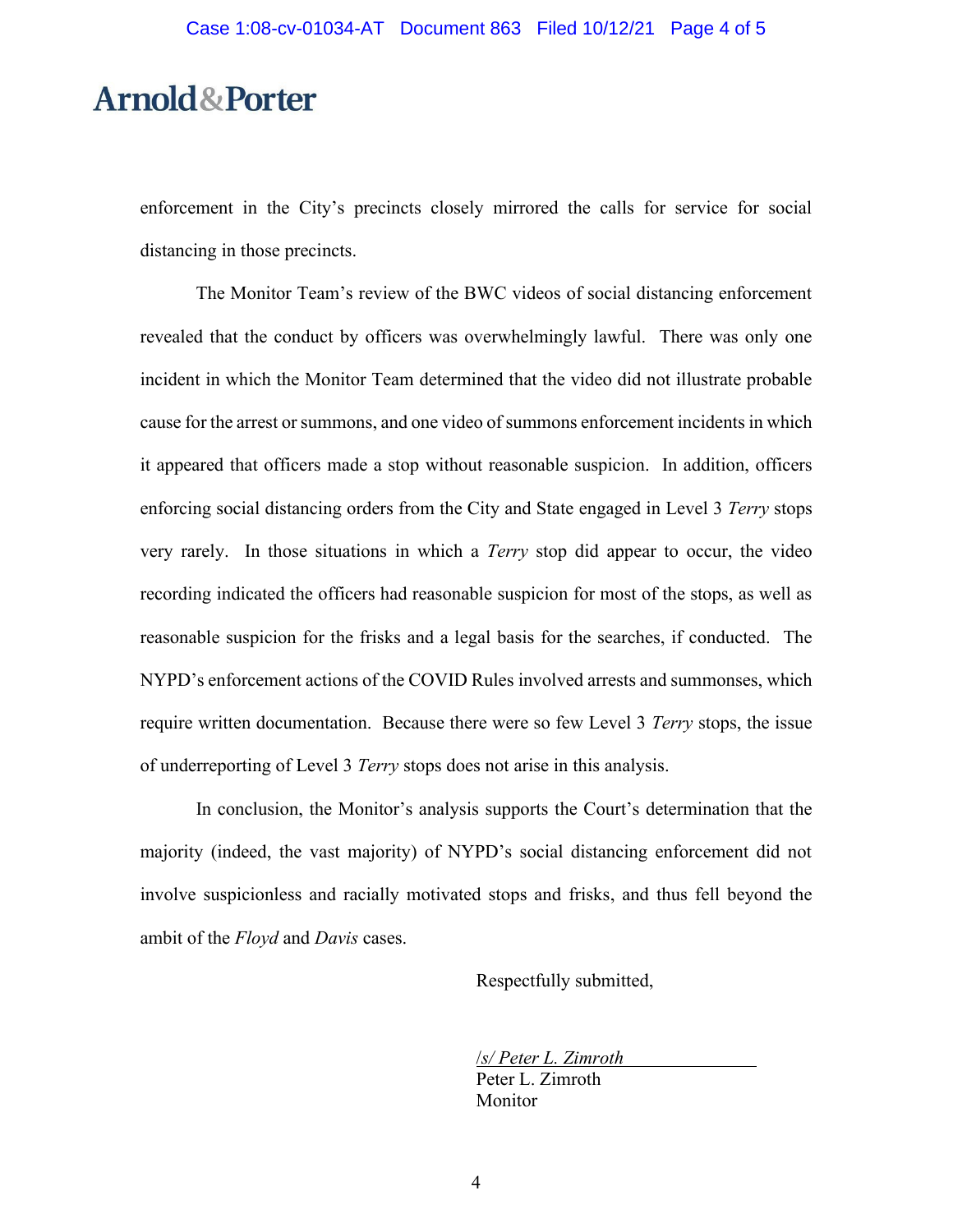Attachment: Fourteenth Report of the Independent Monitor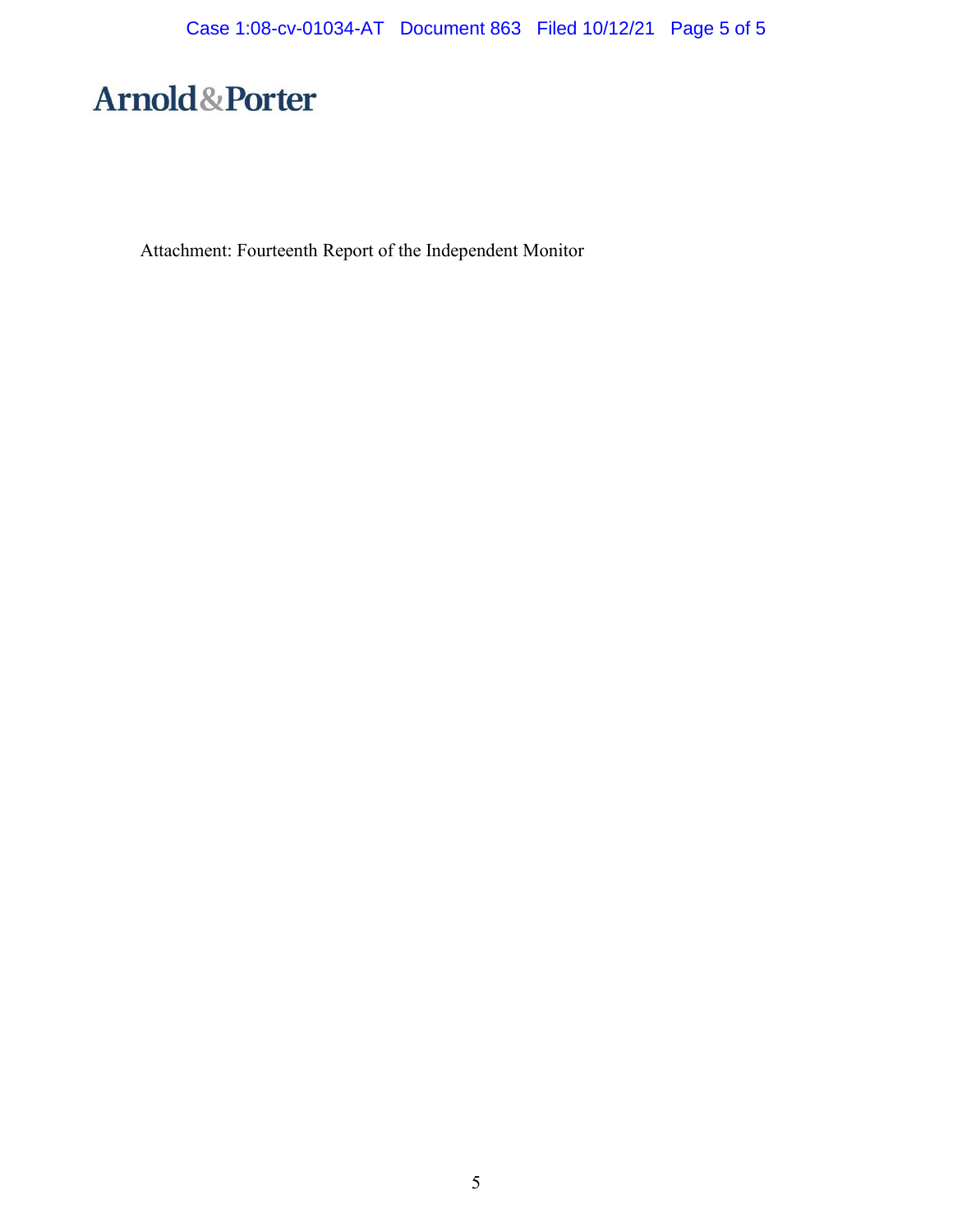### **Fourteenth Report of the Independent Monitor**

### **NYPD Social Distancing Enforcement, 2020**

### **Peter L. Zimroth**

**October 12, 2021**

*Floyd, et al. v. City of New York Ligon, et al. v. City of New York, et al. Davis, et al. v. City of New York, et al.*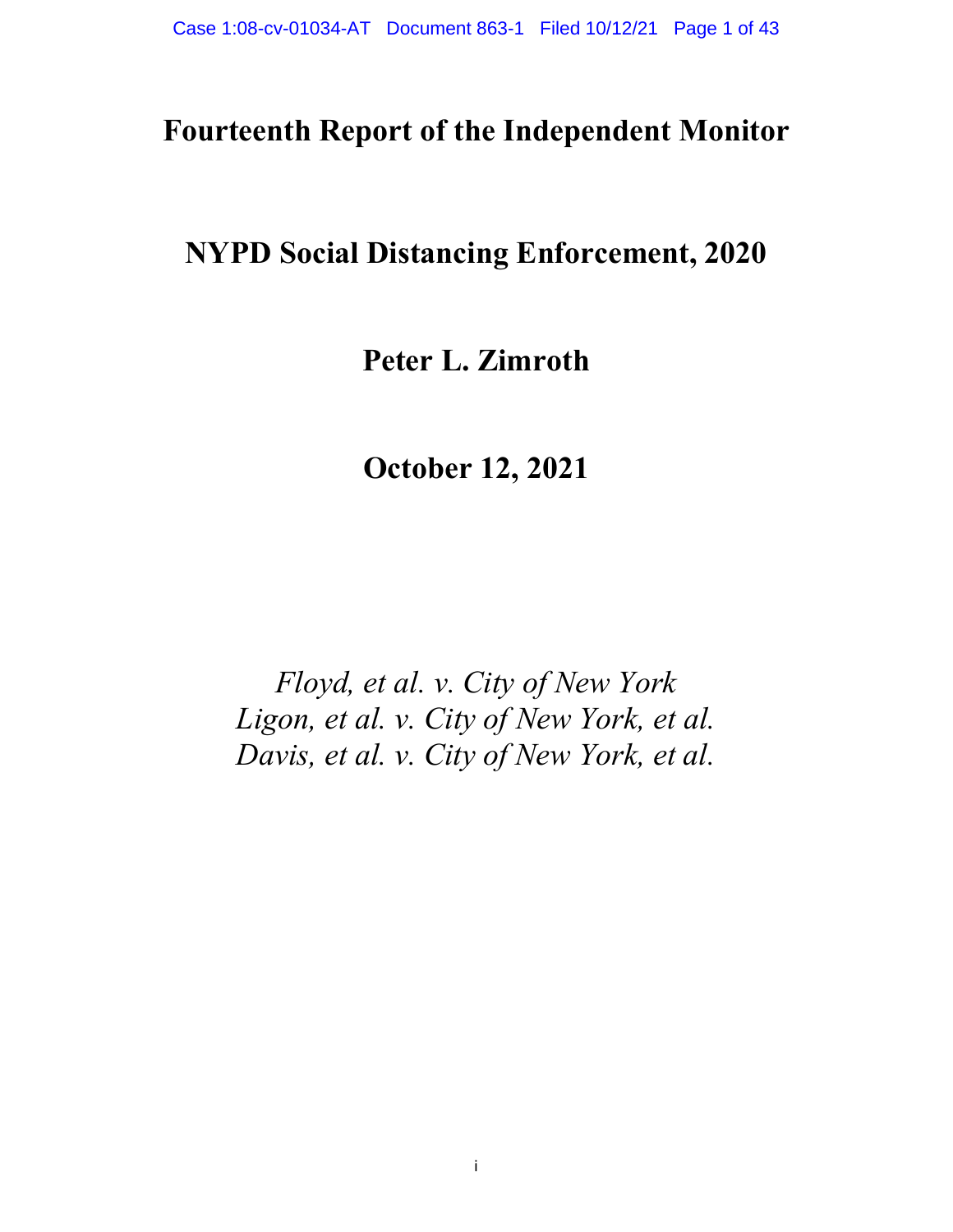# **MONITOR TEAM**

Peter L. Zimroth Monitor

Richard Jerome Deputy Monitor

Anthony A. Braga Cassandra Chandler Jennifer Eberhardt Demosthenes Long John MacDonald James McCabe Jane Perlov James Yates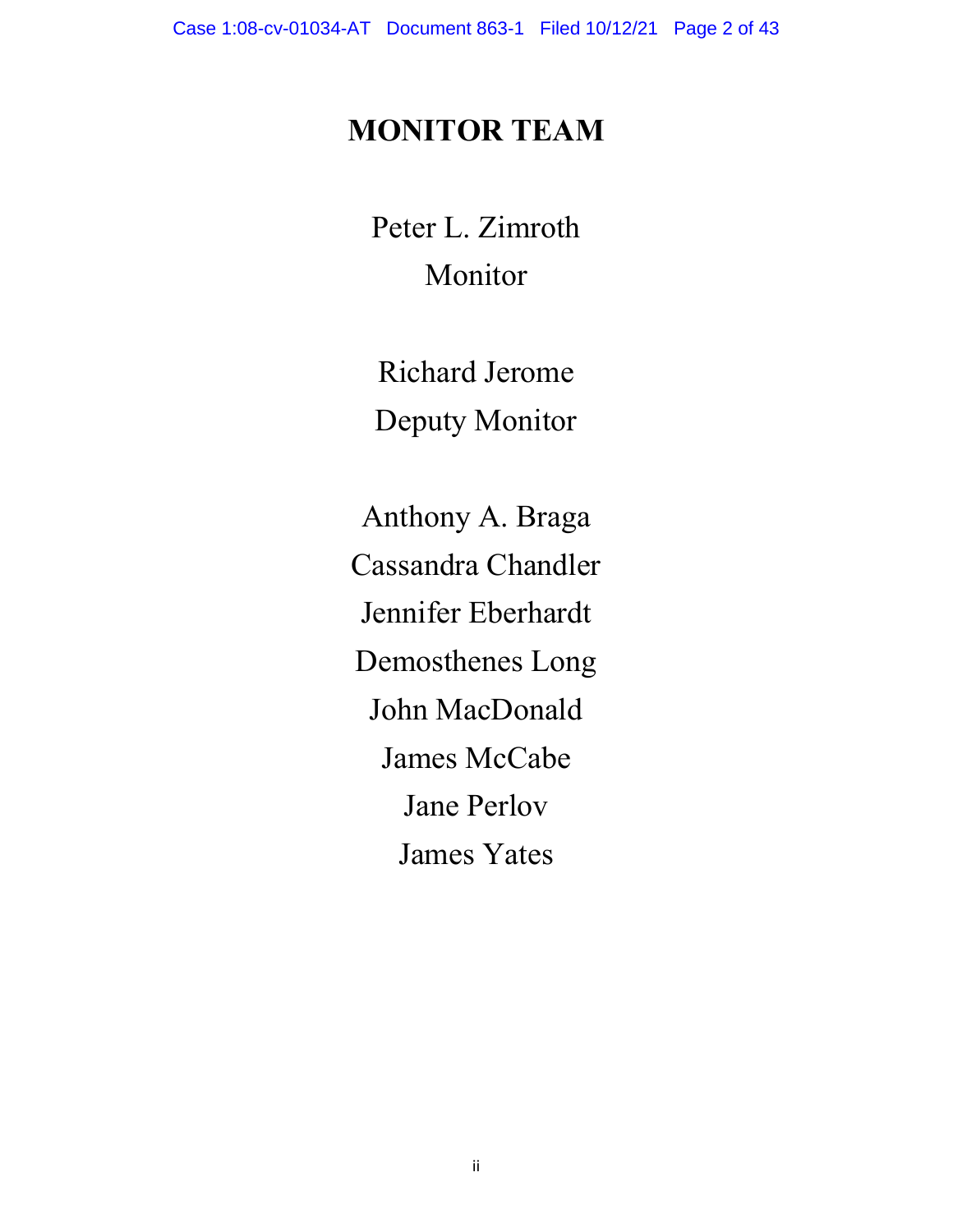### *Table of Contents*

| $\bm{I}$         |                                                                                  | 4  |  |  |  |  |
|------------------|----------------------------------------------------------------------------------|----|--|--|--|--|
| A.               |                                                                                  | 4  |  |  |  |  |
| <b>B.</b>        |                                                                                  |    |  |  |  |  |
| П.               |                                                                                  |    |  |  |  |  |
| A.               |                                                                                  | 12 |  |  |  |  |
| <b>B.</b>        |                                                                                  | 14 |  |  |  |  |
| Ш.               | Review of Stop Reports Prepared Related to Social Distancing ___________________ | 15 |  |  |  |  |
| $I\mathcal{V}$ . | Analysis of Race and Social Distancing Enforcement _____________________________ | 16 |  |  |  |  |
| V.               |                                                                                  | 23 |  |  |  |  |
| A.               |                                                                                  | 25 |  |  |  |  |
| <b>B.</b>        |                                                                                  |    |  |  |  |  |
| $\mathbf{C}$ .   |                                                                                  |    |  |  |  |  |
| D.               |                                                                                  |    |  |  |  |  |
| Е.               | Analysis of BWC Videos Tagged "Social Distancing"_______________________________ | 36 |  |  |  |  |
| V.               |                                                                                  | 36 |  |  |  |  |
|                  |                                                                                  | 39 |  |  |  |  |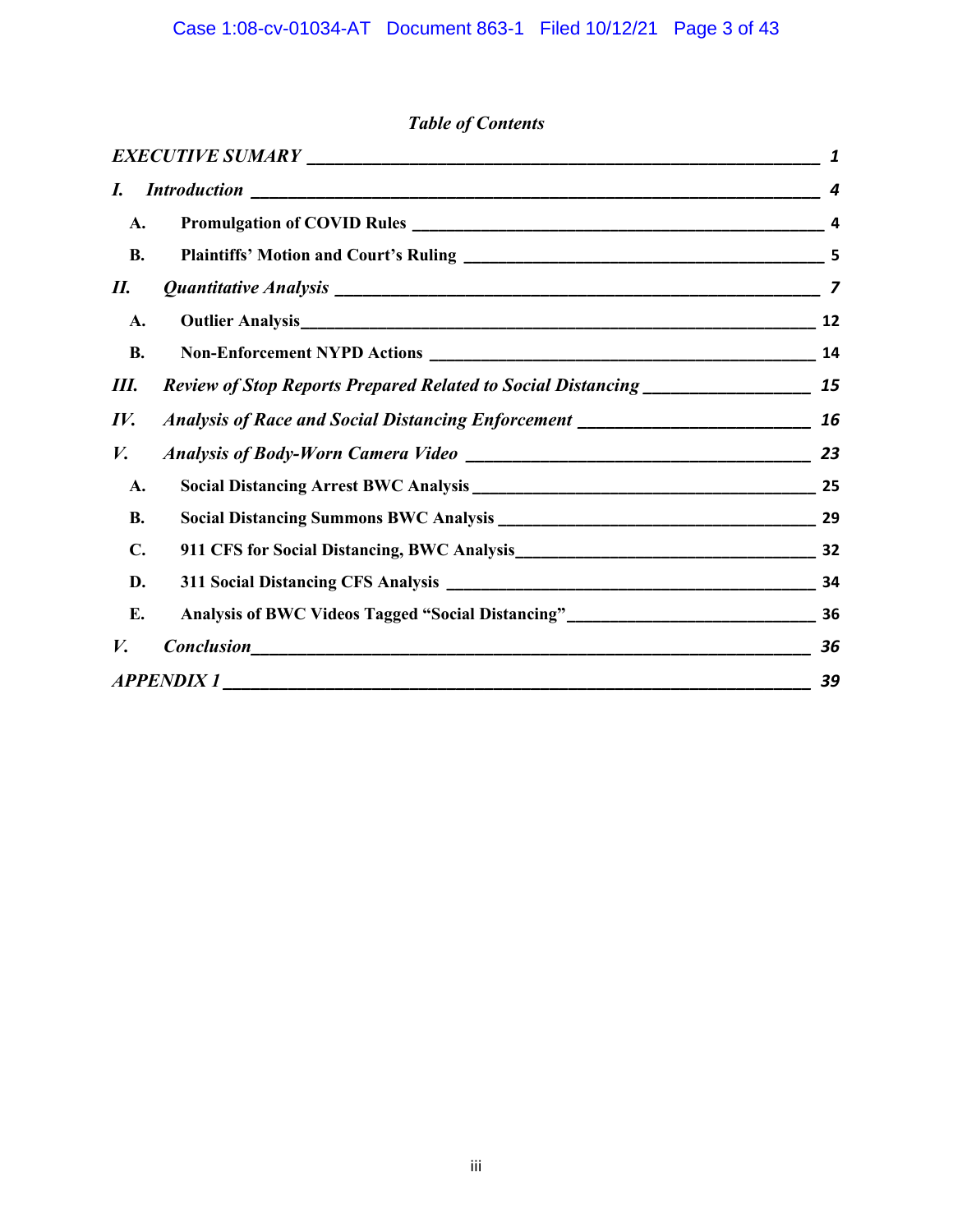### **Fourteenth Report of the Independent Monitor NYPD Social Distancing Enforcement, 2020**

#### <span id="page-8-0"></span>**EXECUTIVE SUMARY**

In March 2020, with the arrival of the COVID-19 pandemic, federal, state and government officials began taking measures to address the spread of the coronavirus. Governor Andrew M. Cuomo announced a stay-at-home order and Mayor Bill de Blasio declared a state of emergency in New York City. All individuals over the age of two were required to wear a mask when in public, and individuals were required to stay a distance of six feet away from persons other than their immediate family. Mayor de Blasio directed the New York City Police Department (NYPD) and other City agencies to enforce the public health COVID rules (COVID rules). The Police Department enforced the COVID Rules from March 2020 to July 2020, when the Mayor transferred the enforcement authority from the NYPD to the New York City Sheriff.

This report examines the NYPD's activities in enforcing social distancing rules between March 2020 and July 2020, whether those activities involved stops, frisks, searches, and trespass enforcement, and whether those activities complied with the requirements of the remedial orders in *Floyd v. New York City*, *Ligon v. New York City* and *Davis v. New York City*.

Although the NYPD's social distancing enforcement garnered a significant amount of media attention and controversy, the NYPD did not extensively use its authority to arrest or issue summonses. There were only 141 arrests for social distancing violations and 520 summonses during those four months, an average of 1.8 arrests per precinct and 6.8 summonses per precinct per month. This compares to 1,629 911 calls for service (CFS) relating to the COVID Rules and 60,307 311 CFS relating to the COVID Rules. In general, the overall number of social distancing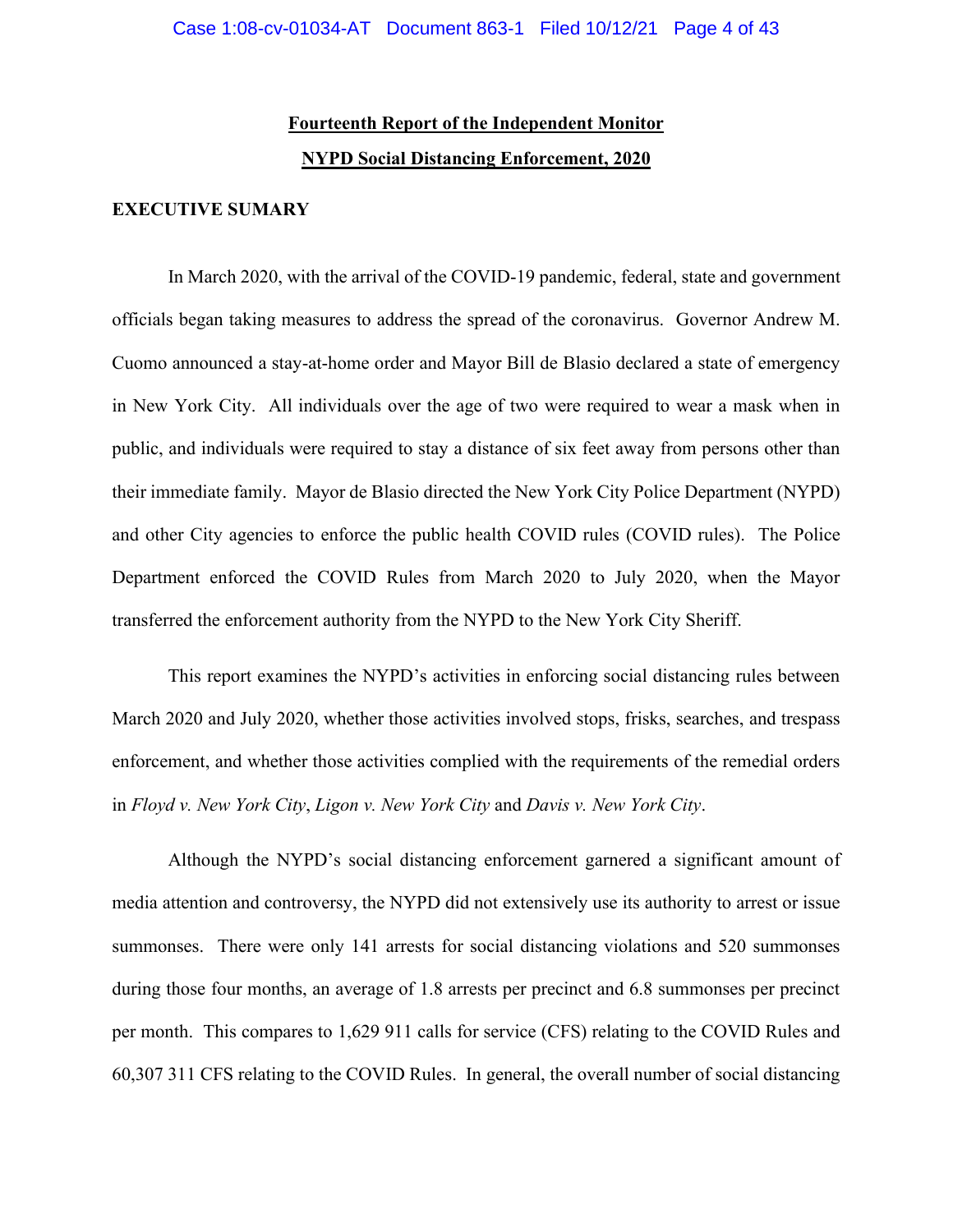#### Case 1:08-cv-01034-AT Document 863-1 Filed 10/12/21 Page 5 of 43

arrests and summons reported over the four-month period for a population as large as New York City with a department as large as the NYPD appears quite low, especially compared to the level of violations reported through 311 and 911.

The Monitor Team examined the racial distribution of NYPD social distancing enforcement. There was a significant correlation between the non-White population in a given precinct and the number of enforcement actions in those precincts. On closer examination, however, the correlation is likely due to the outsized influence of specific events in three precincts that generated multiple enforcement actions. See pp. 12-13. In addition, precincts with high non-White population also had a higher volume of 911 and 311 calls. Based on the higher number of social distancing-related 911 and 311 calls, precincts with a higher non-White population had a higher probability of enforcement. NYPD's social distancing enforcement in the City's precincts closely mirrored the calls for service for social distancing in those precincts. See pp. 21-23.

The Monitor Team's review of the BWC videos of social distancing enforcement revealed that the conduct by officers was overwhelmingly lawful. There was only one incident in which the Monitor Team determined that the video did not illustrate probable cause for the arrest or summons, and one video of summons enforcement incidents in which it appeared that officers made a stop without reasonable suspicion. In addition, officers enforcing social distancing orders from the City and State engaged in Level 3 *Terry* stops very rarely. In those situations in which a *Terry* stop did appear to occur, the video recording indicated the officers had reasonable suspicion for most of the stops, as well as reasonable suspicion for the frisks and a legal basis for the searches, if conducted. The NYPD's enforcement actions of the COVID Rules involved arrests and summonses, which require written documentation. Because there were so few Level 3 *Terry* stops, the issue of underreporting of Level 3 *Terry* stops does not arise in this analysis.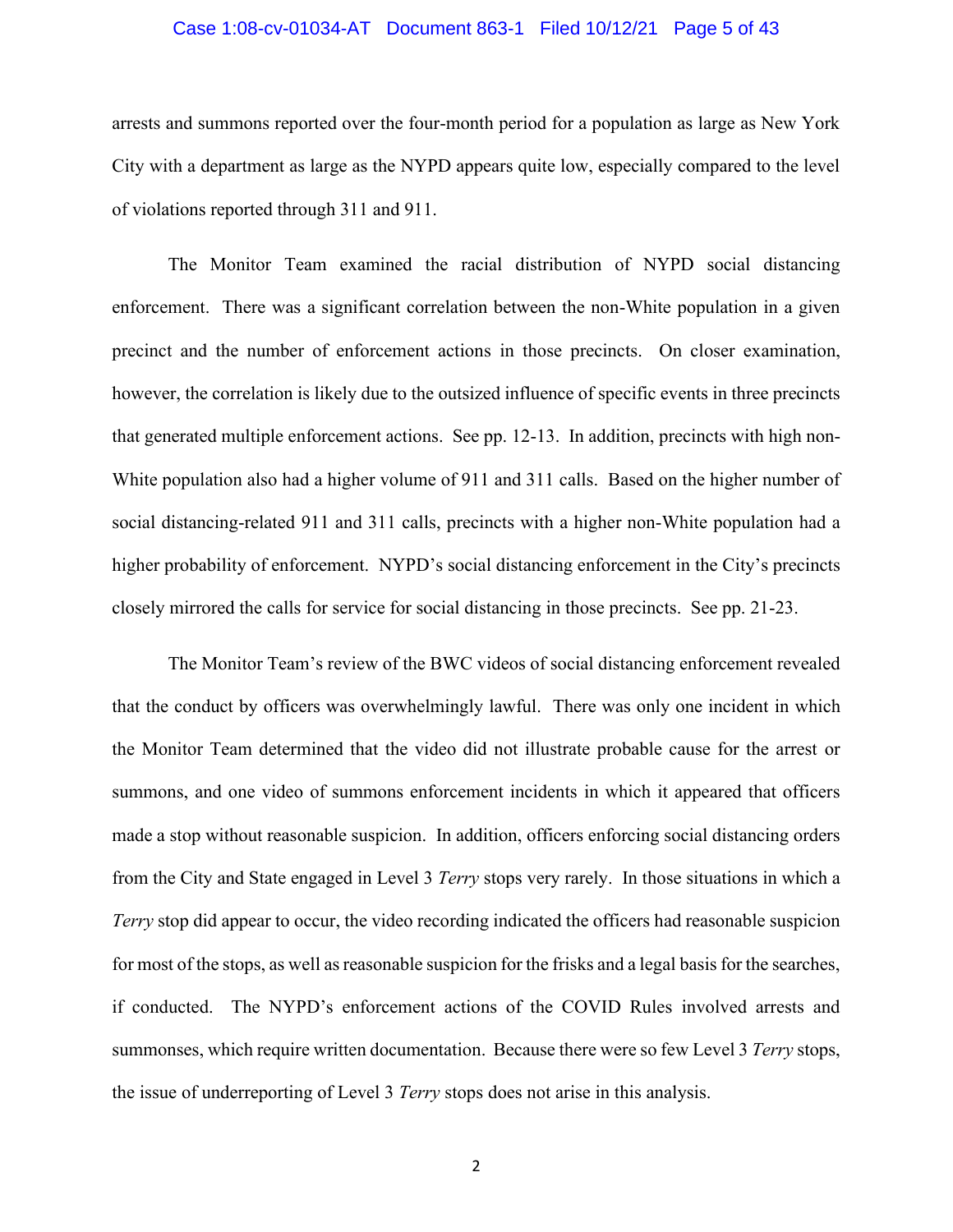### Case 1:08-cv-01034-AT Document 863-1 Filed 10/12/21 Page 6 of 43

In conclusion, the Monitor's analysis supports the Court's determination that the majority (indeed, the vast majority) of NYPD's social distancing enforcement did not involve suspicionless and racially motivated stops and frisks, and thus fell beyond the ambit of the *Floyd* and *Davis* case.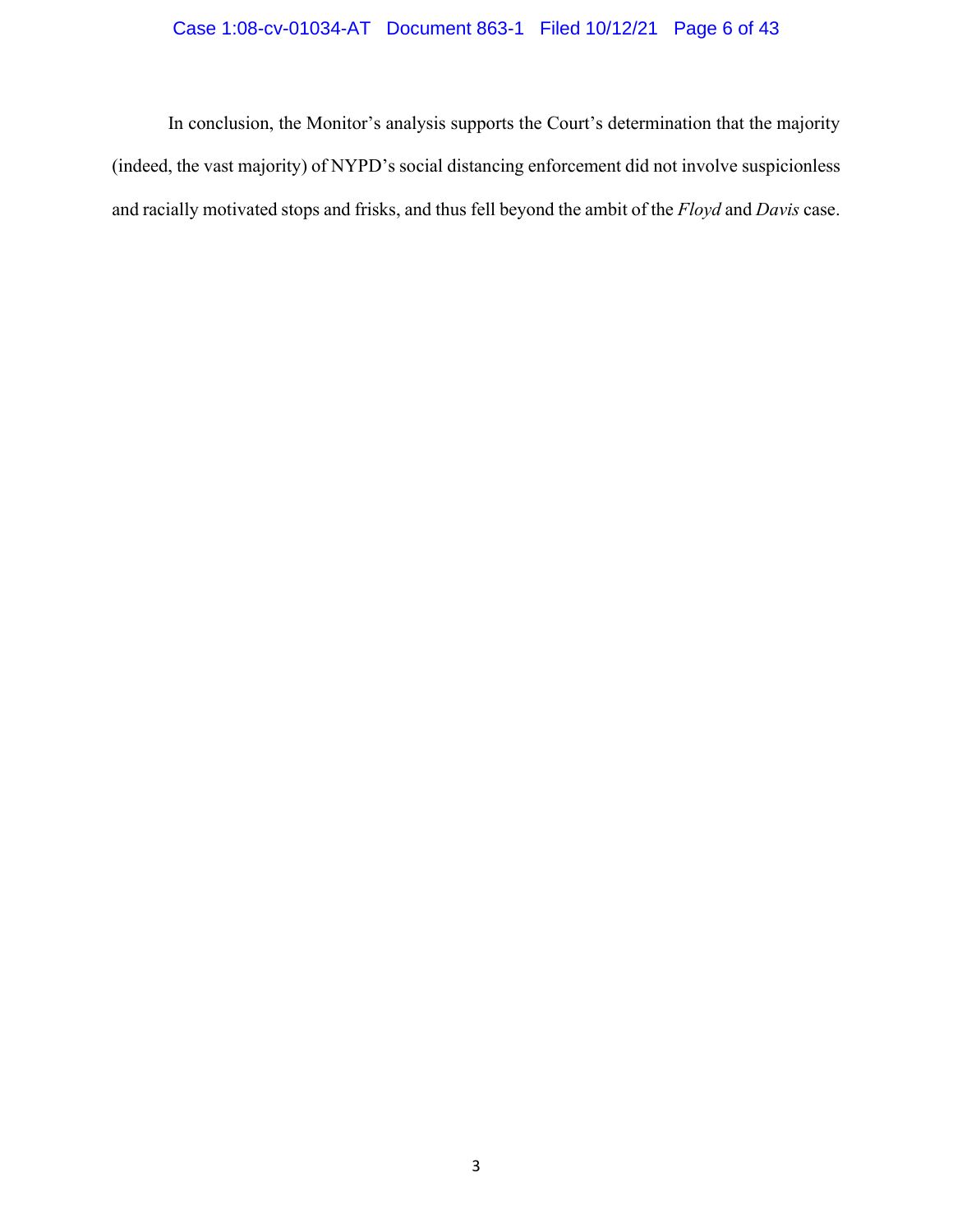### **Fourteenth Report of the Independent Monitor NYPD Social Distancing Enforcement, 2020**

#### <span id="page-11-0"></span>**I. Introduction**

This report examines the New York City Police Department's (NYPD) activities in enforcing social distancing rules between March 2020 and July 2020, whether those activities involved stops, frisks, searches, and trespass enforcement, and whether those activities complied with the requirements of the remedial orders in *Floyd v. New York City*, *Ligon v. New York City*  and *Davis v. New York City*.

#### <span id="page-11-1"></span>**A. Promulgation of COVID Rules**

In March 2020, with the arrival of the COVID-19 pandemic, federal, state and local government officials began taking measures to address the spread of the coronavirus. After declaring a statewide emergency on March 7, 2020, N.Y. Exec. Order No. 202 (Mar. 7, 2020), Governor Andrew M. Cuomo announced a stay-at-home order requiring non-essential businesses to "reduce the in-person workforce . . . by 100%" and banning all public gatherings. N.Y. Exec. Order No. 202.8 (Mar. 20, 2020). Mayor Bill de Blasio declared a state of emergency in New York City on March 12, 2020. N.Y.C. Emer. Exec. Order No. 98 (Mar. 12, 2020). The Governor ordered all individuals over the age of two to wear a mask when in public, so long as they could "medically tolerate" one. N.Y. Exec. Order No. 202.17 (Apr. 15, 2020). Mayor de Blasio adopted Governor Cuomo's orders and directed the NYPD and other City agencies to enforce them. N.Y.C. Emer. Exec. Order No. 108 (Apr. 19, 2020). Appendix 1 lists a timeline of Social Distancing Executive Orders, Directives and NYPD Finest Messages.

On June 1, 2020, the Mayor imposed a City-wide curfew prohibiting all persons from being in public from 11:00 pm to 5:00 am except for police officers, firefighters, emergency medical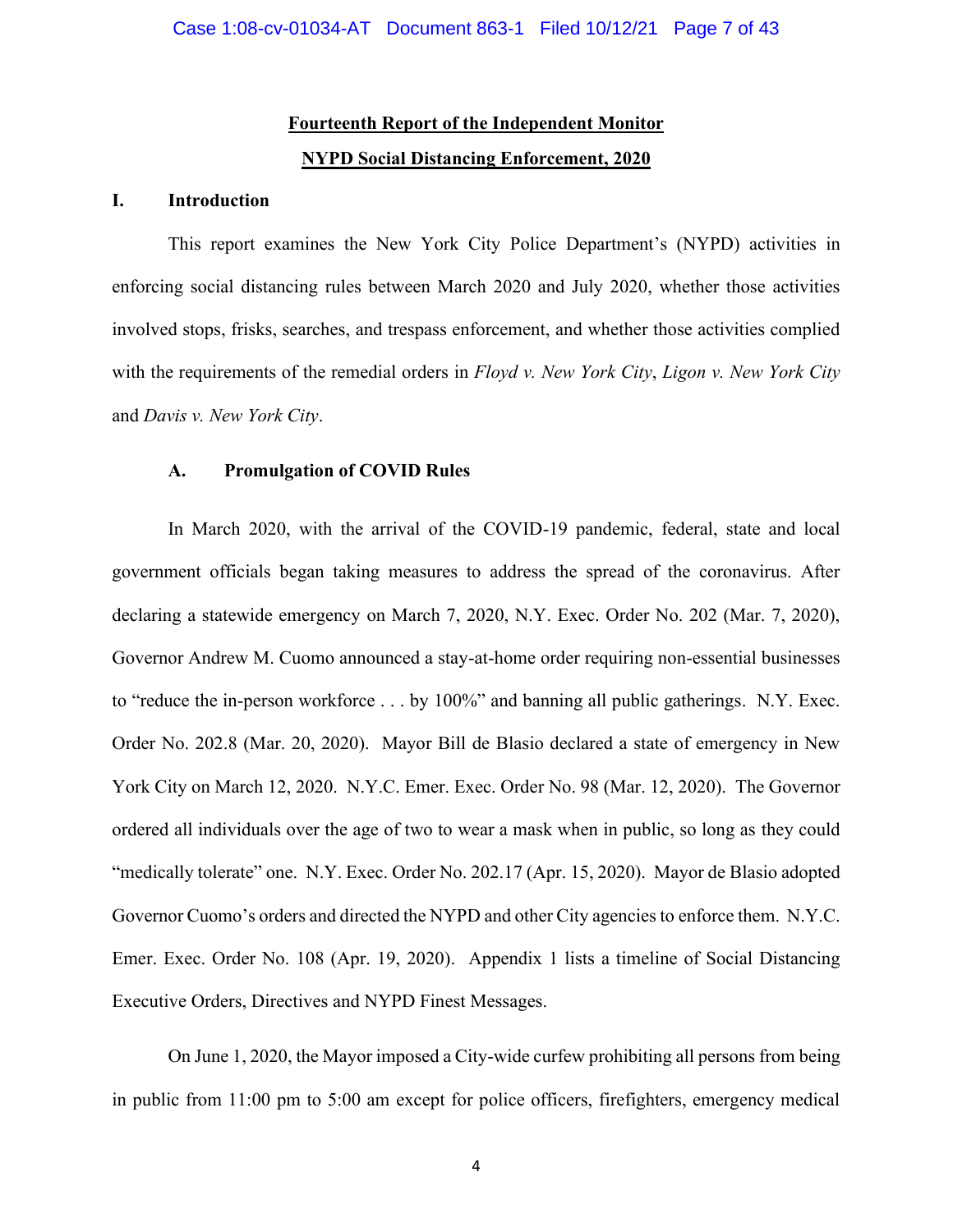#### Case 1:08-cv-01034-AT Document 863-1 Filed 10/12/21 Page 8 of 43

technicians and other essential workers. N.Y.C. Emer. Exec. Order No. 117 (June 1, 2020).<sup>1</sup> Also excluded were homeless people, and individuals seeking medical treatment or supplies. Mayor de Blasio stated that the curfew was necessary because large gatherings increased the potential for spread of the virus, and also because peaceful demonstrations in response to the death of George Floyd had been "escalated" by individuals accused of property damage and other crimes. The curfew began on June 1, 2020, and was set to expire on June 8, 2020. N.Y.C. Emer. Exec. Order No. 119 (June 2, 2020). The Mayor terminated the curfew one day early. N.Y.C. Emer. Exec. Order No. 122 (June 7, 2020). On July 17, 2020, the Mayor transferred the authority to enforce the COVID rules from the NYPD to the New York City Sheriff.

#### <span id="page-12-0"></span>**B. Plaintiffs' Motion and Court's Ruling**

On May 26, 2020, Plaintiffs' counsel in the *Floyd* litigation filed a motion and brief arguing that the City violated prior *Floyd* orders through NYPD officers' enforcement of the state and local rules promulgated to contain the spread of the COVID-19 virus (COVID Rules), such as socialdistancing, mask-wearing and shelter-in-place requirements. Plaintiffs' Memorandum of Law in Support of Their Motion for Emergency Relief, ECF No. 760, at 1-2 (May 26, 2020) (*Floyd* Mem.). Plaintiffs argued that NYPD officers enforced the COVID Rules against Blacks and Hispanics in a discriminatory fashion. *Id.* at 1-2, 14. As a result, Plaintiffs argued, the City violated (1) the 2013 Liability Opinion in which the Court found that the NYPD's stop-and-frisk program violated the Constitution; (2) the accompanying Remedial Order that formulated a process for remedying the City's violations and prescribed certain reforms to NYPD policy; and (3) a subsequent order

<sup>&</sup>lt;sup>1</sup> The curfew imposed by Executive Order 117 was for one day. Executive Order 118 extended the curfew for a second day and changed the hours of the curfew to 8:00 pm to 5:00 am, and Executive Order 119 extended the curfew to June 8, 2020. N.Y.C. Emer. Exec. Order No. 118 (June 1, 2020); N.Y.C. Emer. Exec. Order No. 19 (June 2, 2020).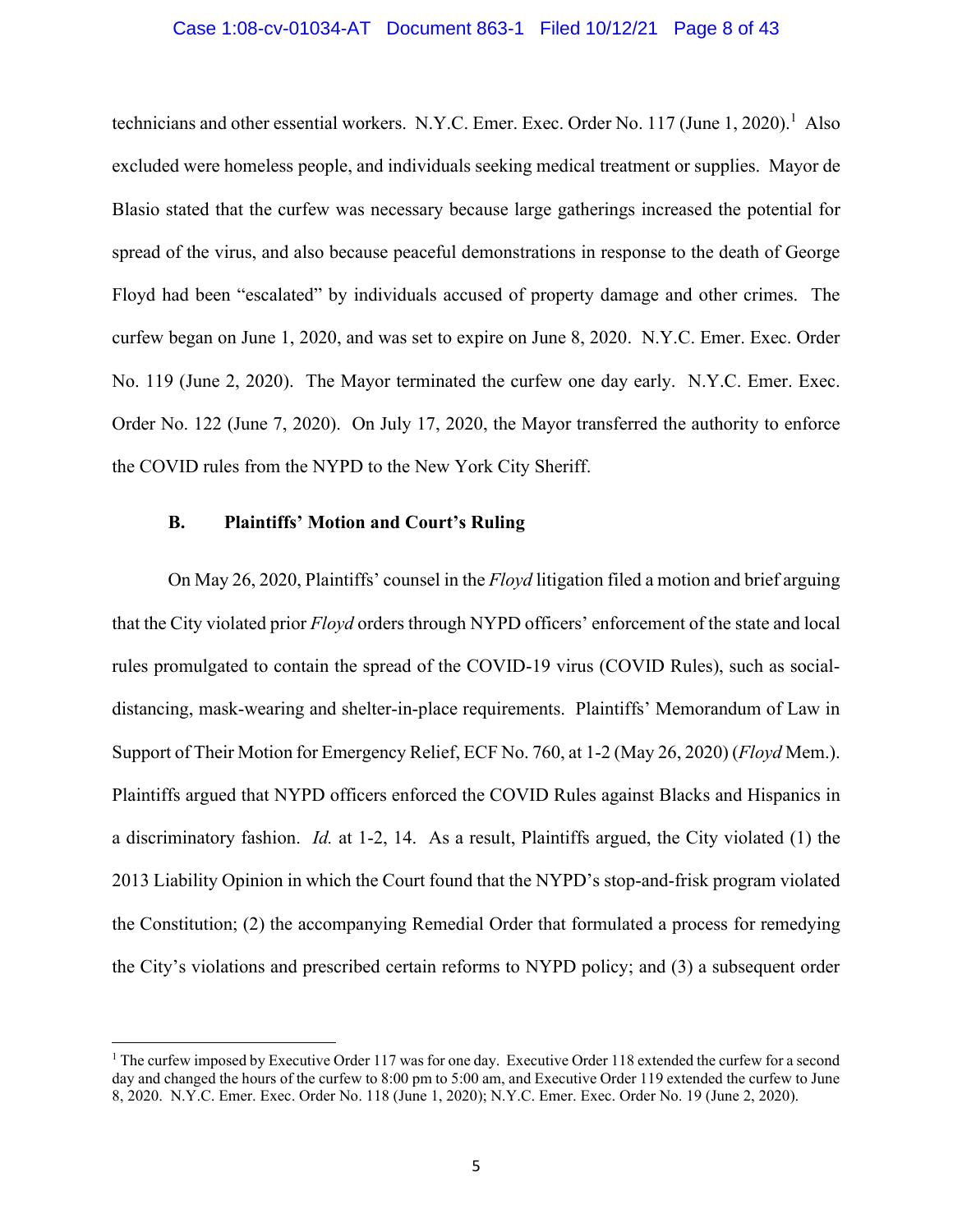#### Case 1:08-cv-01034-AT Document 863-1 Filed 10/12/21 Page 9 of 43

approving a revision to the NYPD's policy against racial profiling that responded to the Remedial Order. (*Id.* at 1.) Plaintiffs requested the Court to direct the Monitor to investigate the NYPD's social distancing enforcement and report to the Court, and sought an injunction against any further enforcement of the COVID Rules by NYPD until after the Court ruled on the Monitor's report. Plaintiffs later expanded their request to include the NYPD's enforcement of Mayor de Blasio's June 2020 curfew orders. Plaintiffs' motions were opposed by both the City and the Monitor.

On July 8, 2020, the Court denied the Plaintiffs' motion. The Court determined that much of the police conduct that Plaintiffs alleged and complained of extended beyond the suspicionless and racially motivated stops and frisks addressed by the Court in *Floyd*. The Court also ruled that an injunction barring the NYPD from COVID-19 enforcement would interfere with a wide range of police conduct that is outside the bounds of this case, including lawful enforcement. However, the Court noted that some of the alleged police conduct would fall within the ambit of *Floyd*. For those actions, the Court stated that it was the Monitor's role to assess and report on the NYPD's progress in complying with the Court's mandates. As the Court stated: "The Monitor's work is ongoing and encompasses all suspicionless and race-based stops, including those which may have taken place during the COVID-19 pandemic." Thus, the Court determined that the existing system of review was sufficient.

In making its ruling, the Court relied on the Monitor's assurances that he would request information about enforcement of the COVID Rules, tailored to the *Floyd* remedial process, including requests for information necessary to evaluate stops, frisks, searches and trespass enforcement in the course of enforcing the COVID Rules. This report is the result of those efforts, and reflects the Monitor Team's review and analysis of the data collected and the NYPD's enforcement of the COVID Rules.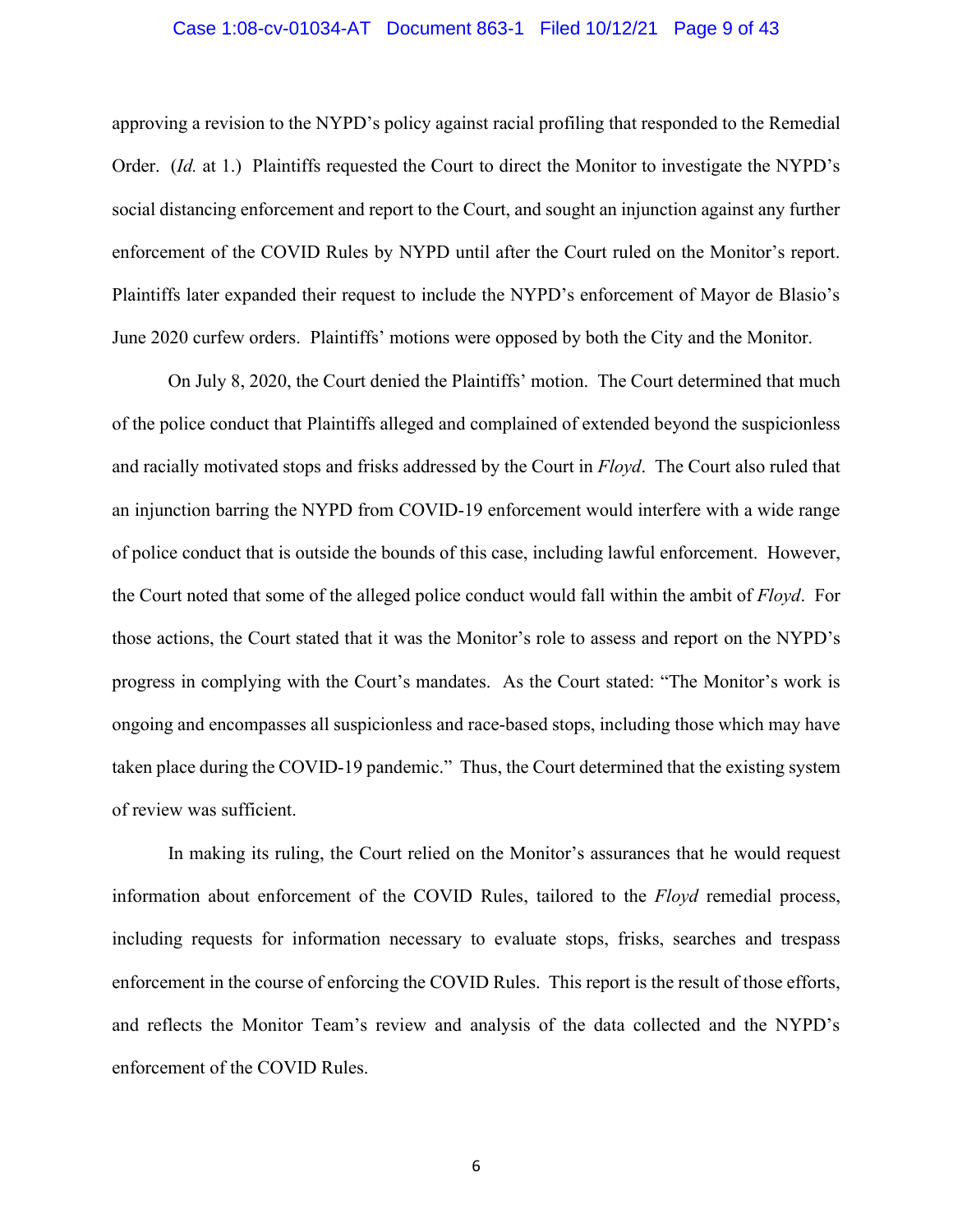#### <span id="page-14-0"></span>**II. Quantitative Analysis**

Data and information for this report were obtained from the NYPD, the New York State Attorney General's Office and the Civilian Complaint Review Board. The NYPD provided five main sources of data containing potential social distancing encounters:<sup>2</sup>

- o A list of 141 arrests involving social distancing
- o A list of 520 summonses issued for involving social distancing (violation of Administrative Code Section 3-108 "Violation of Mayor's Executive Order")
- o A list of 1,629 911 calls for service (CFS) relating to the COVID Rules
- o A list of 60,307 311 CFS relating to the COVID Rules
- o Six stop reports involving social distancing enforcement

In addition, the Monitor Team searched the Axon BWC system for videos tagged with the words "social distancing" during the period from March 10, 2020 to July 17, 2020, and identified 13 videos from eight distinct incidents.

Table 1 below shows that arrests for social distancing violations were rare and concentrated in a handful of precincts. On average, over the four-month period that NYPD enforced the COVID Rules, 1.8 arrests were made per precinct related to social distance violations. The 114 Precinct in Queens had the highest number of arrests with 17, followed by the 40 Precinct in the Bronx with 13. These were the only two precincts in double-digits for social distancing arrests, and 52 precincts (67.5%) had either no arrest or one arrest over the four months.

|            | Liholoohiviit |             |                |              |        |            |         |
|------------|---------------|-------------|----------------|--------------|--------|------------|---------|
|            |               |             | <b>NYCHA</b>   | <b>NYCHA</b> |        | <b>TAP</b> | Total   |
|            |               | <b>SD</b>   | SD.            | <b>SD</b>    | TAP SD | <b>SD</b>  | Enforce |
| <b>PCT</b> | Arrests       | <b>SUMM</b> | <b>ARRESTS</b> | <b>SUMM</b>  | ARREST | – SUMM     | Events  |
| 69         |               | 66          |                |              |        |            | 66      |
| 90         |               | 4 I         |                |              |        |            | 46      |

Table 1 – Summary Data of Social Distancing Enforcement by Precinct Ranked by Total Enforcement

<sup>2</sup> The data below does not include curfew violations.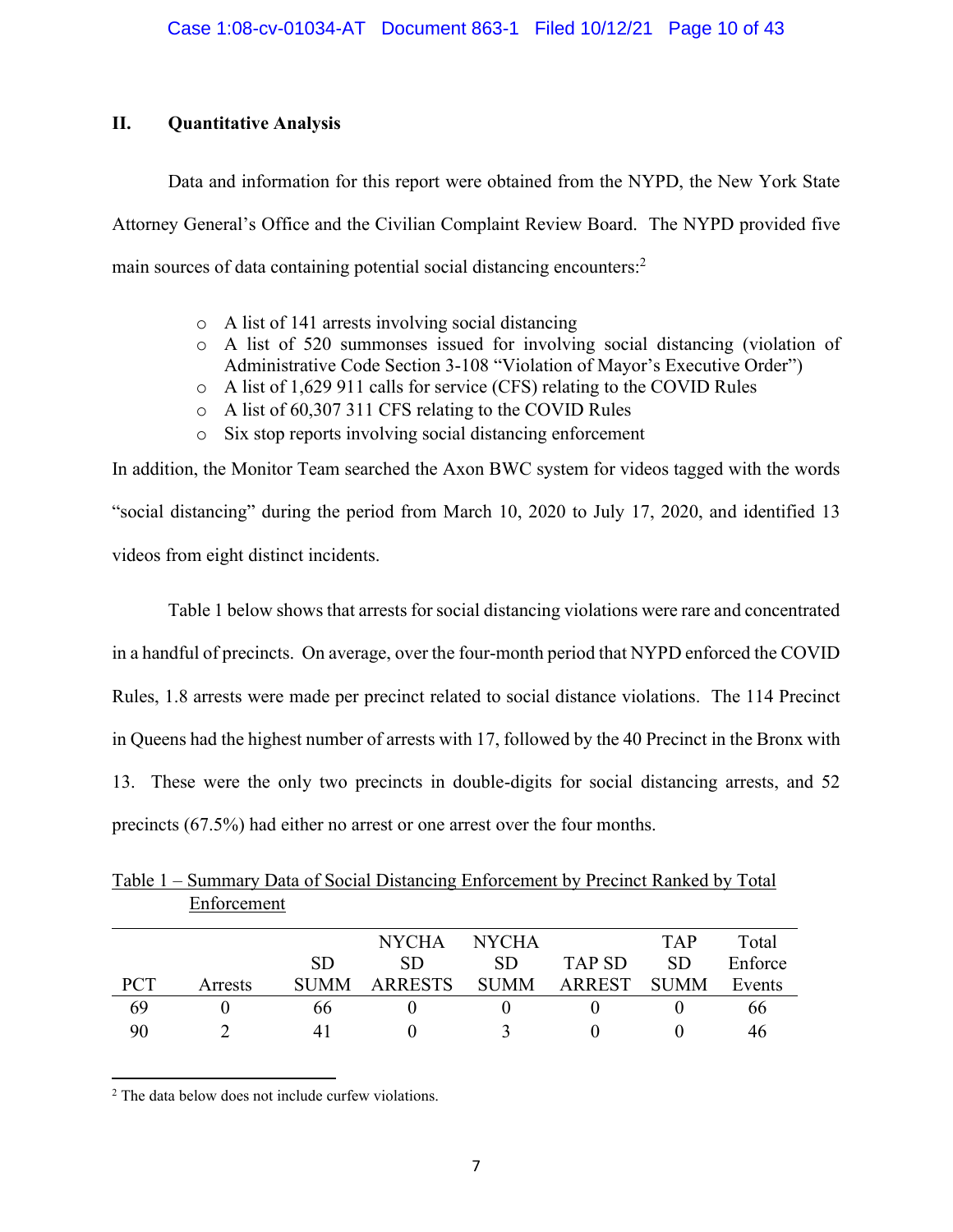| 40           | 13                      | 12                      | 6                | 10               | $\boldsymbol{0}$ | $\boldsymbol{0}$ | 41                       |
|--------------|-------------------------|-------------------------|------------------|------------------|------------------|------------------|--------------------------|
| 73           | $\boldsymbol{7}$        | 33                      | $\boldsymbol{0}$ | $\mathbf{1}$     | $\boldsymbol{0}$ | $\boldsymbol{0}$ | 41                       |
| 100          | $\boldsymbol{0}$        | 37                      | $\boldsymbol{0}$ | $\boldsymbol{0}$ | $\boldsymbol{0}$ | $\boldsymbol{0}$ | 37                       |
| 43           | $\overline{7}$          | 23                      | $\boldsymbol{0}$ | $\overline{3}$   | $\boldsymbol{0}$ | $\boldsymbol{0}$ | 33                       |
| 77           | $\boldsymbol{7}$        | 22                      | $\boldsymbol{0}$ | $\boldsymbol{0}$ | $\boldsymbol{0}$ | $\boldsymbol{0}$ | 29                       |
| 47           | $\overline{4}$          | 23                      | $\boldsymbol{0}$ | $\boldsymbol{0}$ | $\boldsymbol{0}$ | $\boldsymbol{0}$ | 27                       |
| 28           | $\overline{4}$          | 22                      | $\boldsymbol{0}$ | $\boldsymbol{0}$ | $\boldsymbol{0}$ | $\boldsymbol{0}$ | 26                       |
| 114          | 17                      | 6                       | $\overline{2}$   | $\boldsymbol{0}$ | $\boldsymbol{0}$ | $\boldsymbol{0}$ | 25                       |
| 44           | $\overline{2}$          | 18                      | $\boldsymbol{0}$ | $\boldsymbol{0}$ | $\boldsymbol{0}$ | $\boldsymbol{0}$ | 20                       |
| 79           | 5                       | 12                      | $\boldsymbol{0}$ | $\boldsymbol{0}$ | $\boldsymbol{0}$ | $\mathbf{1}$     | 18                       |
| 49           | $\boldsymbol{0}$        | 16                      | $\boldsymbol{0}$ | $\mathbf{1}$     | $\boldsymbol{0}$ | $\boldsymbol{0}$ | 17                       |
| 75           | $\overline{7}$          | 10                      | $\boldsymbol{0}$ | $\boldsymbol{0}$ | $\boldsymbol{0}$ | $\boldsymbol{0}$ | 17                       |
| 41           | $\mathbf{1}$            | 13                      | $\boldsymbol{0}$ | $\overline{2}$   | $\boldsymbol{0}$ | $\boldsymbol{0}$ | 16                       |
| 42           | $\overline{7}$          | $\,$ $\,$               | $\boldsymbol{0}$ | $\mathbf{1}$     | $\boldsymbol{0}$ | $\boldsymbol{0}$ | 16                       |
| 48           | $\overline{2}$          | $\boldsymbol{7}$        | $\boldsymbol{0}$ | 6                | $\boldsymbol{0}$ | $\boldsymbol{0}$ | 15                       |
| 33           | $\boldsymbol{0}$        | 13                      | $\boldsymbol{0}$ | $\mathbf{1}$     | $\boldsymbol{0}$ | $\boldsymbol{0}$ | 14                       |
| 60           | $\boldsymbol{0}$        | 14                      | $\boldsymbol{0}$ | $\boldsymbol{0}$ | $\boldsymbol{0}$ | $\boldsymbol{0}$ | 14                       |
| 103          | 6                       | $\,$ $\,$               | $\boldsymbol{0}$ | $\boldsymbol{0}$ | $\boldsymbol{0}$ | $\boldsymbol{0}$ | 14                       |
| 34           | $\mathbf{1}$            | 10                      | $\boldsymbol{0}$ | $\boldsymbol{0}$ | $\boldsymbol{0}$ | $\boldsymbol{0}$ | 11                       |
| 46           | 9                       | $\overline{2}$          | $\boldsymbol{0}$ | $\boldsymbol{0}$ | $\boldsymbol{0}$ | $\boldsymbol{0}$ | 11                       |
| 23           | 5                       | $\overline{c}$          | $\overline{3}$   | $\boldsymbol{0}$ | $\boldsymbol{0}$ | $\boldsymbol{0}$ | 10                       |
| 9            | $\overline{\mathbf{3}}$ | $\overline{4}$          | $\mathbf{1}$     | $\boldsymbol{0}$ | $\boldsymbol{0}$ | $\boldsymbol{0}$ | 8                        |
| 68           | $\boldsymbol{0}$        | $\,8$                   | $\boldsymbol{0}$ | $\boldsymbol{0}$ | $\boldsymbol{0}$ | $\boldsymbol{0}$ | 8                        |
| 72           | 6                       | $\overline{2}$          | $\boldsymbol{0}$ | $\boldsymbol{0}$ | $\boldsymbol{0}$ | $\boldsymbol{0}$ | 8                        |
| 110          | $\boldsymbol{0}$        | 8                       | $\boldsymbol{0}$ | $\boldsymbol{0}$ | $\boldsymbol{0}$ | $\boldsymbol{0}$ | 8                        |
| $\mathbf{1}$ | $\boldsymbol{0}$        | $\sqrt{ }$              | $\boldsymbol{0}$ | $\boldsymbol{0}$ | $\boldsymbol{0}$ | $\boldsymbol{0}$ | $\overline{7}$           |
| 113          | 3                       | $\overline{4}$          | $\boldsymbol{0}$ | $\boldsymbol{0}$ | $\boldsymbol{0}$ | $\boldsymbol{0}$ | $\overline{7}$           |
| 115          | $\mathbf{1}$            | 5                       | $\boldsymbol{0}$ | $\boldsymbol{0}$ | $\boldsymbol{0}$ | $\boldsymbol{0}$ | 6                        |
| 6            | $\overline{2}$          | $\overline{3}$          | $\boldsymbol{0}$ | $\boldsymbol{0}$ | $\boldsymbol{0}$ | $\boldsymbol{0}$ | 5                        |
| 30           | $\boldsymbol{0}$        | 5                       | $\boldsymbol{0}$ | $\boldsymbol{0}$ | $\boldsymbol{0}$ | $\boldsymbol{0}$ | 5                        |
| 62           | $\mathfrak{Z}$          | $\overline{c}$          | $\boldsymbol{0}$ | $\boldsymbol{0}$ | $\boldsymbol{0}$ | $\boldsymbol{0}$ | 5                        |
| 70           | $\overline{\mathbf{3}}$ | $\overline{c}$          | $\boldsymbol{0}$ | $\boldsymbol{0}$ | $\boldsymbol{0}$ | $\boldsymbol{0}$ | 5                        |
| 76           | $\boldsymbol{0}$        | 5                       | $\boldsymbol{0}$ | $\boldsymbol{0}$ | $\boldsymbol{0}$ | $\boldsymbol{0}$ | $rac{5}{5}$              |
| 81           | $\overline{2}$          | $\overline{\mathbf{3}}$ | $\boldsymbol{0}$ | $\boldsymbol{0}$ | $\boldsymbol{0}$ | $\boldsymbol{0}$ |                          |
| 88           | $\overline{0}$          | 5                       | $\boldsymbol{0}$ | $\boldsymbol{0}$ | $\boldsymbol{0}$ | $\boldsymbol{0}$ | 5                        |
| 94           | $\boldsymbol{0}$        | 5                       | $\boldsymbol{0}$ | $\boldsymbol{0}$ | $\boldsymbol{0}$ | $\boldsymbol{0}$ | 5                        |
| 13           | $\mathbf{1}$            | $\overline{\mathbf{3}}$ | $\boldsymbol{0}$ | $\boldsymbol{0}$ | $\boldsymbol{0}$ | $\boldsymbol{0}$ | $\overline{\mathcal{A}}$ |
| 84           | $\overline{2}$          | $\overline{2}$          | $\boldsymbol{0}$ | $\boldsymbol{0}$ | $\boldsymbol{0}$ | $\boldsymbol{0}$ | $\overline{\mathcal{L}}$ |
| 45           | $\overline{2}$          | $\mathbbm{1}$           | $\boldsymbol{0}$ | $\boldsymbol{0}$ | $\boldsymbol{0}$ | $\boldsymbol{0}$ | $\overline{\mathbf{3}}$  |
| 52           | $\boldsymbol{0}$        | $\overline{\mathbf{3}}$ | $\boldsymbol{0}$ | $\boldsymbol{0}$ | $\boldsymbol{0}$ | $\boldsymbol{0}$ | $\overline{3}$           |
| 71           | $\mathbf{1}$            | $\mathbf{1}$            | $\boldsymbol{0}$ | $\boldsymbol{0}$ | $\mathbf 1$      | $\boldsymbol{0}$ | $\overline{\mathbf{3}}$  |
| 83           | $\boldsymbol{0}$        | 3                       | $\boldsymbol{0}$ | $\boldsymbol{0}$ | $\boldsymbol{0}$ | $\boldsymbol{0}$ | $\overline{3}$           |
| 104          | $\boldsymbol{0}$        | $\overline{\mathbf{3}}$ | $\boldsymbol{0}$ | $\boldsymbol{0}$ | $\boldsymbol{0}$ | $\boldsymbol{0}$ | $\overline{3}$           |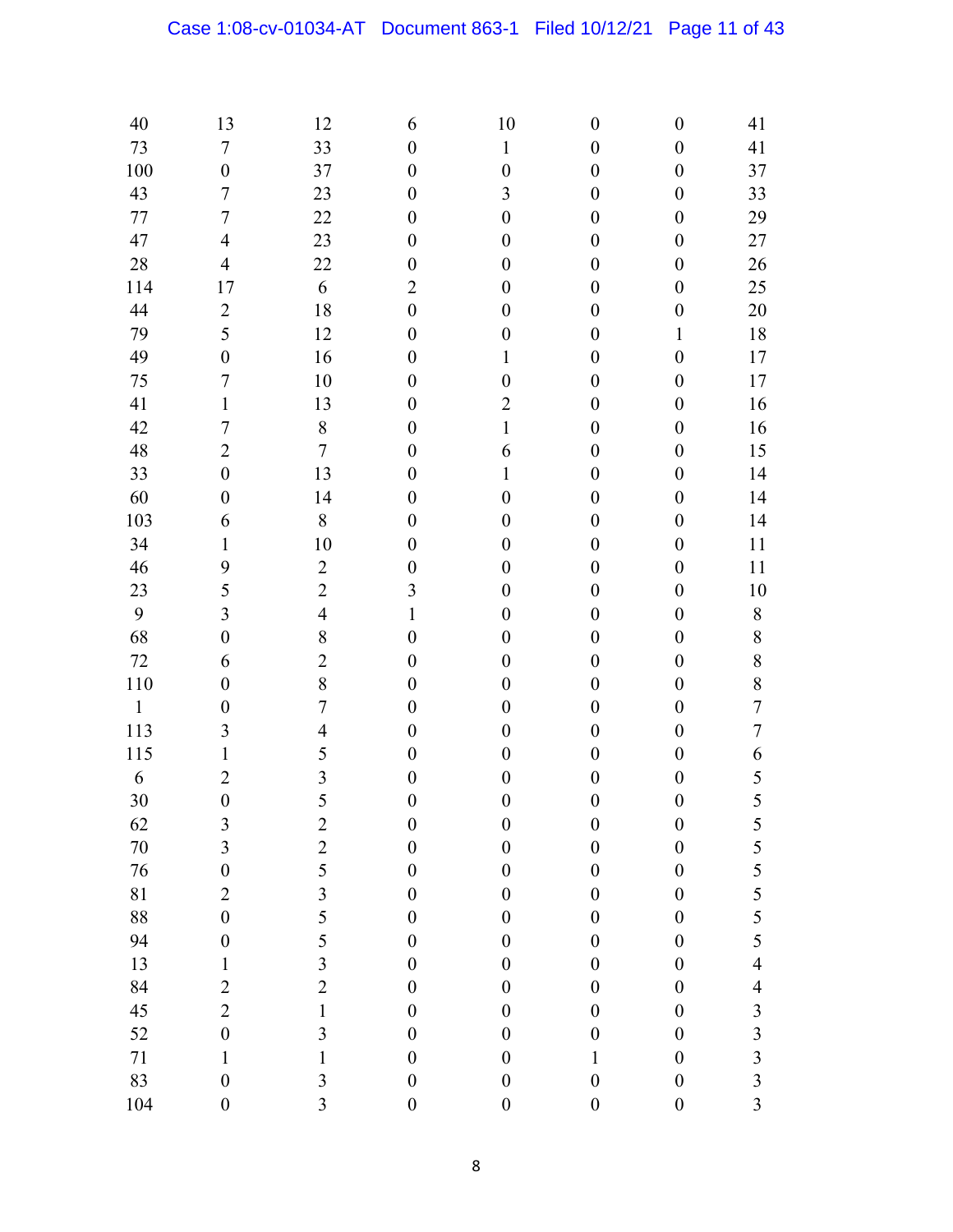| 112              | $\boldsymbol{0}$ | $\overline{2}$   | $\boldsymbol{0}$ | $\mathbf{1}$     | $\boldsymbol{0}$ | $\boldsymbol{0}$ | 3                |
|------------------|------------------|------------------|------------------|------------------|------------------|------------------|------------------|
| 5                | $\boldsymbol{0}$ | $\mathbf{1}$     | $\boldsymbol{0}$ | $\mathbf 1$      | $\boldsymbol{0}$ | $\boldsymbol{0}$ | $\overline{c}$   |
| 17               | $\boldsymbol{0}$ | $\overline{2}$   | $\boldsymbol{0}$ | $\boldsymbol{0}$ | $\boldsymbol{0}$ | $\boldsymbol{0}$ | $\overline{c}$   |
| 18               | $\boldsymbol{0}$ | $\overline{2}$   | $\boldsymbol{0}$ | $\boldsymbol{0}$ | $\boldsymbol{0}$ | $\boldsymbol{0}$ | $\overline{c}$   |
| 67               | $\boldsymbol{0}$ | $\overline{2}$   | $\boldsymbol{0}$ | $\boldsymbol{0}$ | $\boldsymbol{0}$ | $\boldsymbol{0}$ | $\overline{2}$   |
| 101              | $\boldsymbol{0}$ | $\overline{2}$   | $\boldsymbol{0}$ | $\boldsymbol{0}$ | $\boldsymbol{0}$ | $\boldsymbol{0}$ | $\frac{2}{2}$    |
| 102              | $\boldsymbol{0}$ | $\overline{2}$   | $\boldsymbol{0}$ | $\boldsymbol{0}$ | $\boldsymbol{0}$ | $\boldsymbol{0}$ |                  |
| 106              | $\mathbf{1}$     | $\mathbf{1}$     | $\boldsymbol{0}$ | $\boldsymbol{0}$ | $\boldsymbol{0}$ | $\boldsymbol{0}$ | $\overline{c}$   |
| 122              | $\mathbf{1}$     | $\mathbf{1}$     | $\boldsymbol{0}$ | $\boldsymbol{0}$ | $\boldsymbol{0}$ | $\boldsymbol{0}$ | $\overline{2}$   |
| $\boldsymbol{7}$ | $\mathbf{1}$     | $\boldsymbol{0}$ | $\boldsymbol{0}$ | $\boldsymbol{0}$ | $\boldsymbol{0}$ | $\boldsymbol{0}$ | $\mathbf{1}$     |
| 25               | $\mathbf{0}$     | $\mathbf{1}$     | $\boldsymbol{0}$ | $\boldsymbol{0}$ | $\boldsymbol{0}$ | $\boldsymbol{0}$ | $\mathbf{1}$     |
| 32               | $\mathbf{1}$     | $\overline{0}$   | $\boldsymbol{0}$ | $\boldsymbol{0}$ | $\boldsymbol{0}$ | $\boldsymbol{0}$ | $\mathbf{1}$     |
| 50               | $\mathbf{1}$     | $\overline{0}$   | $\boldsymbol{0}$ | $\boldsymbol{0}$ | $\boldsymbol{0}$ | $\boldsymbol{0}$ | $\mathbf{1}$     |
| 61               | $\mathbf{1}$     | $\boldsymbol{0}$ | $\boldsymbol{0}$ | $\boldsymbol{0}$ | $\boldsymbol{0}$ | $\boldsymbol{0}$ | $\mathbf{1}$     |
| 109              | $\boldsymbol{0}$ | $\mathbf{1}$     | $\boldsymbol{0}$ | $\boldsymbol{0}$ | $\boldsymbol{0}$ | $\boldsymbol{0}$ | $\mathbf{1}$     |
| 111              | $\boldsymbol{0}$ | $\mathbf{1}$     | $\boldsymbol{0}$ | $\boldsymbol{0}$ | $\boldsymbol{0}$ | $\boldsymbol{0}$ | $\mathbf{1}$     |
| 10               | $\boldsymbol{0}$ | $\boldsymbol{0}$ | $\boldsymbol{0}$ | $\boldsymbol{0}$ | $\boldsymbol{0}$ | $\boldsymbol{0}$ | $\boldsymbol{0}$ |
| 14               | $\boldsymbol{0}$ | $\boldsymbol{0}$ | $\boldsymbol{0}$ | $\boldsymbol{0}$ | $\boldsymbol{0}$ | $\boldsymbol{0}$ | $\boldsymbol{0}$ |
| 19               | $\boldsymbol{0}$ | $\overline{0}$   | $\boldsymbol{0}$ | $\boldsymbol{0}$ | $\boldsymbol{0}$ | $\boldsymbol{0}$ | $\boldsymbol{0}$ |
| 20               | $\boldsymbol{0}$ | $\boldsymbol{0}$ | $\boldsymbol{0}$ | $\boldsymbol{0}$ | $\boldsymbol{0}$ | $\boldsymbol{0}$ | $\boldsymbol{0}$ |
| <b>CPP</b>       | $\boldsymbol{0}$ | $\overline{0}$   | $\boldsymbol{0}$ | $\boldsymbol{0}$ | $\boldsymbol{0}$ | $\boldsymbol{0}$ | $\boldsymbol{0}$ |
| 24               | $\boldsymbol{0}$ | $\boldsymbol{0}$ | $\boldsymbol{0}$ | $\boldsymbol{0}$ | $\boldsymbol{0}$ | $\boldsymbol{0}$ | $\boldsymbol{0}$ |
| 26               | $\boldsymbol{0}$ | $\boldsymbol{0}$ | $\boldsymbol{0}$ | $\boldsymbol{0}$ | $\boldsymbol{0}$ | $\boldsymbol{0}$ | $\boldsymbol{0}$ |
| 63               | $\boldsymbol{0}$ | $\boldsymbol{0}$ | $\boldsymbol{0}$ | $\boldsymbol{0}$ | $\boldsymbol{0}$ | $\boldsymbol{0}$ | $\boldsymbol{0}$ |
| 66               | $\boldsymbol{0}$ | $\boldsymbol{0}$ | $\boldsymbol{0}$ | $\boldsymbol{0}$ | $\boldsymbol{0}$ | $\boldsymbol{0}$ | $\boldsymbol{0}$ |
| 78               | $\boldsymbol{0}$ | $\boldsymbol{0}$ | $\boldsymbol{0}$ | $\boldsymbol{0}$ | $\boldsymbol{0}$ | $\boldsymbol{0}$ | $\boldsymbol{0}$ |
| 105              | $\boldsymbol{0}$ | $\boldsymbol{0}$ | $\boldsymbol{0}$ | $\boldsymbol{0}$ | $\boldsymbol{0}$ | $\boldsymbol{0}$ | $\boldsymbol{0}$ |
| 107              | $\boldsymbol{0}$ | $\overline{0}$   | $\boldsymbol{0}$ | $\boldsymbol{0}$ | $\boldsymbol{0}$ | $\boldsymbol{0}$ | $\boldsymbol{0}$ |
| 108              | $\boldsymbol{0}$ | $\boldsymbol{0}$ | $\boldsymbol{0}$ | $\boldsymbol{0}$ | $\boldsymbol{0}$ | $\boldsymbol{0}$ | $\boldsymbol{0}$ |
| 120              | $\boldsymbol{0}$ | $\overline{0}$   | $\boldsymbol{0}$ | $\boldsymbol{0}$ | $\boldsymbol{0}$ | $\boldsymbol{0}$ | $\boldsymbol{0}$ |
| 121              | $\boldsymbol{0}$ | $\boldsymbol{0}$ | $\boldsymbol{0}$ | $\boldsymbol{0}$ | $\boldsymbol{0}$ | $\boldsymbol{0}$ | $\boldsymbol{0}$ |
| 123              | $\boldsymbol{0}$ | $\overline{0}$   | $\boldsymbol{0}$ | $\boldsymbol{0}$ | $\boldsymbol{0}$ | $\boldsymbol{0}$ | $\boldsymbol{0}$ |
|                  | 141              | 520              | 12               | 30               | $\mathbf{1}$     | $\mathbf{1}$     | 705              |

\*SD=Social Distancing; SUMM=Summonses

The frequency and prevalence of summonses for social distancing followed a similar pattern to arrests. There was an average of 6.75 summonses issued per precinct over the fourmonth period, or less than one every other week, and 28 precincts (36.4%) issued one summons or no summonses during this period. The 69 Precinct in Brooklyn had the highest number of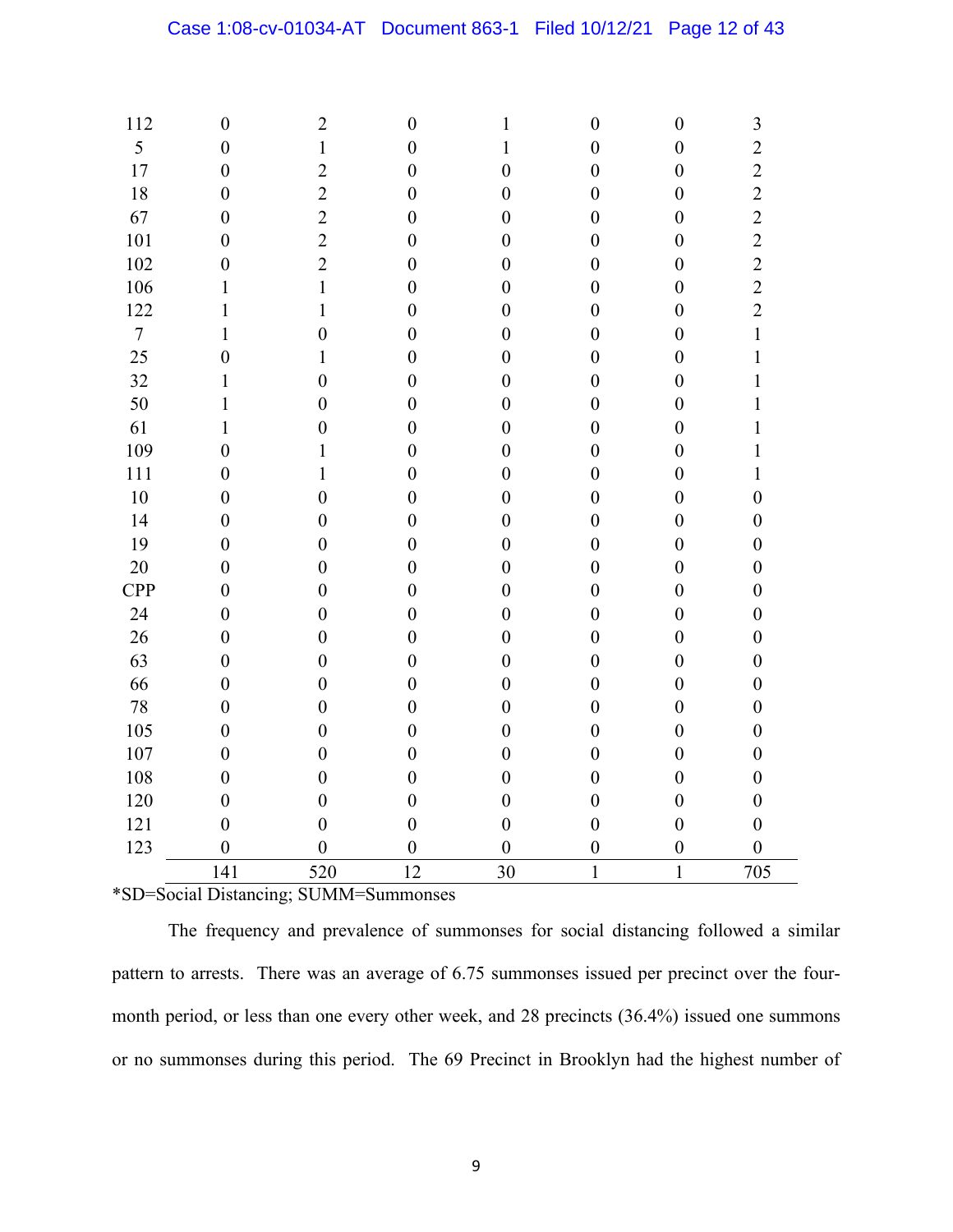#### Case 1:08-cv-01034-AT Document 863-1 Filed 10/12/21 Page 13 of 43

summonses issued, with 66. All of these summonses were issued during one event where an illegal bottle club was shut down.

Table 2 below shows the number of 311 calls and 911 calls relating to social distancing in each precinct for the four-month period in which NYPD enforced the COVID Rules. Table 2 also shows the probability of enforcement  $-P(Enf/CFS)$  – for each precinct, comparing the number of enforcement events (combined summonses and arrests) relative to the number of calls for service (combined 311 and 911). The data shows total enforcement (arrest or summons) for social distancing was more likely relative to 311 or 911 calls for service that mention social distancing in precincts located in Brooklyn (69, 73, 77) Queens (100) and the Bronx (40, 43, 47).

Table 2: Rank of Social Distancing Enforcement Given 311 and 911 Calls for Service

| <b>PCT</b> | 311<br><b>SD</b> | 911<br>SD | Enforce<br>Events | <b>CFS</b> | P(Enf/CFS) |
|------------|------------------|-----------|-------------------|------------|------------|
| 69         | 246              | 20        | 66                | 266        | 24.81%     |
| 100        | 297              | 9         | 37                | 306        | 12.09%     |
| 73         | 445              | 35        | 41                | 480        | 8.54%      |
| 40         | 780              | 31        | 41                | 811        | 5.06%      |
| 47         | 689              | 43        | 27                | 732        | 3.69%      |
| 77         | 783              | 29        | 29                | 812        | 3.57%      |
| 43         | 890              | 48        | 33                | 938        | 3.52%      |
| 28         | 720              | 27        | 26                | 747        | 3.48%      |
| 90         | 1558             | 37        | 46                | 1595       | 2.88%      |
| 49         | 653              | 21        | 17                | 674        | 2.52%      |
| 103        | 538              | 24        | 14                | 562        | 2.49%      |
| 41         | 622              | 28        | 16                | 650        | 2.46%      |
| 48         | 615              | 17        | 15                | 632        | 2.37%      |
| 60         | 584              | 16        | 14                | 600        | 2.33%      |
| 42         | 671              | 19        | 16                | 690        | 2.32%      |
| 23         | 484              | 19        | 10                | 503        | 1.99%      |
| 33         | 712              | 18        | 14                | 730        | 1.92%      |
| 79         | 985              | 39        | 18                | 1024       | 1.76%      |
| 75         | 1032             | 45        | 17                | 1077       | 1.58%      |
| 113        | 423              | 25        | 7                 | 448        | 1.56%      |
| 76         | 323              | 8         | 5                 | 331        | 1.51%      |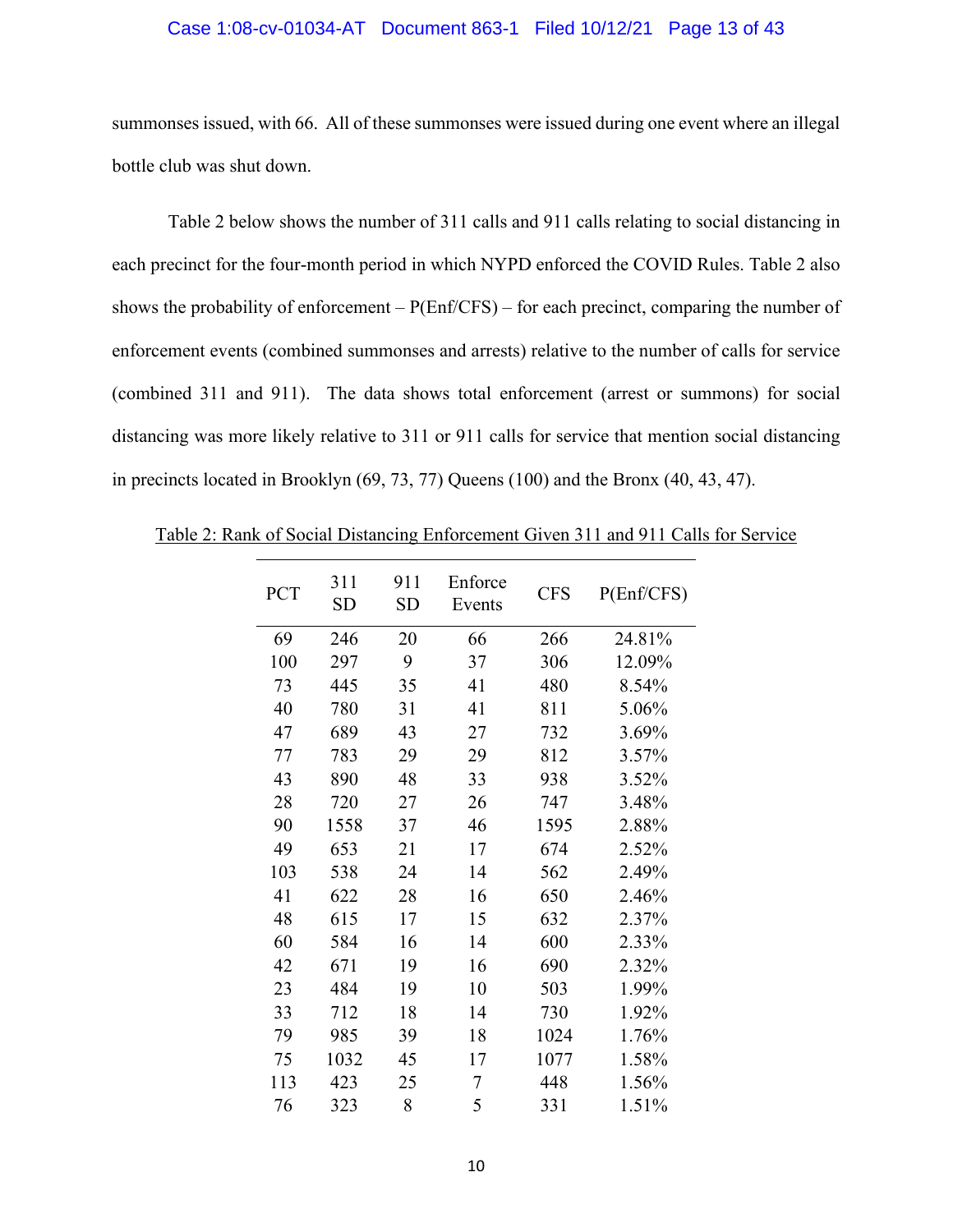| 110          | 579  | 15                       | 8                       | 594  | 1.35%    |
|--------------|------|--------------------------|-------------------------|------|----------|
| 44           | 1434 | 58                       | 20                      | 1492 | 1.34%    |
| 88           | 378  | 14                       | 5                       | 392  | 1.28%    |
| 46           | 900  | 27                       | 11                      | 927  | 1.19%    |
| 101          | 173  | 8                        | $\overline{c}$          | 181  | 1.10%    |
| 81           | 473  | 19                       | 5                       | 492  | 1.02%    |
| 72           | 787  | 21                       | 8                       | 808  | 0.99%    |
| 114          | 2738 | 48                       | 25                      | 2786 | 0.90%    |
| 30           | 596  | 14                       | 5                       | 610  | 0.82%    |
| 68           | 997  | 28                       | 8                       | 1025 | 0.78%    |
| $\mathbf{1}$ | 932  | 11                       | 7                       | 943  | 0.74%    |
| 34           | 1531 | 34                       | 11                      | 1565 | 0.70%    |
| 9            | 1132 | 30                       | 8                       | 1162 | 0.69%    |
| 84           | 573  | 5                        | 4                       | 578  | 0.69%    |
| 62           | 757  | 17                       | 5                       | 774  | 0.65%    |
| 6            | 861  | 11                       | 5                       | 872  | 0.57%    |
| 115          | 1073 | 24                       | 6                       | 1097 | 0.55%    |
| 13           | 764  | 17                       | 4                       | 781  | 0.51%    |
| 94           | 975  | 12                       | 5                       | 987  | 0.51%    |
| 112          | 693  | 11                       | 3                       | 704  | 0.43%    |
| 5            | 490  | 6                        | $\overline{\mathbf{c}}$ | 496  | 0.40%    |
| 70           | 1241 | 42                       | 5                       | 1283 | 0.39%    |
| 17           | 527  | $\overline{\mathcal{A}}$ | $\overline{c}$          | 531  | 0.38%    |
| 45           | 827  | 15                       | 3                       | 842  | 0.36%    |
| 122          | 670  | 7                        | $\overline{c}$          | 677  | 0.30%    |
| 52           | 1002 | 34                       | 3                       | 1036 | 0.29%    |
| 67           | 649  | 36                       | $\overline{c}$          | 685  | 0.29%    |
| 71           | 1013 | 20                       | $\overline{\mathbf{3}}$ | 1033 | 0.29%    |
| 83           | 1095 | 22                       | 3                       | 1117 | 0.27%    |
| 104          | 1175 | 19                       | $\overline{\mathbf{3}}$ | 1194 | 0.25%    |
| 106          | 780  | 18                       | 2                       | 798  | 0.25%    |
| 102          | 868  | 19                       | $\overline{c}$          | 887  | 0.23%    |
| $\tau$       | 451  | 11                       | $\mathbf{1}$            | 462  | 0.22%    |
| 18           | 989  | 14                       | $\overline{c}$          | 1003 | 0.20%    |
| 111          | 497  | 11                       | $\mathbf{1}$            | 508  | 0.20%    |
| 25           | 512  | 20                       | $\mathbf{1}$            | 532  | 0.19%    |
| 50           | 676  | 19                       | $\mathbf{1}$            | 695  | 0.14%    |
| 32           | 797  | 26                       | $\mathbf{1}$            | 823  | 0.12%    |
| 61           | 999  | 21                       | $\mathbf{1}$            | 1020 | 0.10%    |
| 109          | 1126 | 22                       | 1                       | 1148 | 0.09%    |
| 10           | 481  | 15                       | $\overline{0}$          | 496  | $0.00\%$ |
| 14           | 452  | 13                       | 0                       | 465  | $0.00\%$ |
| 19           | 1790 | 28                       | $\boldsymbol{0}$        | 1818 | $0.00\%$ |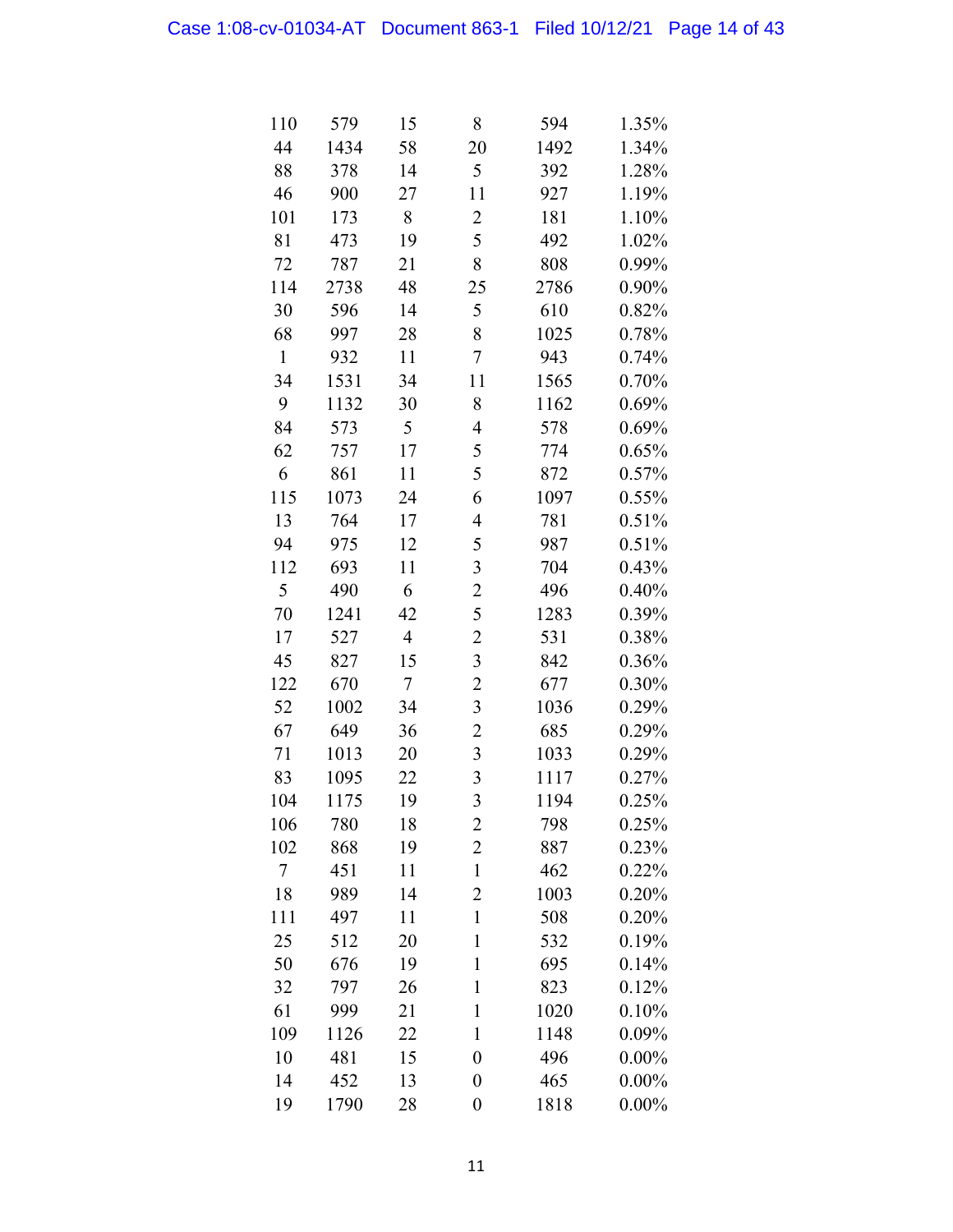| 20         | 566    | 22    | 0                | 588    | $0.00\%$ |
|------------|--------|-------|------------------|--------|----------|
| <b>CPP</b> | 208    | 0     | 0                | 208    | $0.00\%$ |
| 24         | 737    | 17    | 0                | 754    | $0.00\%$ |
| 26         | 284    | 2     | 0                | 286    | $0.00\%$ |
| 63         | 550    | 13    | 0                | 563    | $0.00\%$ |
| 66         | 1595   | 38    | 0                | 1633   | $0.00\%$ |
| 78         | 740    | 8     | 0                | 748    | $0.00\%$ |
| 105        | 517    | 13    | 0                | 530    | $0.00\%$ |
| 107        | 627    | 22    | 0                | 649    | $0.00\%$ |
| 108        | 1196   | 27    | 0                | 1223   | $0.00\%$ |
| 120        | 663    | 19    | 0                | 682    | $0.00\%$ |
| 121        | 645    | 14    | 0                | 659    | $0.00\%$ |
| 123        | 468    | 10    | $\boldsymbol{0}$ | 478    | $0.00\%$ |
|            | 60,299 | 1,629 | 705              | 61,928 | 1.14%    |

#### <span id="page-19-0"></span>**A. Outlier Analysis**

The probability of social distance enforcement relative to calls for service, P(Enf/CFS), were transformed into standardized Z-scores<sup>3</sup> to examine enforcement outliers in the City. Any precinct that had a Z-score more than two standard deviations away from the mean was considered an outlier.

Three precincts, the 69 Precinct and 73 Precinct in Brooklyn, and the 100 Precinct in Queens, reported Z-scores of 7.17, 2.11, and 3.27, respectively. Closer inspection of the enforcement data indicates that a few key events occurred in each of these precincts that made them outliers of social distance enforcement. On April 18, 2020, at 8708 Avenue L, 66 summonses were issued for violation of social distancing orders related to an unlawful gathering at an illegal bottle club. This event accounted for 98 percent of all the summonses issued in the 69 Precinct

<sup>&</sup>lt;sup>3</sup> A Z-score, also known as a standardized score, describes the position of a raw score, in this case the probability of enforcement related to Social Distancing calls-for-service, in terms of its relative distance from the average, when measured in standard deviation units. Larger scores, both positive and negative, indicate that a particular score is farther away from the average in the population. Z-scores greater than +/- 2 are considered to be significantly different than expected given the population average and standard deviation.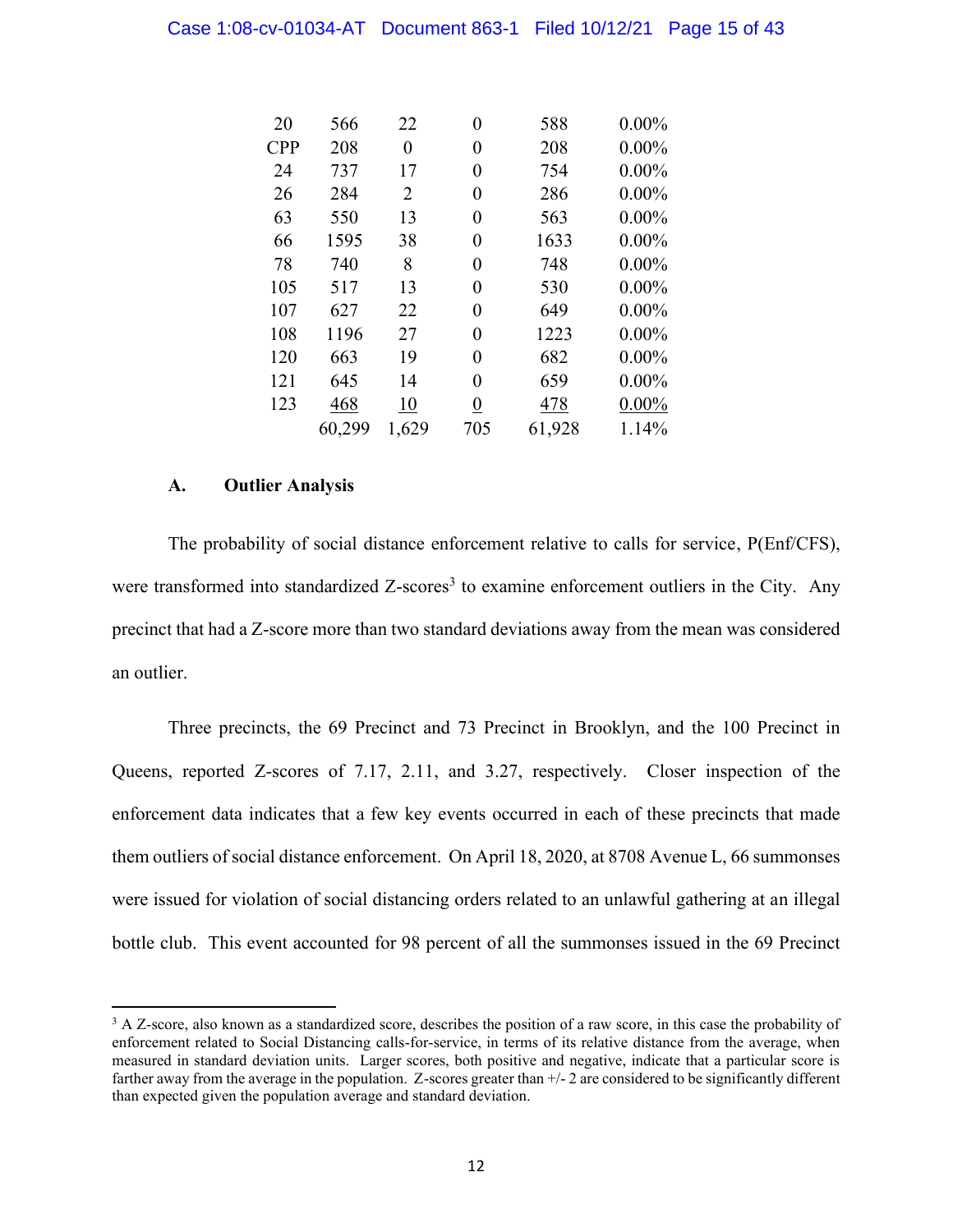#### Case 1:08-cv-01034-AT Document 863-1 Filed 10/12/21 Page 16 of 43

related to social distancing. Similarly, on May 2, 2020, 15 summonses were issued at one intersection in the 73 Precinct. These represented 45.5 percent of the 33 summonses issued in the 73 Precinct during the study period. Lastly, in the 100 Precinct, all of the 37 summonses issued were related to one event on May 31, 2020. Shots were fired at an occupied RMP (police car) in the vicinity of a large gathering and participants at the gathering were issued summonses. The social distancing enforcement in these three precincts was driven by these isolated events; therefore, it can be concluded that there were no practical outliers in the City during the period under observation. The three events did impact the racial distribution of summons enforcement, as the review of the officer body-worn camera videos demonstrated that most of the individuals issued summonses were Black.

There were zero enforcement events recorded in the following Precincts: 10, 14, 19, 20, Central Park Pct, 24, 26, 63, 66, 78, 105, 107, 120, 12 and 123. Notably, the 66 Precinct in Borough Park, Brooklyn, was the location of several media stories about widespread abuse of social distancing orders. The Hasidic community in this precinct was highlighted in the media for several instances of violating the social distancing orders, but there were no arrests or summonses in this precinct.

Patrol Borough Staten Island as a whole appeared to avoid enforcement of social distancing orders. Only the 122 Precinct reported enforcement actions (one social distancing arrest and one social distancing summons).

In general, the overall number of social distancing arrests and summons reported over the four-month period for a population as large as New York City with a department as large as the NYPD seems quite low. In addition, precincts where enforcement was the highest seem to be

13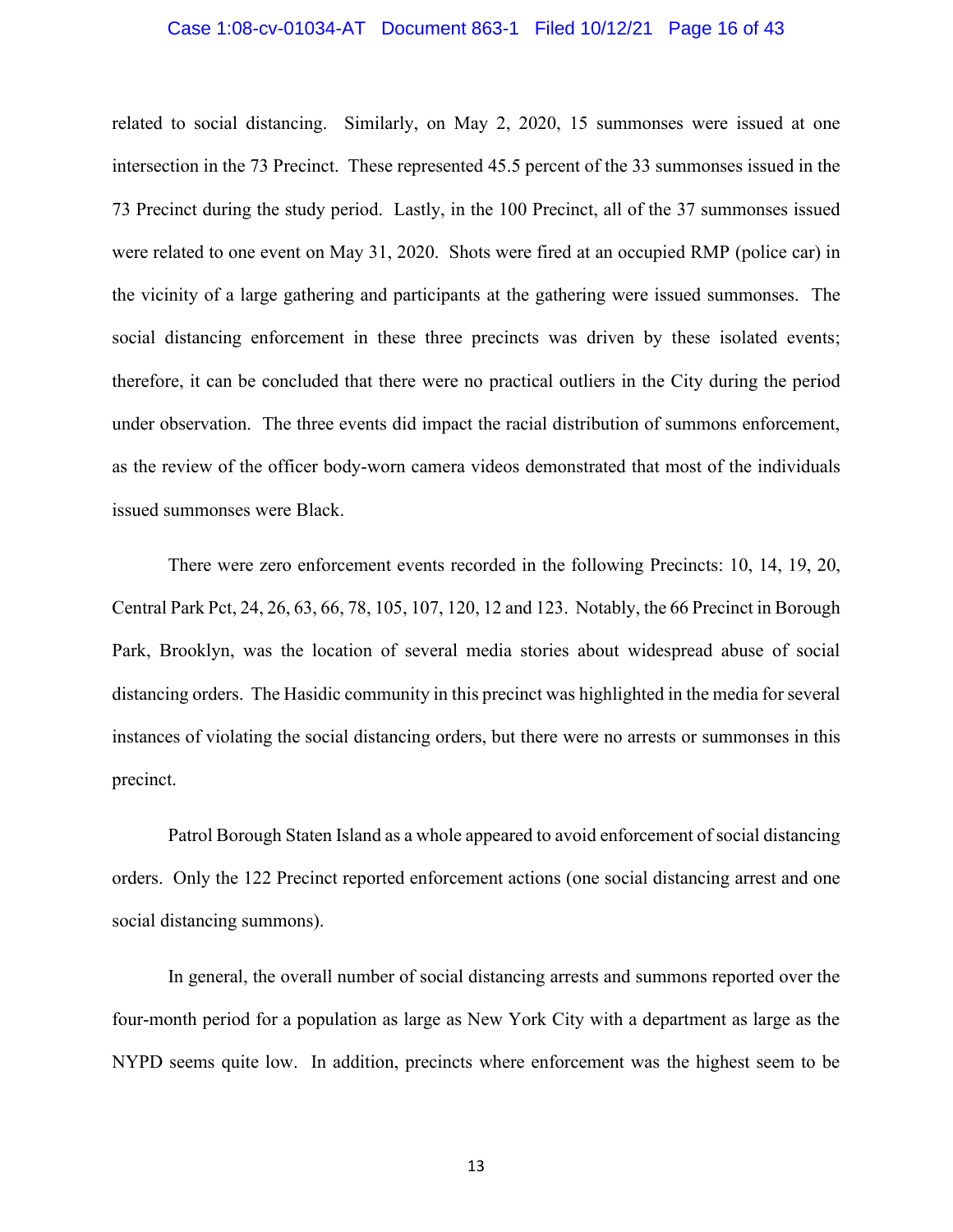#### Case 1:08-cv-01034-AT Document 863-1 Filed 10/12/21 Page 17 of 43

attributable to a few events that drove the social distancing enforcement probabilities higher than expected compared to other precincts.

In addition, the overall enforcement of social distancing by the NYPD appears to be low compared to the level of violations reported through 311 and 911. The ratio of CFS for social distancing to enforcement is 88 to one. Comparing 911 social distancing CFS to arrests illustrates the NYPD's relatively low level of enforcement in this area. For example, according to the FY20 Mayor's Management Report, the NYPD responded to 264,246 "Crime-in-Progress" CFS through 911 and made approximately 215,000 arrests in 2019. Understandably, arrests are made in more situations than crime CFS, but this presents a useful comparison with social distancing enforcement. The general ratio of crime CFS to arrests is about a 1.2 to one. During the fourmonth period of enforcing the COVID Rules, there were 1,629 911 CFS for social distancing and 140 arrests, or a ratio of CFS to arrests of 11.6. This indicates that an arrest was 9.5<sup>4</sup> times more likely for a call for a crime in progress than it was for a call for a social distancing violation.

#### **B. Non-Enforcement NYPD Actions**

<span id="page-21-0"></span>In undertaking its responsibilities under the Mayor's Executive Orders, the NYPD engaged in other efforts that did not result in enforcement action. For example, an NYPD officer may have warned civilians to keep distance between them, or admonished them to wear a mask. However, there is no data on NYPD warnings or admonishments. <sup>5</sup> There was no reporting mechanism for social distancing-related interactions and warnings that did not result in a stop, summons or arrest. For this reason, this report does not, and could not, assess whether there might be

<sup>4</sup> (1629/140)/(264246 /215000)=9.46

<sup>&</sup>lt;sup>5</sup> The members of the NYPD also distributed masks to members of the public. Over six million masks were provided to NYPD units to distribute to the public.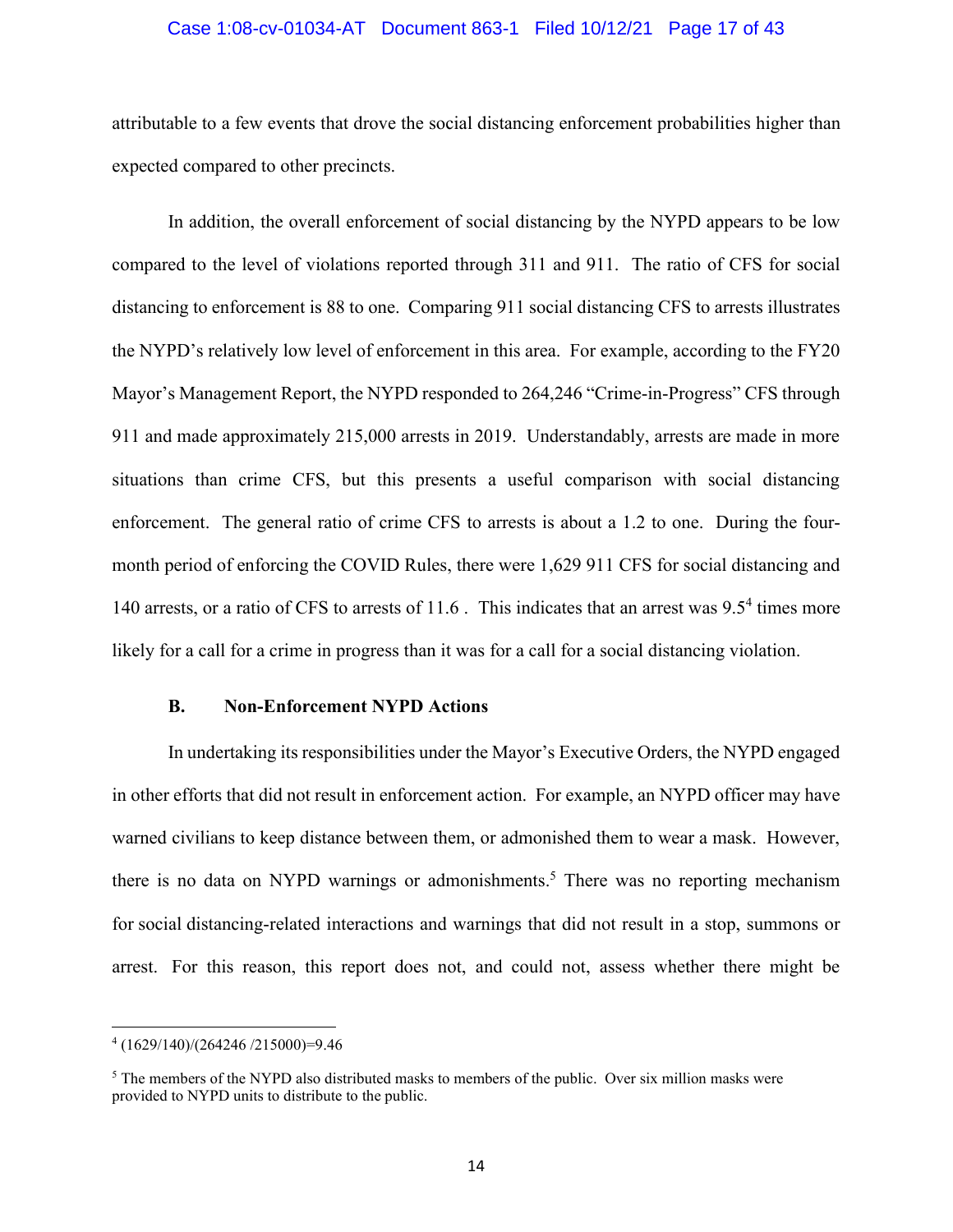#### Case 1:08-cv-01034-AT Document 863-1 Filed 10/12/21 Page 18 of 43

differences by race in how NYPD interacted with civilians in non-enforcement activities. Moreover, the task of the Monitor, as noted by the Court, was to evaluate NYPD social distancing enforcement (as opposed to non-enforcement) to see if it involved Level 3 stops and whether the enforcement was racially biased. In addition, although this report examines and evaluates social distancing arrests and summonses, the report does not examine and evaluate circumstances in which NYPD officers could have taken enforcement action (either summonses or arrests), but did not do so. That data, too, is not collected and thus not available to review.

#### <span id="page-22-0"></span>**III. Review of Stop Reports Prepared Related to Social Distancing**

The NYPD was requested to provide the Monitor all of the stop reports prepared between March 10, 2020, and July 17, 2020, that were related to social distancing enforcement. There were six stop reports provided by the Department involving social distancing. All of the individuals identified on the stop reports were male. One was White Hispanic, two were Black Hispanic, two were Black and one was White. The stop reports, along with the related BWC recordings of the stops, were evaluated. Four of the persons stopped were arrested after the stop. Two were arrested for Criminal Possession of a Weapon, and two others for Criminal Possession of Stolen Property.

In four of the six stop reports, the Monitor Team determined that the stop report articulated a sufficient basis for the stop. In one incident, involving two stop reports, the officers stopped two Black Hispanic men late at night carrying large duffle bags in a burglary-prone location. This incident was also part of the Monitor Team's assessment of stop reports for the 2Q2020, conducted as part of the Monitor's assessment of compliance each quarter. Both the Monitor Team and the NYPD's Quality Assurance Division (QAD) determined that there was an insufficient legal basis for a Level 3 *Terry* stop. The body-worn camera (BWC) video supports this conclusion. During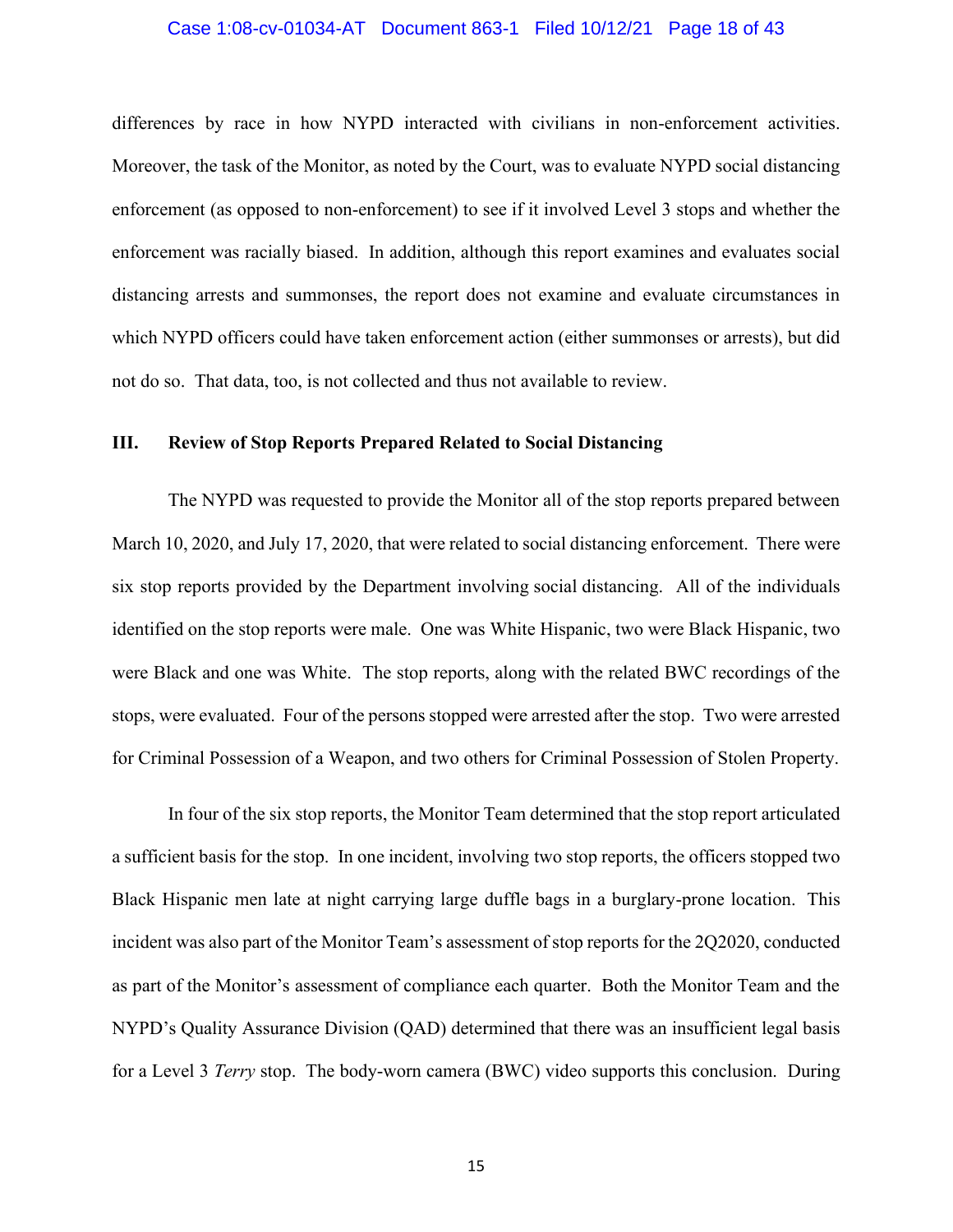#### Case 1:08-cv-01034-AT Document 863-1 Filed 10/12/21 Page 19 of 43

this encounter, the two individuals stopped were also frisked. These frisks also lacked a sufficient legal basis. The crime investigated was Criminal Possession of Stolen Property and there was nothing in the stop report or BWC video providing reasonable suspicion that the individuals were armed and dangerous. Of the six stop reports, there were two other frisks, which did appear legally sufficient, and there were three searches reported in three different stops, each of which were legally justified.

Because there were only six stop reports that appeared to involve social distancing enforcement, the data is too limited to make any conclusions from these stop reports. However, as detailed below in Section V below, BWC samples were also evaluated to assess whether social distancing enforcement efforts involved Level 3 *Terry* stops.

#### <span id="page-23-0"></span>**IV. Analysis of Race and Social Distancing Enforcement**

Data from the American Community Survey was used to explore the relationship between social distancing enforcement and race in NYPD precincts. Table 3 below illustrates the population and enforcement data for all precincts. Percentage of population that was non-White, probability of enforcement (the total number of summonses and arrests compared to the number of 311 and 911 calls), and number of enforcement events are listed in the table in both the direct measure and their rank in the City.

A simple correlation analysis shows a significant relationship between the probability of social distancing enforcement relative to calls for service (CFS) and the percentage of non-White residents in the population ( $r=0.316$ ;  $p=0.005$ ). This relationship also holds when the rank of the probability of social distancing enforcement is compared to the rank of the non-White population in a precinct ( $r=0.479$ ;  $p<0.001$ ). There is a significant relationship between the rank of precinct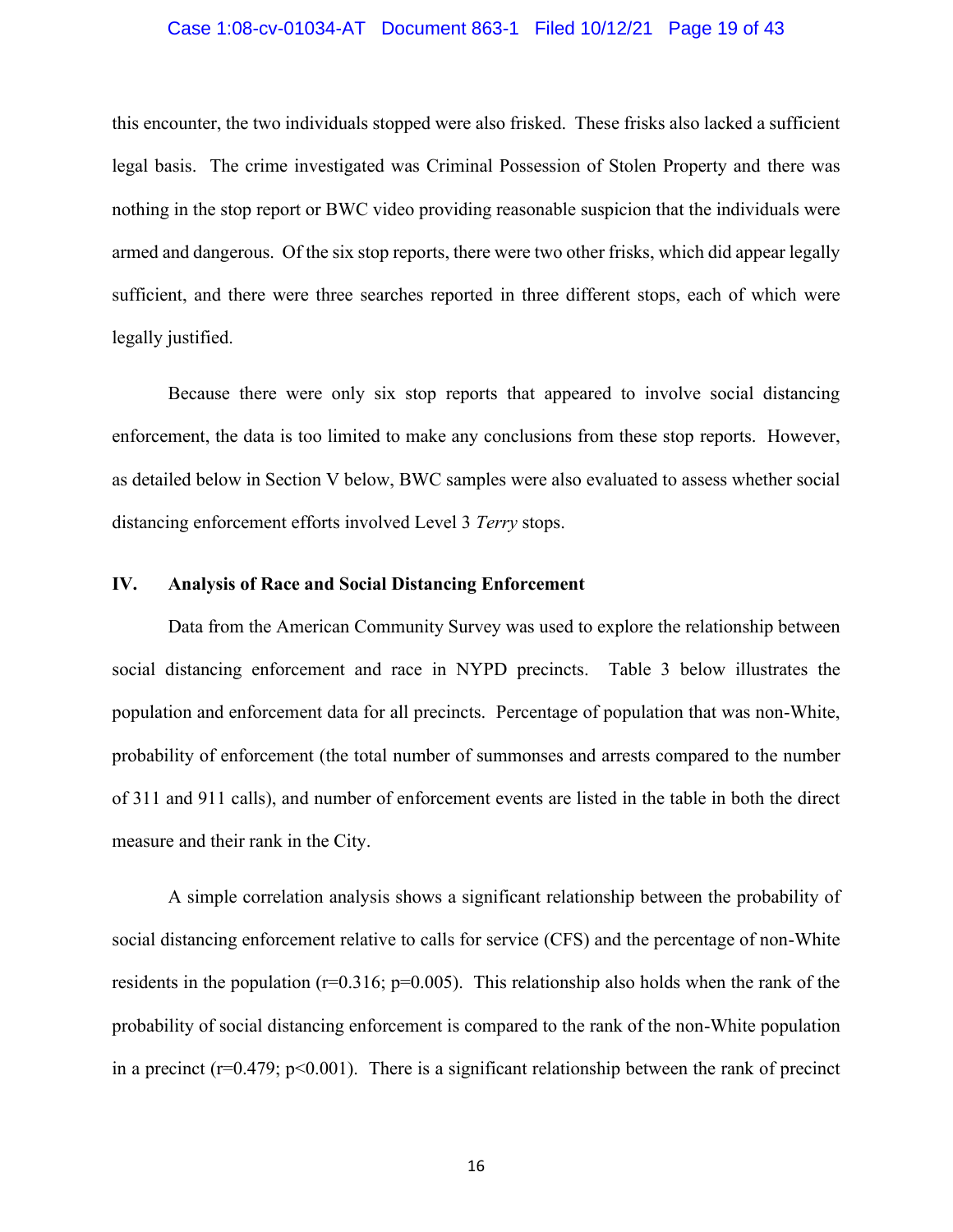in the absolute numbers of enforcement events and the percentage of non-White population in a precinct ( $r=0.475$ ;  $p<0.001$ ). Precincts with a high non-White population ranked high in the number of enforcement events (with the top rank being #1). Although the computed correlations indicate a significant relationship, there could be many other reasons that contribute to this relationship. This might suggest that more CFS about social distancing were made in precincts with a higher percentage of non-White populations (a non-racial explanation), or that CFS for social distancing in precincts with a higher White population led to a result other than an arrest or summons, while CFS in minority neighborhoods were more likely to result in an enforcement action (arrest or summons) (an indication of bias). Because there are other reasons for the correlation between the racial characteristics of a precinct and the number of enforcement actions and calls for service, additional analysis is required, as discussed below.

| <b>Precinct Pop.</b> |        | $\frac{0}{0}$<br>White | $% Non-$<br>White | Rank<br>Non-<br><b>White</b> | P(Enf/C)<br>FS) | <b>Rank of</b><br>P(Enf/C)<br>FS) | <b>Total</b><br>E <sub>nf</sub> | <b>Rank</b><br>$Enf$ |
|----------------------|--------|------------------------|-------------------|------------------------------|-----------------|-----------------------------------|---------------------------------|----------------------|
|                      |        |                        |                   |                              |                 |                                   |                                 |                      |
| 69                   | 90376  | 5.11%                  | 94.89%            | 3                            | 24.81%          | 1                                 | 66                              | 1                    |
| 90                   | 126894 | 62.12%                 | 37.88%            | 58                           | 2.88%           | 9                                 | 46                              | $\overline{2}$       |
| 73                   | 85165  | 7.51%                  | 92.49%            | 5                            | 8.54%           | 3                                 | 41                              | 3                    |
| 40                   | 97449  | 16.17%                 | 83.83%            | 14                           | 5.06%           | $\overline{4}$                    | 41                              | 4                    |
| <i>100</i>           | 51162  | 55.09%                 | 44.91%            | 53                           | 12.09%          | $\overline{2}$                    | 37                              | 5                    |
| 43                   | 177488 | 28.70%                 | 71.30%            | 24                           | 3.52%           | $\overline{7}$                    | 33                              | 6                    |
| 77                   | 95949  | 24.39%                 | 75.61%            | 19                           | $3.57\%$        | 6                                 | 29                              | 8                    |
| 47                   | 166775 | 14.38%                 | 85.62%            | 10                           | 3.69%           | 5                                 | 27                              | 9                    |
| 28                   | 54390  | 27.02%                 | 72.98%            | 22                           | 3.48%           | 8                                 | 26                              | 10                   |
| 114                  | 190465 | 46.42%                 | 53.58%            | 44                           | $0.90\%$        | 29                                | 25                              | 11                   |
| 44                   | 148409 | 13.21%                 | 86.79%            | 9                            | 1.34%           | 23                                | 20                              | 12                   |
| 79                   | 97468  | 35.06%                 | 64.94%            | 34                           | 1.76%           | 18                                | 18                              | 13                   |
| 49                   | 120812 | 36.29%                 | 63.71%            | 35                           | 2.52%           | 10                                | 17                              | 14                   |
| 75                   | 185754 | 15.04%                 | 84.96%            | 12                           | 1.58%           | 19                                | 17                              | 15                   |
| 41                   | 54575  | 11.00%                 | 89.00%            | 8                            | 2.46%           | 12                                | 16                              | 16                   |
| 42                   | 87090  | 8.78%                  | 91.22%            | 6                            | 2.32%           | 15                                | 16                              | 17                   |
| 48                   | 87773  | 23.72%                 | 76.28%            | 18                           | 2.37%           | 13                                | 15                              | 18                   |
| 103                  | 109558 | 7.14%                  | 92.86%            | $\overline{4}$               | 2.49%           | 11                                | 14                              | 19                   |

Table 3 – Rank of Social Distance Enforcement and Demographic of Populations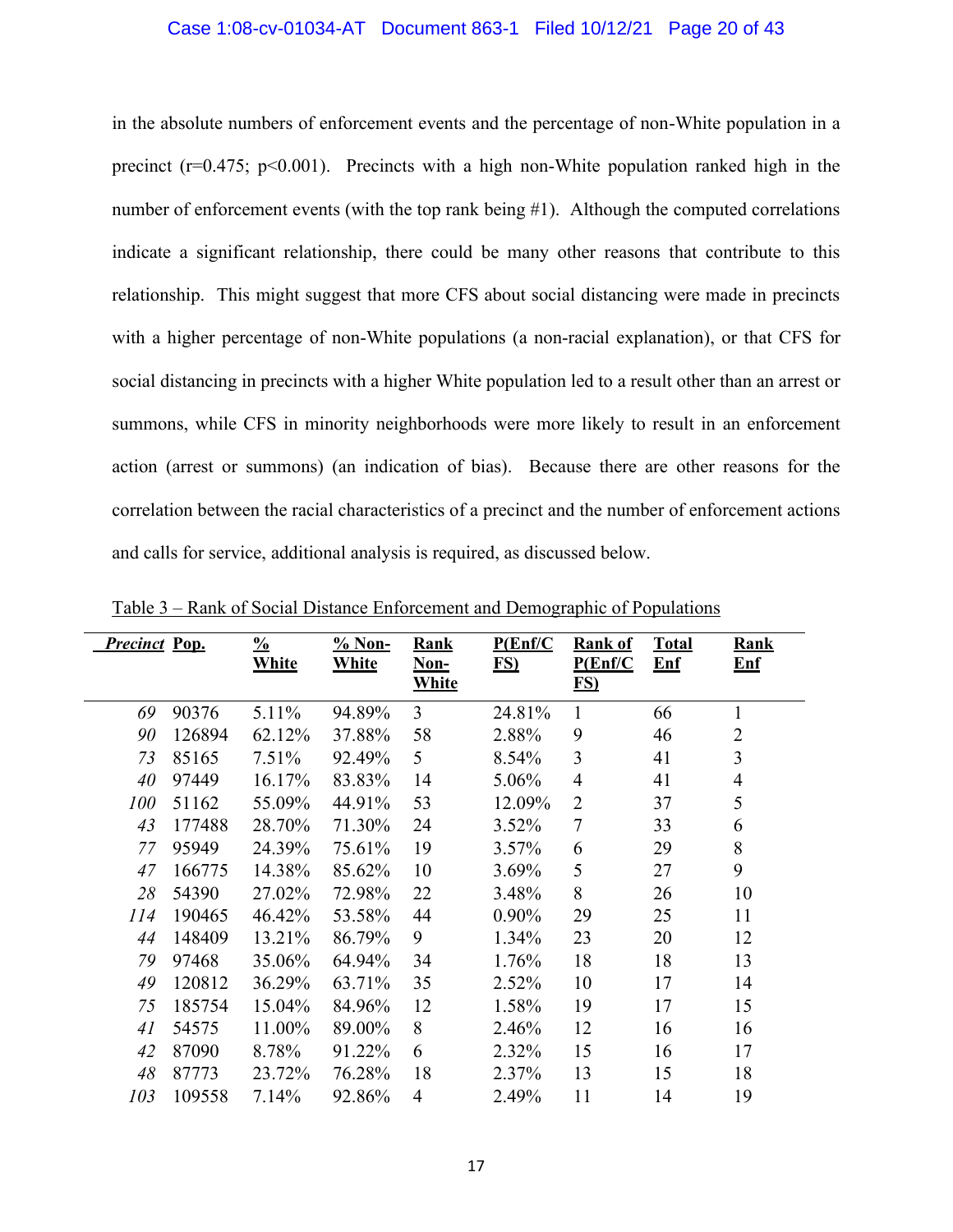| 60         | 102872 | 62.79% | 37.21% | 59             | 2.33%    | 14 | 14                      | 20 |
|------------|--------|--------|--------|----------------|----------|----|-------------------------|----|
| 33         | 86987  | 28.73% | 71.27% | 25             | 1.92%    | 17 | 14                      | 21 |
| 46         | 128352 | 9.59%  | 90.41% | 7              | 1.19%    | 25 | 11                      | 22 |
| 34         | 122061 | 31.94% | 68.06% | 28             | 0.70%    | 33 | 11                      | 23 |
| 23         | 75851  | 34.76% | 65.24% | 33             | 1.99%    | 16 | 10                      | 24 |
| <i>110</i> | 165484 | 16.39% | 83.61% | 15             | 1.35%    | 22 | 8                       | 25 |
| 72         | 125603 | 36.80% | 63.20% | 36             | 0.99%    | 28 | 8                       | 26 |
| 68         | 126326 | 56.48% | 43.52% | 54             | 0.78%    | 31 | 8                       | 27 |
| 9          | 72565  | 61.96% | 38.04% | 57             | 0.69%    | 35 | 8                       | 28 |
| 113        | 135199 | 1.77%  | 98.23% | $\mathbf{1}$   | 1.56%    | 20 | $\tau$                  | 29 |
| 1          | 70883  | 59.34% | 40.66% | 56             | 0.74%    | 32 | $\tau$                  | 30 |
| <i>115</i> | 159317 | 28.26% | 71.74% | 23             | 0.55%    | 38 | 6                       | 31 |
| 76         | 48985  | 66.42% | 33.58% | 62             | 1.51%    | 21 | 5                       | 32 |
| 88         | 60642  | 47.83% | 52.17% | 46             | 1.28%    | 24 | 5                       | 33 |
| 81         | 69343  | 16.12% | 83.88% | 13             | 1.02%    | 27 | 5                       | 34 |
| 30         | 64291  | 28.82% | 71.18% | 26             | 0.82%    | 30 | 5                       | 35 |
| 62         | 189501 | 46.54% | 53.46% | 45             | 0.65%    | 36 | 5                       | 36 |
| 6          | 60479  | 85.34% | 14.66% | 76             | 0.57%    | 37 | 5                       | 37 |
| 94         | 62724  | 70.07% | 29.93% | 66             | 0.51%    | 40 | 5                       | 38 |
| 70         | 162747 | 50.84% | 49.16% | 48             | 0.39%    | 43 | 5                       | 39 |
| 84         | 61574  | 65.64% | 34.36% | 61             | 0.69%    | 34 | $\overline{\mathbf{4}}$ | 40 |
| 13         | 93932  | 74.38% | 25.62% | 72             | 0.51%    | 39 | $\overline{\mathbf{4}}$ | 41 |
| 112        | 116408 | 52.22% | 47.78% | 50             | 0.43%    | 41 | 3                       | 42 |
| 45         | 123678 | 51.77% | 48.23% | 49             | 0.36%    | 45 | 3                       | 43 |
| 71         | 102008 | 26.93% | 73.07% | 21             | 0.29%    | 48 | 3                       | 44 |
| 52         | 143781 | 17.95% | 82.05% | 17             | 0.29%    | 49 | $\overline{\mathbf{3}}$ | 45 |
| 83         | 113432 | 33.26% | 66.74% | 29             | 0.27%    | 50 | $\overline{3}$          | 46 |
| 104        | 183790 | 70.24% | 29.76% | 67             | 0.25%    | 51 | $\overline{3}$          | 47 |
| 101        | 74734  | 36.86% | 63.14% | 37             | 1.10%    | 26 | $\overline{2}$          | 48 |
| 5          | 50123  | 33.51% | 66.49% | 31             | 0.40%    | 42 | $\overline{2}$          | 49 |
| 17         | 73399  | 71.75% | 28.25% | 70             | 0.38%    | 44 | $\overline{2}$          | 50 |
| 122        | 136900 | 80.96% | 19.04% | 74             | 0.30%    | 46 | $\overline{2}$          | 51 |
| 67         | 152070 | 3.48%  | 96.52% | $\overline{2}$ | 0.29%    | 47 | $\overline{2}$          | 52 |
| 106        | 134954 | 44.21% | 55.79% | 42             | 0.25%    | 52 | $\overline{2}$          | 53 |
| 102        | 150351 | 31.25% | 68.75% | 27             | 0.23%    | 53 | $\overline{2}$          | 54 |
| 18         | 61160  | 68.92% | 31.08% | 65             | 0.20%    | 55 | $\overline{2}$          | 55 |
| 7          | 53191  | 37.20% | 62.80% | 38             | 0.22%    | 54 | $\mathbf{1}$            | 56 |
| 111        | 119741 | 52.99% | 47.01% | 51             | 0.20%    | 56 | $\mathbf{1}$            | 57 |
| 25         | 52555  | 25.86% | 74.14% | 20             | 0.19%    | 57 | $\mathbf{1}$            | 58 |
| 50         | 105218 | 43.06% | 56.94% | 41             | 0.14%    | 58 | $\mathbf{1}$            | 59 |
| 32         | 79313  | 14.97% | 85.03% | 11             | 0.12%    | 59 | $\mathbf{1}$            | 60 |
| 61         | 165222 | 70.30% | 29.70% | 68             | 0.10%    | 60 | $\mathbf{1}$            | 61 |
| 109        | 244525 | 40.75% | 59.25% | 40             | $0.09\%$ | 61 | $\mathbf{1}$            | 62 |
| 10         | 51936  | 68.16% | 31.84% | 63             | $0.00\%$ | 62 | $\boldsymbol{0}$        | 63 |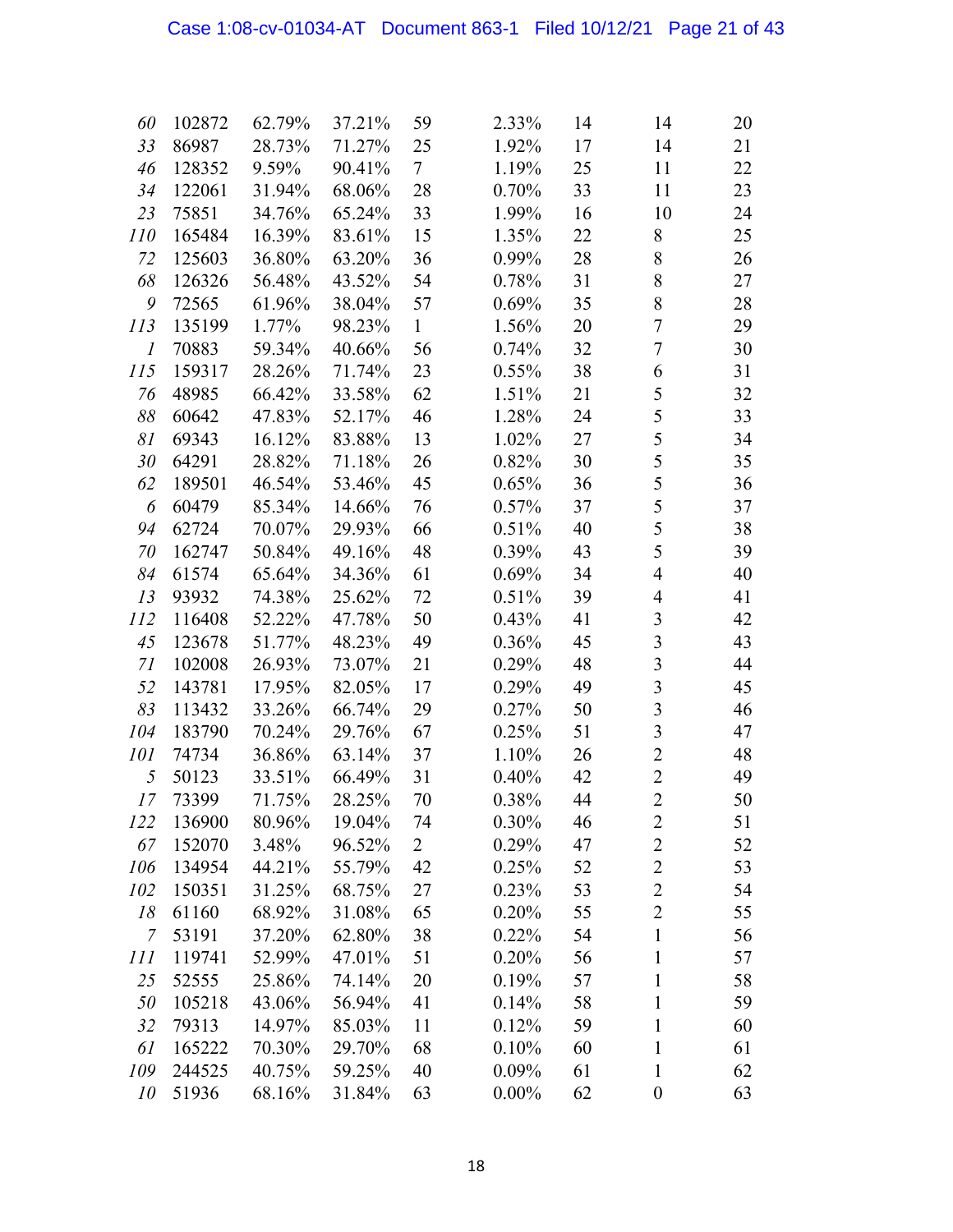| Case 1:08-cv-01034-AT  Document 863-1  Filed 10/12/21  Page 22 of 43 |  |  |
|----------------------------------------------------------------------|--|--|
|                                                                      |  |  |

| 14         | 25082  | 57.20% | 42.80% | 55 | $0.00\%$ | 62 | $\overline{0}$   | 64 |  |
|------------|--------|--------|--------|----|----------|----|------------------|----|--|
| 19         | 203307 | 84.67% | 15.33% | 75 | $0.00\%$ | 62 | $\boldsymbol{0}$ | 65 |  |
| 20         | 101551 | 79.63% | 20.37% | 73 | $0.00\%$ | 62 | $\boldsymbol{0}$ | 66 |  |
| CPP        | 8      | 33.33% | 66.67% | 30 | $0.00\%$ | 62 | $\boldsymbol{0}$ | 67 |  |
| 24         | 106303 | 68.20% | 31.80% | 64 | $0.00\%$ | 62 | $\theta$         | 68 |  |
| 26         | 48303  | 53.92% | 46.08% | 52 | $0.00\%$ | 62 | $\boldsymbol{0}$ | 69 |  |
| 63         | 117956 | 50.75% | 49.25% | 47 | $0.00\%$ | 62 | $\theta$         | 70 |  |
| 66         | 184982 | 73.15% | 26.85% | 71 | $0.00\%$ | 62 | $\theta$         | 70 |  |
| 78         | 75605  | 45.31% | 54.69% | 43 | $0.00\%$ | 62 | $\theta$         | 71 |  |
| 105        | 200417 | 16.81% | 83.19% | 16 | $0.00\%$ | 62 | $\theta$         | 72 |  |
| 107        | 160905 | 34.21% | 65.79% | 32 | $0.00\%$ | 62 | $\theta$         | 73 |  |
| 108        | 120199 | 38.30% | 61.70% | 39 | $0.00\%$ | 62 | $\theta$         | 74 |  |
| <i>120</i> | 109670 | 63.42% | 36.58% | 60 | $0.00\%$ | 62 | $\theta$         | 75 |  |
| 121        | 124038 | 71.62% | 28.38% | 69 | $0.00\%$ | 62 | $\theta$         | 76 |  |
| 123        | 103492 | 92.82% | 7.18%  | 77 | $0.00\%$ | 62 | $\boldsymbol{0}$ | 77 |  |

To explore this relationship further, the next analysis looks at the relationship between social distancing enforcement and the percentage of non-White population in precincts. The dark line in Figure 1 below illustrates the average number of social distancing summonses compared to the non-White make up of precincts. The lighter line in Figure 1 is the predicted number of social distancing summonses that would be expected (from a Poisson regression model) if enforcement was based only upon the number of 311 and 911 calls in those precincts.<sup>6</sup> Figure 1 shows that the actual enforcement closely mirrors that which one would predict based on 311 and 911 CFS.

<sup>&</sup>lt;sup>6</sup> A Poisson regression model was fit to the counts, as it provides a perfect approximation of the average counts per precinct before adding in control variables for 311 and 911 calls that mention social distancing violations.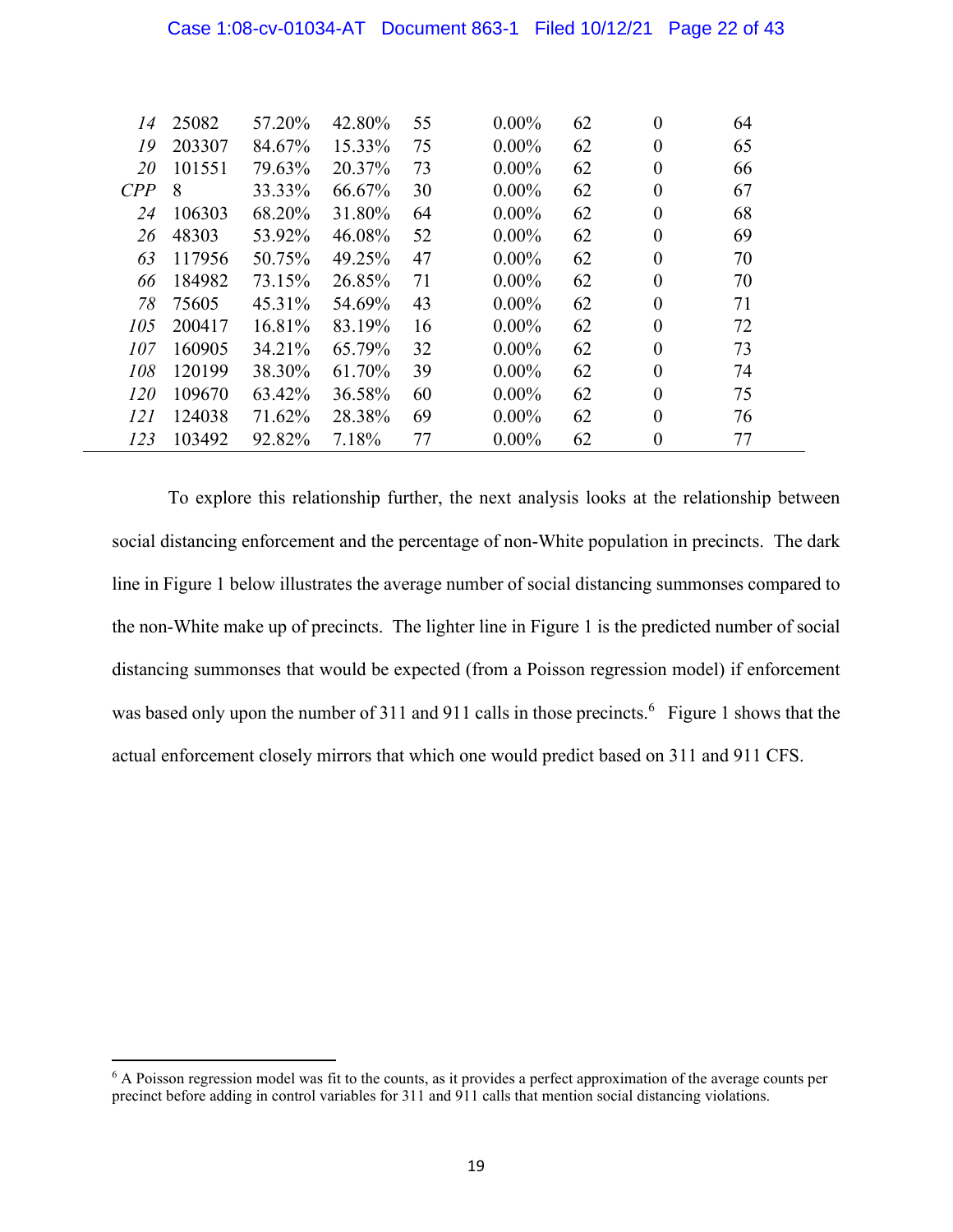

The data in Figure 1 is shown in Table 4. Table 4 shows the results from the comparison of actual and predicted counts of social distance summonses in precincts by deciles of percent non-White. In the top 10 percent (90-100 percentile) non-White precincts, there were an average of 17.57 social distancing summonses. This compares to 11.2 predicted social distancing summonses based on 311 and 911 calls, from a Poisson regression model. The difference of 6.37 extra summonses is not statistically significant according to permutation inference (shuffling social distancing summonses at random 1,000 times to different combinations of precincts). An absolute difference equal to or greater than 6.37 would occur by chance 71 out of 1,000 times, or 7 percent of the time. Table 4 shows that precincts in the bottom 10 percent of the non-White precincts had -.56 fewer average actual (1.13) counts of social distancing summonses compared to predicted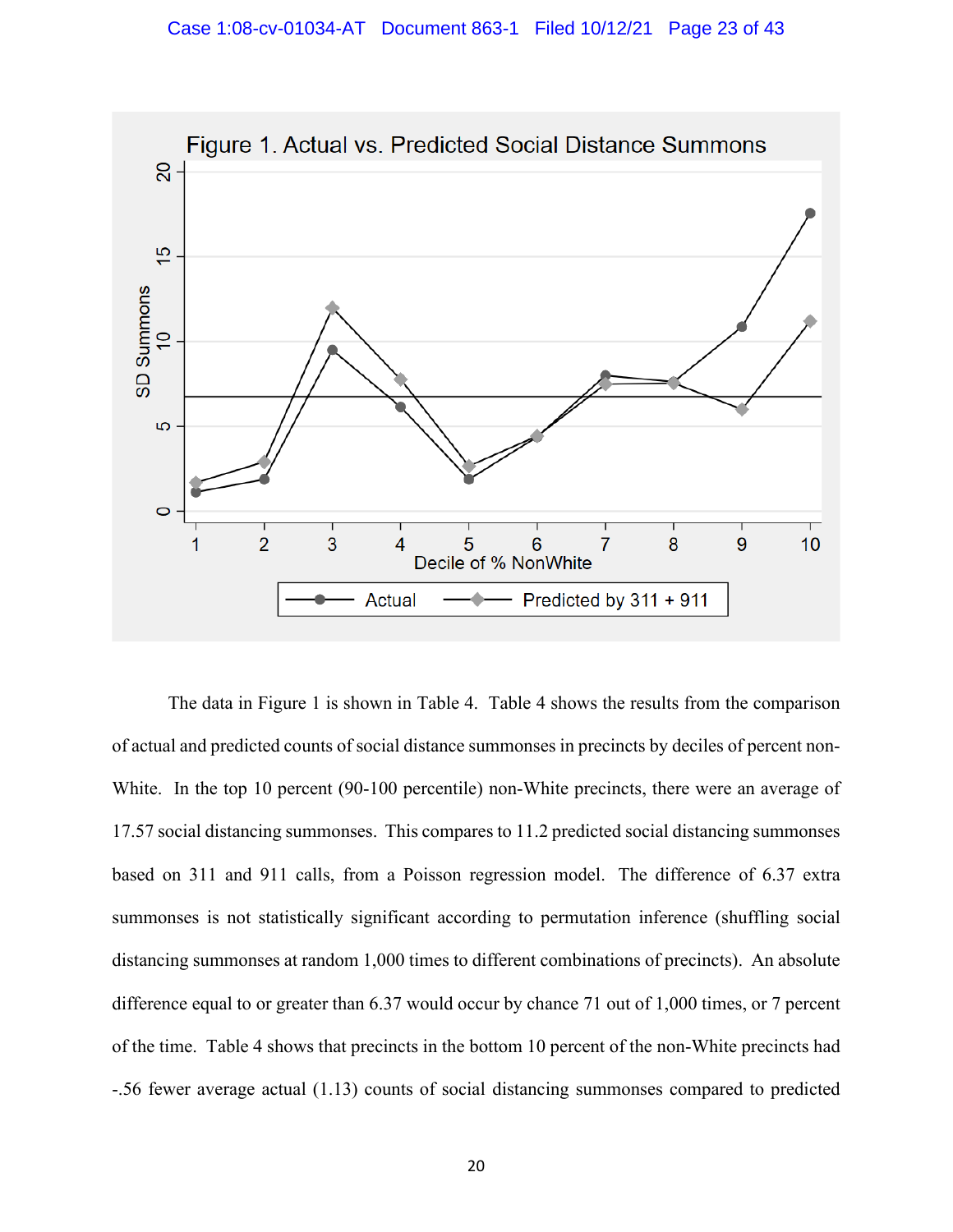(1.68) counts based on 311 and 911 calls. In comparing the top and bottom 10 percentiles, this suggests that there were approximately seven more summonses than predicted for social distancing in the top 10 percentile precincts relative to bottom 10 percentiles precincts.<sup>7</sup> Figure 1 and Table 4 show that the actual enforcement follows what one would predict based on 311 and 911 CFS, thus suggesting that the racial composition of precincts is not a main factor in the issuance of social distance summonses.

|        |                                    |        | (Actual) | (Predicted) |              |             |         |
|--------|------------------------------------|--------|----------|-------------|--------------|-------------|---------|
| Decile | Precincts                          | $N =$  | Average  | Average     | $\mathbf{c}$ | $\mathbf n$ | $p=c/n$ |
| 1.     | 6, 13, 17, 19, 20, 66, 122, 123    | 8      | 1.125    | 1.685       |              |             |         |
| 2.     | 10, 18, 24, 61, 76, 94, 104, 121   | 8      | 1.875    | 2.899       | 569          | 1000        | 0.569   |
| 3.     | 1, 9, 14, 60, 68, 84, 90, 120      | 8      | 9.500    | 11.99       | 36           | 1000        | 0.026   |
| 4.     | 26, 45, 63, 70, 100, 111, 112      | 7      | 6.143    | 7.766       | 102          | 1000        | 0.102   |
| 5.     | 50, 62, 78, 88, 106, 108, 109, 114 | 8      | 1.875    | 2.652       | 626          | 1000        | 0.626   |
| 6.     | 5, 7, 23, 49, 72, 79, 101, 107     | 8      | 4.375    | 4.426       | 333          | 1000        | 0.333   |
| 7.     | 22, 30, 33, 34, 43, 83, 102        | $\tau$ | 8.000    | 7.490       | 106          | 1000        | 0.106   |
| 8.     | 25, 28, 48, 52, 71, 77, 105, 115   | 8      | 7.625    | 7.549       | 116          | 1000        | 0.116   |
| 9.     | 32, 40, 41, 44, 47, 75, 81, 110    | 8      | 10.88    | 5.997       | 216          | 1000        | 0.216   |
| 10.    | 42, 46, 67, 69, 73, 103, 113       | 7      | 17.57    | 11.20       | 71           | 1000        | 0.071   |
| $N =$  |                                    | 77     | 6.75     |             |              |             |         |

Table 4 – Actual Social Distance Summonses vs. Predicted Summonses from 311 and 911 CFS  $\frac{1}{(A \text{ et } \text{rel})}$  (December 1)

Note: c=number of times the actual estimate is  $\leq$  or  $\geq$  than the value from 1,000 random shuffles; p=probability based on  $1,000$  shuffles (two-sided)<sup>8</sup>

 $^7$  Actual-expected in 90-100 relative to 0-10 percentiles was calculated as follows: (17.57-11.20)-(1.125-1.68)=6.93

<sup>8</sup> Technical details on permutation (randomization) inference can be found in the following: Manly, Bryan FJ. "Randomization and regression methods for testing for associations with geographical, environmental and biological distances between populations." *Population Ecology* 28, no. 2 (1986): 201-218; Winkler, Anderson M., Gerard R. Ridgway, Matthew A. Webster, Stephen M. Smith, and Thomas E. Nichols. "Permutation inference for the general linear model." *Neuroimage* 92 (2014): 381-397.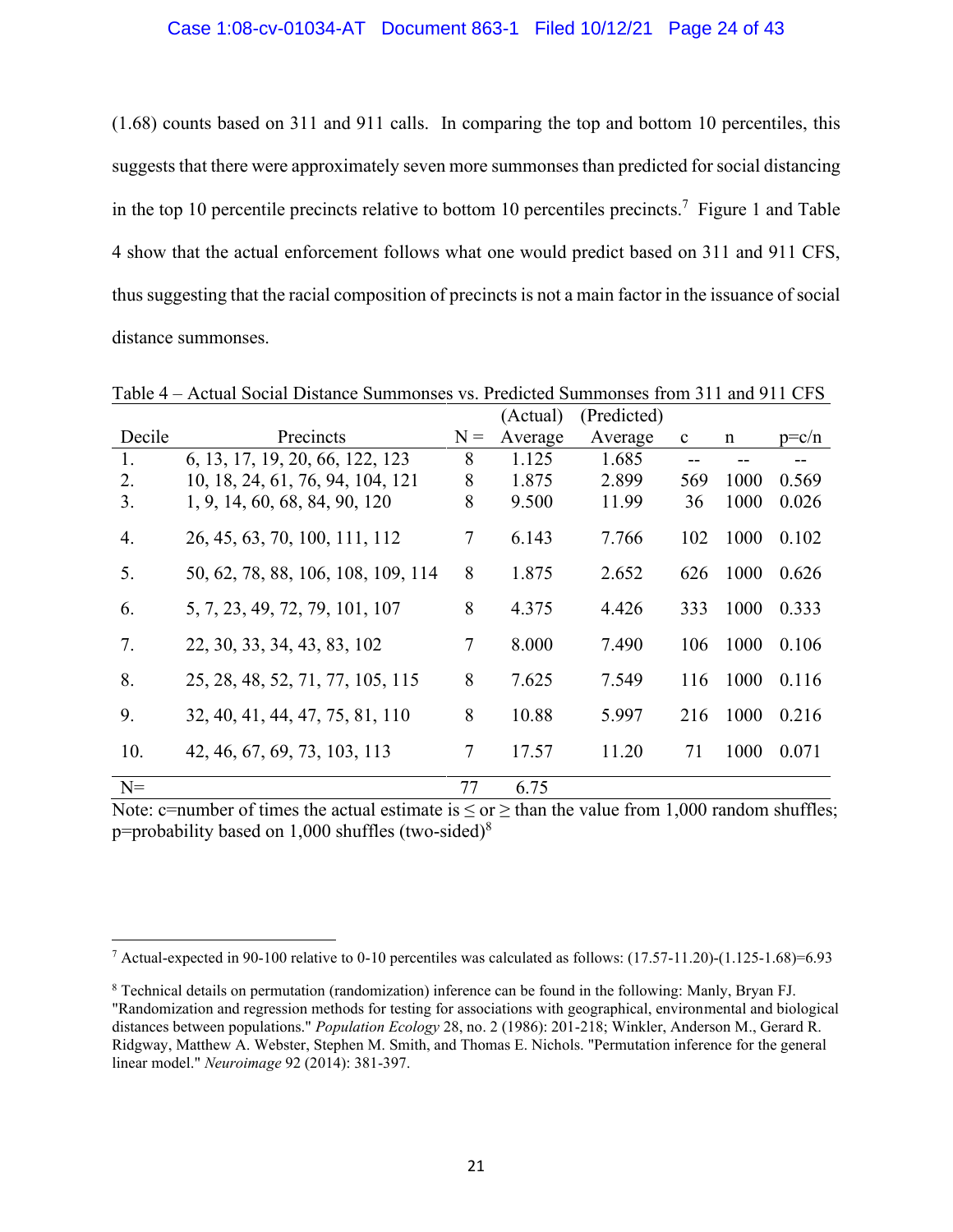Figure 2 below illustrates the relationship between actual and predicted social distancing arrests compared to the racial characteristics of the precinct, based upon 311 and 911 CFS.



The top 10% of non-White precincts have a higher number of predicted arrests for social distancing than actual arrests. The pattern observed with regard to arrests is similar to the pattern observed with summonses. The actual number of arrests appears to be in lockstep with the predicted levels based on 311 and 911 CFS.

The data in Figure 2 is shown in Table 5, which shows the results from the comparison of actual and predicted counts of social distance arrests by deciles of percent non-White. There was an average of 4.57 social distancing arrests in the top 10 percent (90-100 percentile) non-White precincts. This compares to 5.95 predicted social distancing arrests based on 311 and 911 calls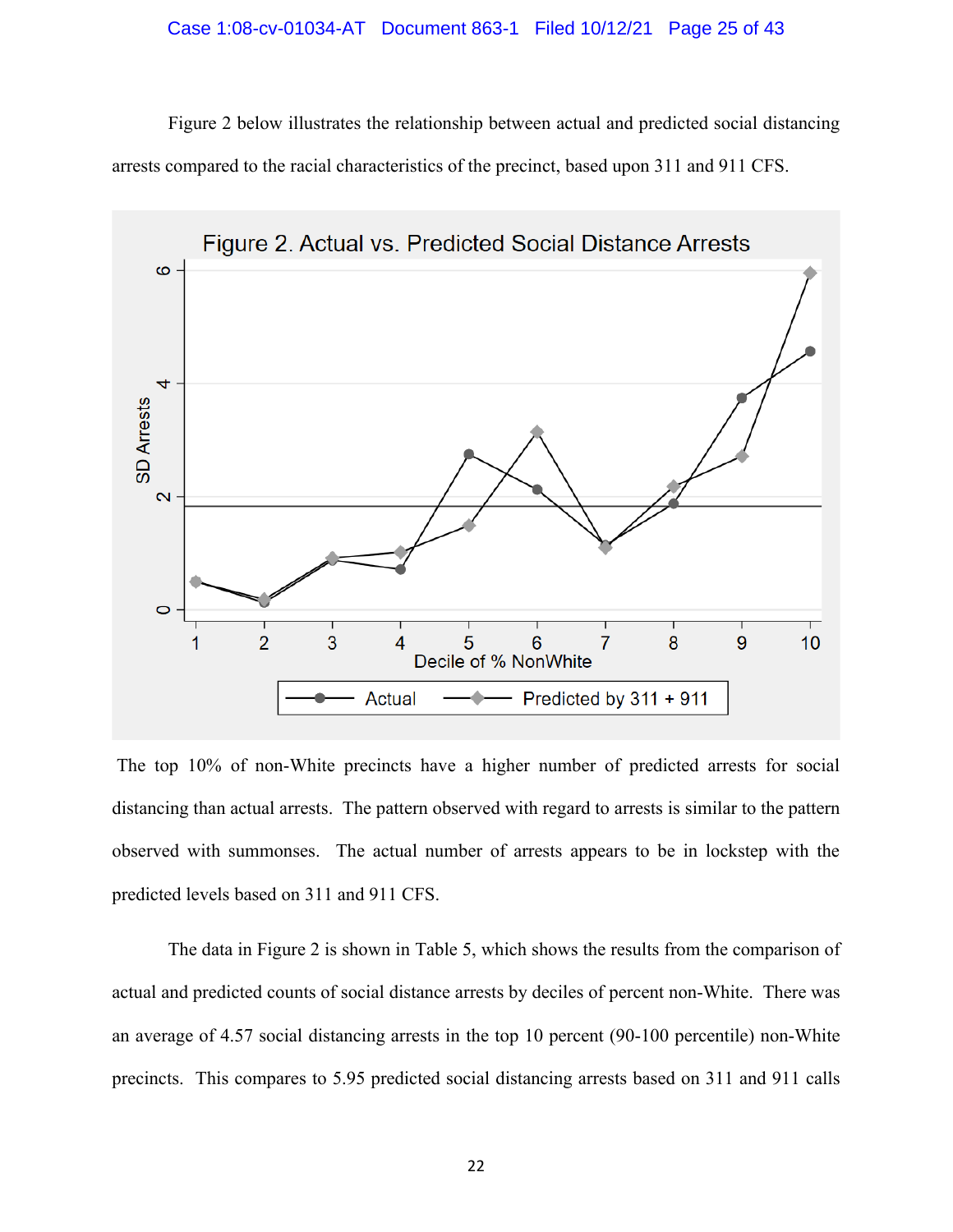#### Case 1:08-cv-01034-AT Document 863-1 Filed 10/12/21 Page 26 of 43

from a Poisson regression model. The difference of -1.38 fewer social distance arrests is not statistically significant, according to permutation inference (shuffling social distancing arrests at random 1,000 times to different combinations of precincts). An absolute difference equal to or greater than 1.38 would occur by chance 58 out of 1,000 times, or 5.8 percent of the time. There were 5.47 more predicted arrests for social distancing in the top 10 percent of non-White precincts relative to the bottom 10 percent (5.959-0.494), compared to a difference of 4.07 actually observed arrests between the top and bottom percentile precincts (4.571-0.500). Therefore, it appears that social distancing arrests are due to something other than the percentage of non-White residents in a precinct.

|        |                                    |        | (Actual) | (Predicted) |              |             |           |
|--------|------------------------------------|--------|----------|-------------|--------------|-------------|-----------|
| Decile | Precincts                          | $N =$  | Average  | Average     | $\mathbf{c}$ | $\mathbf n$ | $p = c/n$ |
| 1.     | 6, 13, 17, 19, 20, 66, 122, 123    | 8      | 0.500    | 0.494       |              |             |           |
| 2.     | 10, 18, 24, 61, 76, 94, 104, 121   | 8      | 0.125    | 0.181       | 310          | 1000        | 0.310     |
| 3.     | 1, 9, 14, 60, 68, 84, 90, 120      | 8      | 0.875    | 0.912       | 536          | 1000        | 0.536     |
| 4.     | 26, 45, 63, 70, 100, 111, 112      | $\tau$ | 0.714    | 1.015       | 499          | 1000        | 0.499     |
| 5.     | 50, 62, 78, 88, 106, 108, 109, 114 | 8      | 2.750    | 1.489       | 299          | 1000        | 0.299     |
| 6.     | 5, 7, 23, 49, 72, 79, 101, 107     | 8      | 2.125    | 3.147       | 86           | 1000        | 0.086     |
| 7.     | 22, 30, 33, 34, 43, 83, 102        | 7      | 1.143    | 1.096       | 452          | 1000        | 0.452     |
| 8.     | 25, 28, 48, 52, 71, 77, 105, 115   | 8      | 1.875    | 2.179       | 139          | 1000        | 0.139     |
| 9.     | 32, 40, 41, 44, 47, 75, 81, 110    | 8      | 3.750    | 2.716       | 144          | 1000        | 0.144     |
| 10.    | 42, 46, 67, 69, 73, 103, 113       | $\tau$ | 4.571    | 5.959       | 58           | 1000        | 0.058     |
| $N=$   |                                    | 77     |          |             |              |             |           |

Table 5 – Actual Social Distance Arrests vs. Predicted Arrests from 311 and 911 CFS

Note: c=number of times the actual estimate is  $\leq$  or  $\geq$  than the value from 1,000 independent shuffles; p=probability based on Permutation test of 1,000 shuffles (two-sided)

#### <span id="page-30-0"></span>**V. Analysis of Body-Worn Camera Video**

The NYPD has a policy that requires the activation of an officer's body-worn camera (BWC) during certain encounters with the public. Arrests and summons are "mandatory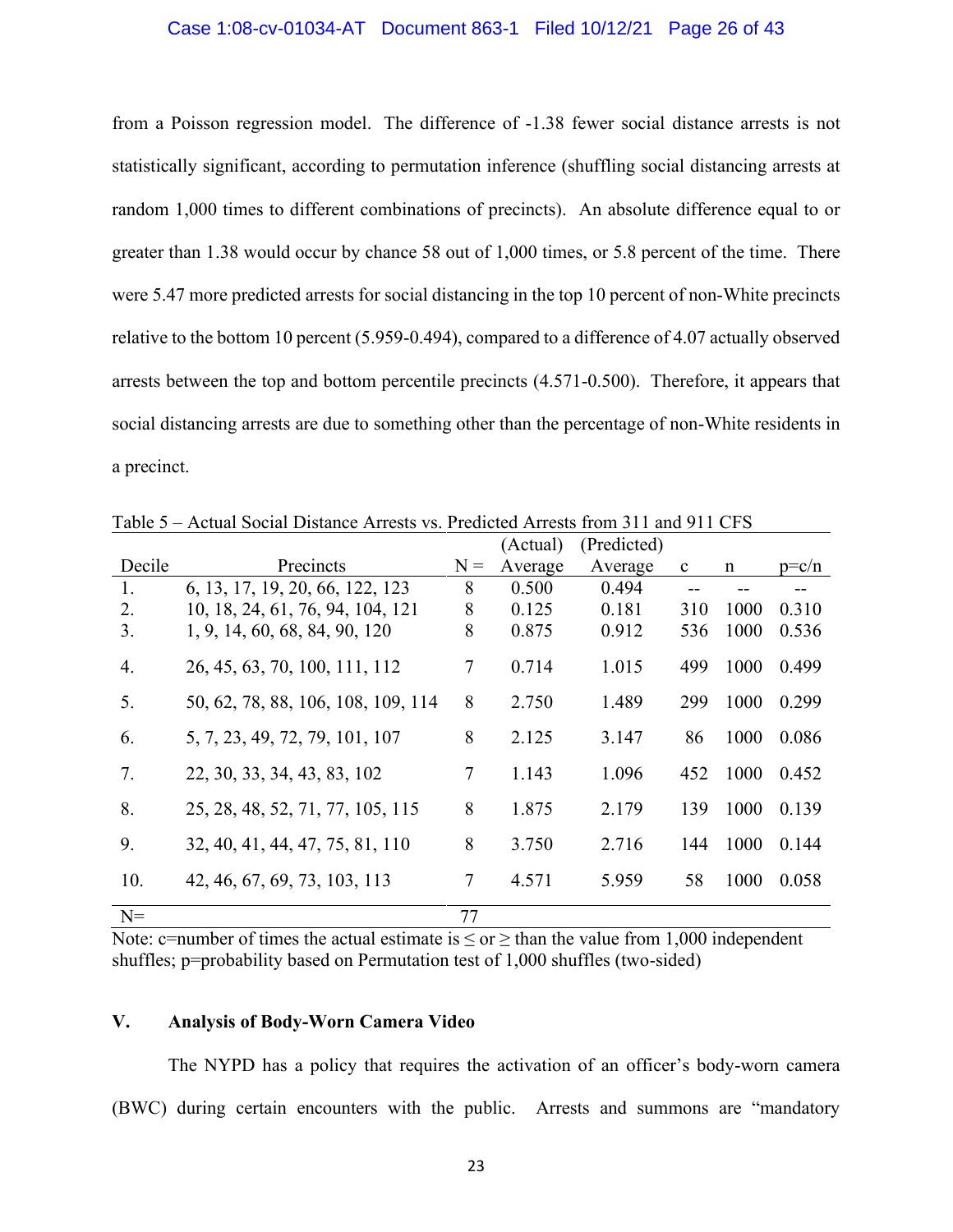#### Case 1:08-cv-01034-AT Document 863-1 Filed 10/12/21 Page 27 of 43

activation" events, so the likelihood of these encounters having related BWC video recordings was high.

Similarly, BWC activation is required for crimes in progress. There were more than 60,000 311 CFS for social distancing and 1,629 911 CFS, so it appears that the NYPD treated routine reports of social distancing violations as non-emergency and directed them through the 311 system. Therefore, a 911 CFS for social distancing likely included an emergency event or a crime in progress. These types of events are also "mandatory activation" under the NYPD policy and also likely to be recorded on officers' BWCs.

These four groups of data (arrests, summonses, 911 calls and 311 calls) were examined for the Monitor Team to locate BWC video. Each group was subjected to a different sampling plan. Every arrest identified by the NYPD that was related to social distancing was searched in the Axon BWC system to locate the recording of the event. In numerous instances, more than one arrest was made at a specific location. After an arrest was identified and videos located and viewed, the additional arrests made at that time and location were excluded from the assessment (as the Monitor Team had already observed the encounter from the first arrest). Of the 140 arrests, 78 videos were sampled in the analysis.<sup>9</sup>

<sup>&</sup>lt;sup>9</sup>A subsequent analysis performed by the NYPD was able to locate videos for most of the arrest encounters in question. In several instances, the arrest was made by another city agency and in others, the MOS who made the arrest was from a unit that had not yet been issued BWCs. In one instance, the failure to record was the result of a dead battery.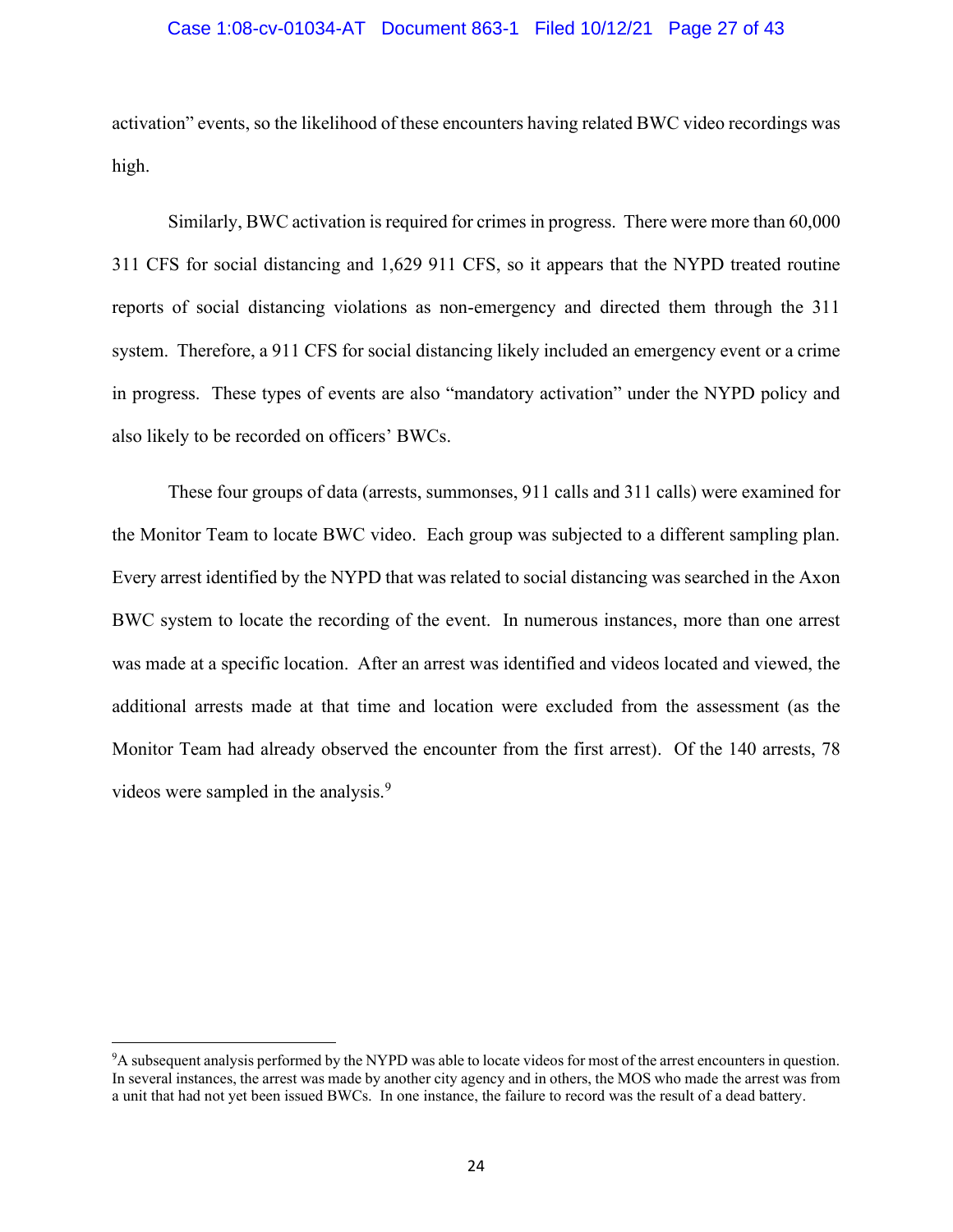#### Case 1:08-cv-01034-AT Document 863-1 Filed 10/12/21 Page 28 of 43

The Monitor Team was provided a list of all 520 summonses issued for social distancing. The Monitor Team located BWC video for a sample of 75 summonses. Duplicates were excluded. 10

Since arrests and summonses might also appear in the CFS strata, those were assessed first. Any arrest or summons that originates from a CFS was excluded before sampling CFS videos.

911 and 311 CFS offer another potential source of data (1,629 and 60,307). However, 911 and 311 CFS do not necessarily require a mandatory recording of the incident. A random sample of 150 911 CFS and 50 311 CFS videos was selected to determine if they could be matched to a BWC video for assessment purposes.

#### <span id="page-32-0"></span>**A. Social Distancing Arrest BWC Analysis**

The Monitor Team was provided with summary data of arrests related to social distancing enforcement. NYPD provided the arrest number, date, time, precinct, address and offense information. Below is an illustration of the daily incidence of arrests related to social distancing.

<sup>&</sup>lt;sup>10</sup> A subsequent analysis performed by the NYPD was able to locate videos for most of the summons encounters in question. In a couple of instances, the MOS who issued the summons was from a unit that had not yet been issued BWCs.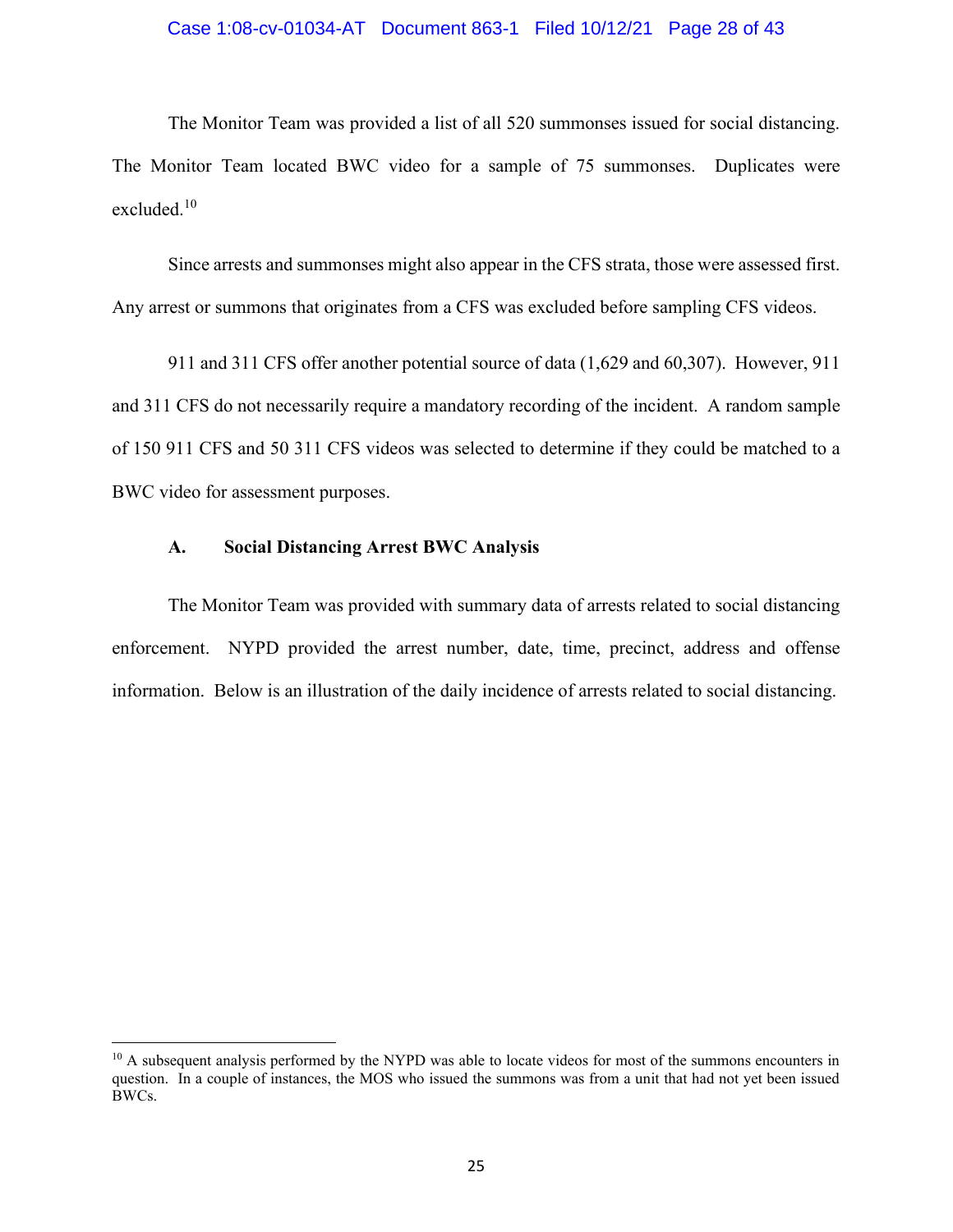

Because the Monitor Team did not have the arresting officer identification, several steps were needed to locate the video in Evidence.com, the Axon system that contains the BWC videos. To locate a video, the following steps were taken:

- 1. In the Evidence.com search fields, the day and precinct were entered. This returned all of the videos recorded on that day.
- 2. Using the arrest time, videos recorded one hour before and after were examined to locate possible videos.
- 3. BWC videos categorized "arrest" within the one-hour window were selected first to identify the incident. It is not known if the videos identified in the master spreadsheet supplied by the NYPD correspond to the arresting officer, but they do show the arrest that was made.
- 4. Using the street map feature in Google Maps, the videos were viewed and the location in the video was compared to the arrest address provided by the NYPD. When it was clear that the video being assessed was of the arrest in question, it was included in the sample.
- 5. If a video for an arrest could not be located, that arrest was excluded from the sample, and the next arrest from the sampling frame was used to locate video.
- 6. Multiple arrests from the same event were also excluded from the sample; therefore, every video corresponds to one enforcement event.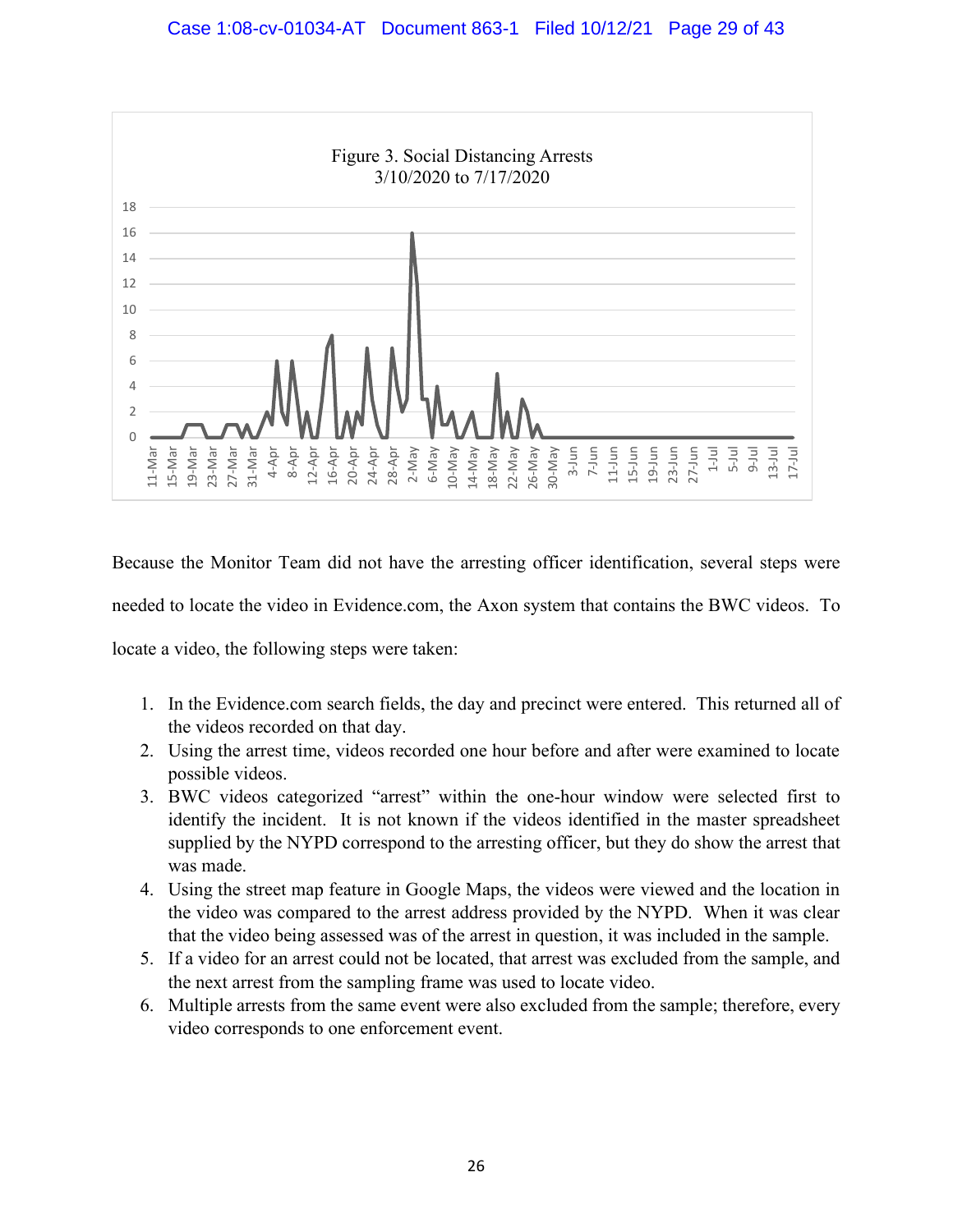#### Case 1:08-cv-01034-AT Document 863-1 Filed 10/12/21 Page 30 of 43

Tables 6 illustrate some key aspects of these encounters. Of the arrests, it appeared that 12 arrests involved a Level 3 *Terry* stop. In all of the Level 3 (L3) stops observed, it appeared that the officer had reasonable suspicion to detain the person stopped.

| Measure                                                 | $N =$ | $\frac{0}{0}$ |
|---------------------------------------------------------|-------|---------------|
| Female                                                  | 10    | 13%           |
| Male                                                    | 68    | 87%           |
| Race                                                    |       |               |
| Asian                                                   | 3     | $4\%$         |
| <b>Black</b>                                            | 48    | 62%           |
| Hispanic                                                | 19    | 24%           |
| Middle East                                             | 1     | $1\%$         |
| White                                                   | 7     | 9%            |
| Probable Cause                                          |       |               |
| Inconclusive                                            | 8     | 10%           |
| No                                                      | 1     | $1\%$         |
| Yes                                                     | 69    | 88%           |
| Was the arrest related to a RS Stop?                    |       |               |
| Inconclusive                                            | 4     | $5\%$         |
| No                                                      | 62    | 79%           |
| Yes                                                     | 12    | 15%           |
| Was the Arrest Related to Police-Initiated Enforcement? |       |               |
| No                                                      | 25    | 32%           |
| Yes                                                     | 53    | 68%           |
| Total                                                   | 78    |               |

Table 6. Demographics of Social Distancing Arrests on BWC

In many cases, it was clear that social distancing enforcement was not the primary goal of the police and that it was only indirectly related. By viewing the videos, the Monitor Team was able to distinguish encounters that were complainant-initiated, where social distancing was only a small part of the encounter and the encounter was primarily related to something else. For example, one video shows the police response to an assault in a liquor store, and social distancing enforcement was involved because a patron refused to socially distance himself from others. The officers responded to a 911 CFS and made an arrest. Therefore, the officers were not primarily enforcing social distancing rules, but social distancing was an element in the assault encounter.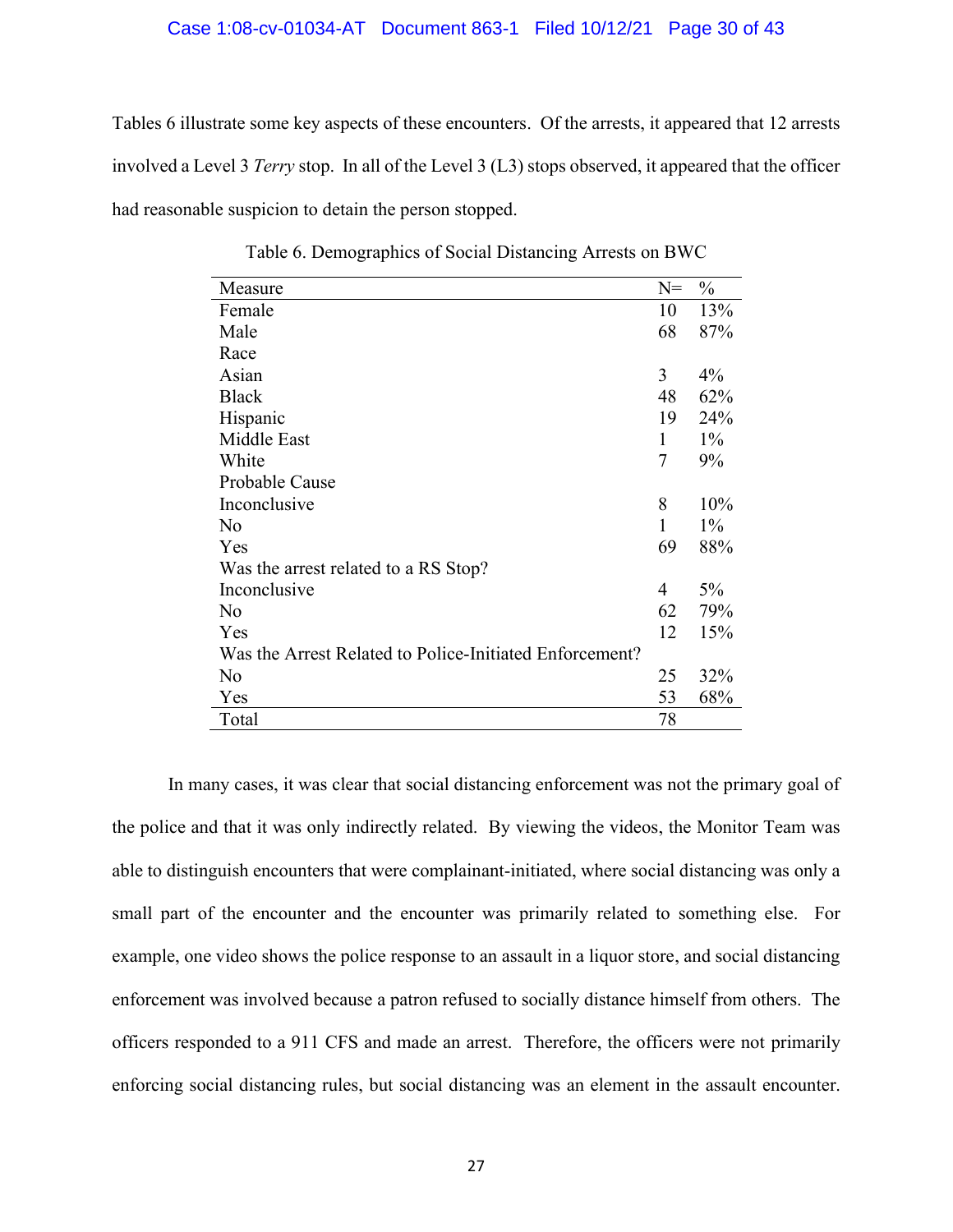#### Case 1:08-cv-01034-AT Document 863-1 Filed 10/12/21 Page 31 of 43

This was the case in 25 of the 78 arrests (32%). The other 53 arrests (68%) were officer-initiated and related to social distancing enforcement.

Out of the 78 arrests, there were 62 in which it was clear that there was no Level 3 encounter; in four arrests, it was inconclusive that the arrest involved a Level 3 encounter; and 12 arrests appeared to involve a Level 3 encounter. In six of those 12 Level 3 encounters, it appeared that the incident was complainant-initiated with social distancing only indirectly related to the encounter. In the other six, there appeared to be a direct connection between social distancing and the officer's enforcement. In two of these six cases, it appeared that the officers approached the defendant because of social distancing and then developed reasonable suspicion that the defendant was armed. In each of these cases, the charge was Criminal Possession of a Weapon. In the four other arrest situations, the officers were engaged in disrupting groups of people congregating, and the situation escalated to the point where the defendants were detained for an investigation before an arrest was made. In one incident, it was determined by the Monitor Team that the officer did not have probable cause to make the arrest. In two others, the person detained had outstanding warrants, and the fourth incident was a house party that escalated into an arrest situation.

In the Level 3 stops observed, the officers appeared to have sufficient legal authority to conduct the nine frisks and searches observed. There was no force used in any of the 12 Level 3 stops observed. In two of the 12 Level 3 stops observed, the officer gave notice that the encounter was being recorded on BWC.

There were four BWC videos of the 78 arrests where it was inconclusive that the encounter involved a stop. The recordings did not allow a conclusion to be drawn either because of the quality of the video (darkness, encounter not observable) or the timing of the recording (activated too late or turned off too early).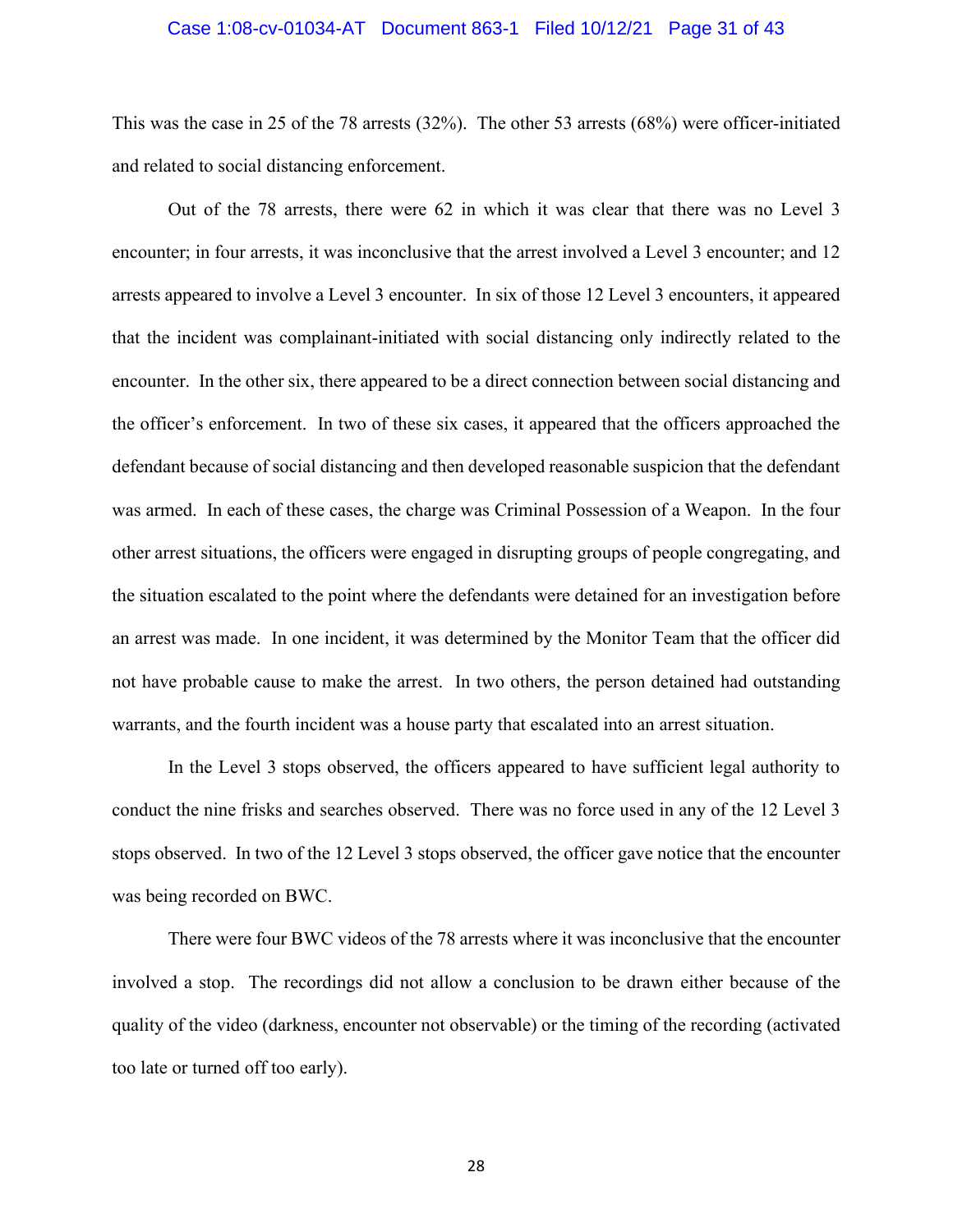#### Case 1:08-cv-01034-AT Document 863-1 Filed 10/12/21 Page 32 of 43

In general, there was only one encounter observed in which it appeared that the officer did not have probable cause to make the arrest. In that encounter, an Anti-crime unit stopped an individual they suspected of smoking marijuana, but could not locate the "roach" he allegedly threw in the trash. He was arrested for "Tampering with Evidence."

Notice of the BWC recording was given in 12 of the 78 arrests and in 56 of the 78 arrests, the BWC recording captured the entire event.

#### **B. Social Distancing Summons BWC Analysis**

<span id="page-36-0"></span>Similar to the arrest data, the Monitor Team was provided with the summons number, precinct of record, location, date and time of the summons. Figure 4 shows there were 520 summonses issued by the NYPD between March 10, 2020 and July 17, 2020 for social distancing (violation of Administrative Code Section 3-108).



Figure 5 compares the number of social distancing CFS from 311 with the number of summonses issued for violating social distancing orders. Officers were instructed that they may,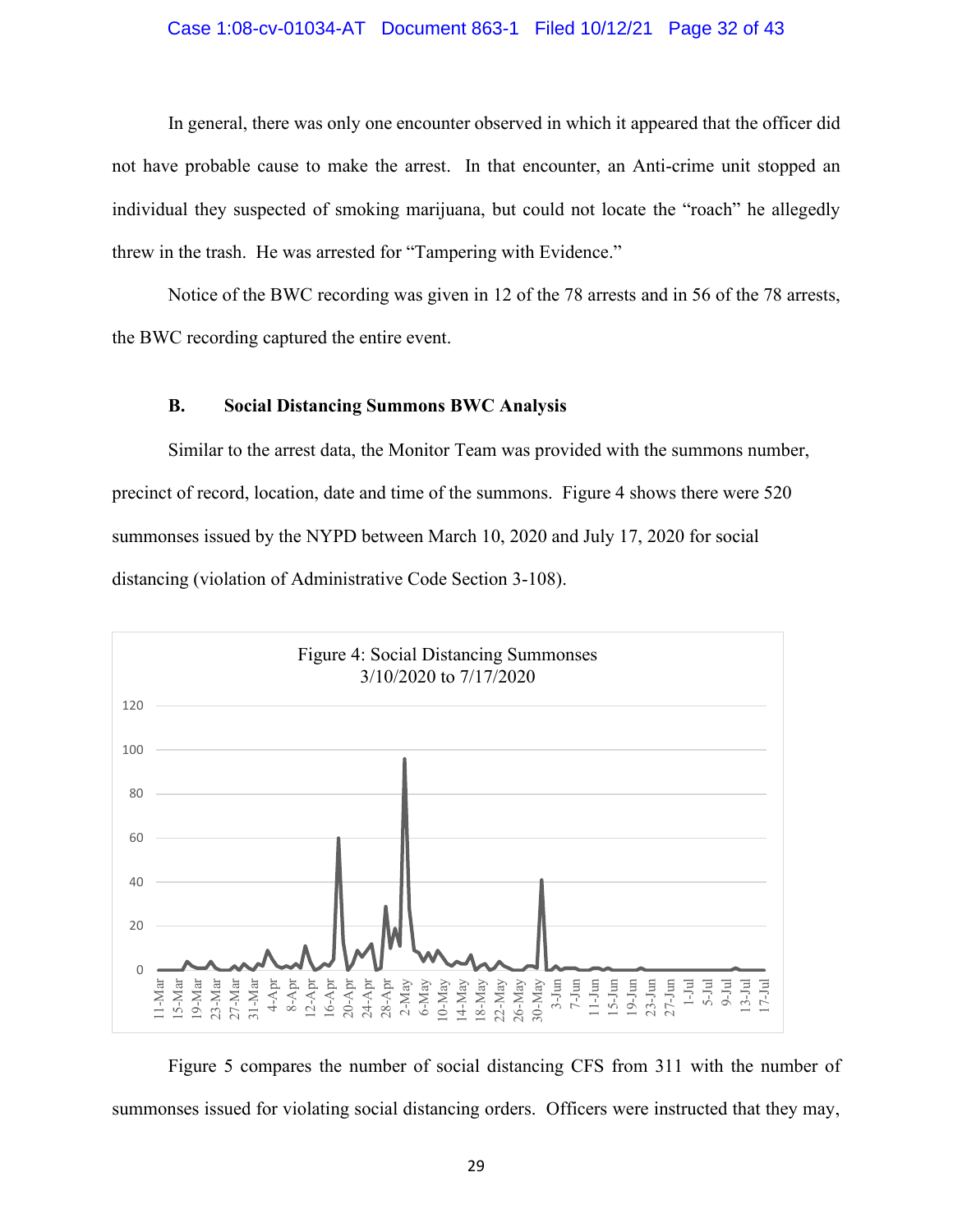#### Case 1:08-cv-01034-AT Document 863-1 Filed 10/12/21 Page 33 of 43

but were not required to, issue summonses for violation of NYC Administrative Code Section 3- 108, which prohibits the violation of any emergency order established by the Mayor. The right axis reports the number of 311 CFS received, and the left axis reports the number of summonses issued. It appears that enforcement activity was closely related to CFS volume in the second and fourth week of April and the last week of May. Summons activity apparently fell to zero after June 1, 2020.



From the list of 520 summonses, a random sample of 75 summons videos were selected. The Monitor Team followed the same process described above for arrests to locate the video associated with each summons. Any summonses that were duplicates or where a video could not be found were excluded from the analysis. In total, 170 summonses were searched for related video, without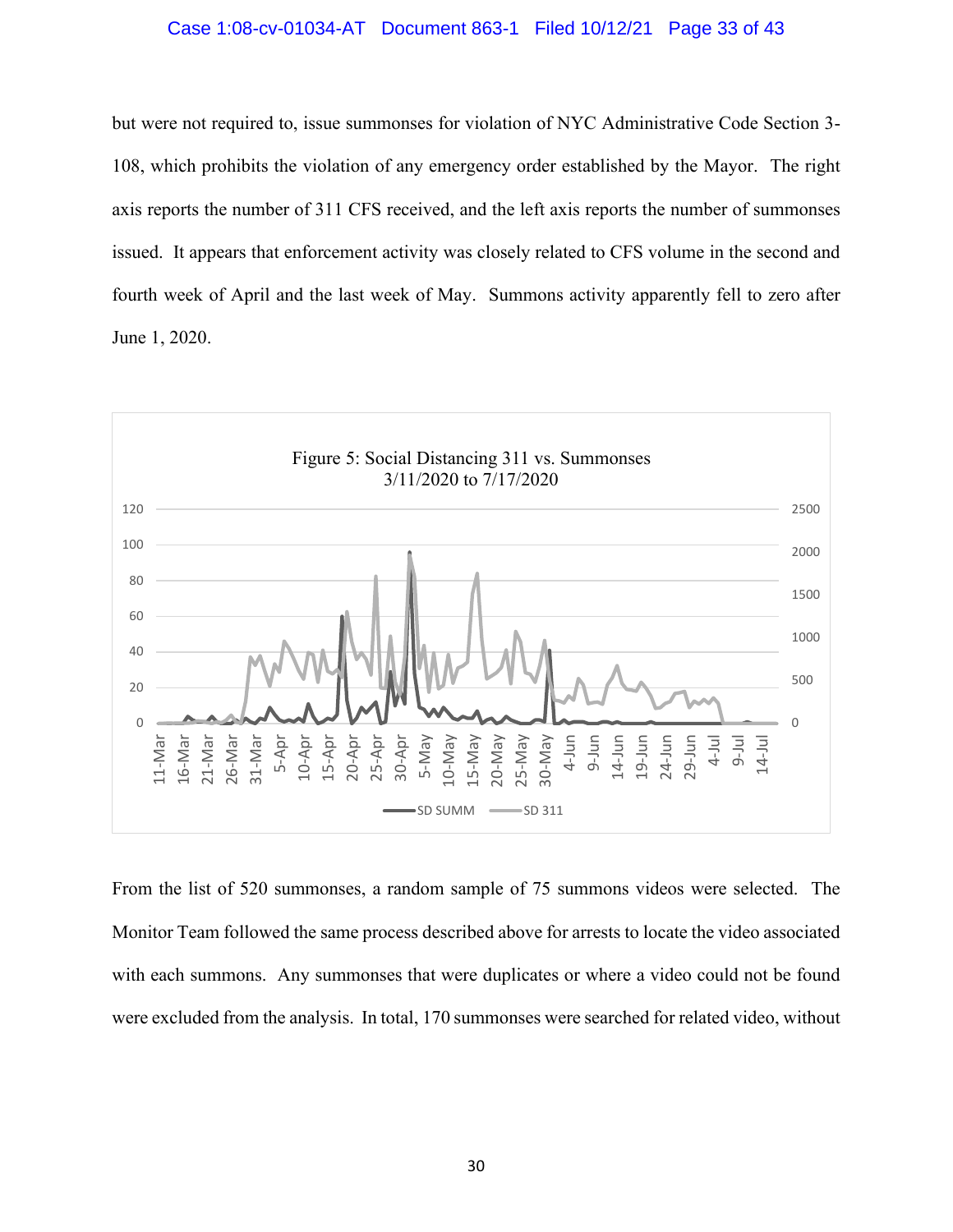### Case 1:08-cv-01034-AT Document 863-1 Filed 10/12/21 Page 34 of 43

duplicate summonses, to identify a sample of 75 videos for assessment.<sup>11</sup> Table 7 shows some key demographics and aspects of these encounters.

| Female<br>10<br>13%<br>Male<br>60<br>80%<br>Multiple (Males and Females)<br>4<br>5%<br>Inconclusive<br>1<br>$1\%$<br>Race<br>Asian<br>3<br>$4\%$<br><b>Black</b><br>24<br>32%<br>22<br>Hispanic<br>29%<br>White<br>21<br>28%<br>Multiple<br>4<br>5%<br>Inconclusive<br>1<br>$1\%$<br>Probable Cause<br>Inconclusive<br>17<br>23%<br>No<br>0<br>$0\%$<br>Yes<br>58<br>77%<br>Stop Involved?<br>Inconclusive<br>8<br>11%<br>No<br>64<br>85% | Measure | $N =$ | $\frac{0}{0}$ |
|-------------------------------------------------------------------------------------------------------------------------------------------------------------------------------------------------------------------------------------------------------------------------------------------------------------------------------------------------------------------------------------------------------------------------------------------|---------|-------|---------------|
|                                                                                                                                                                                                                                                                                                                                                                                                                                           |         |       |               |
|                                                                                                                                                                                                                                                                                                                                                                                                                                           |         |       |               |
|                                                                                                                                                                                                                                                                                                                                                                                                                                           |         |       |               |
|                                                                                                                                                                                                                                                                                                                                                                                                                                           |         |       |               |
|                                                                                                                                                                                                                                                                                                                                                                                                                                           |         |       |               |
|                                                                                                                                                                                                                                                                                                                                                                                                                                           |         |       |               |
|                                                                                                                                                                                                                                                                                                                                                                                                                                           |         |       |               |
|                                                                                                                                                                                                                                                                                                                                                                                                                                           |         |       |               |
|                                                                                                                                                                                                                                                                                                                                                                                                                                           |         |       |               |
|                                                                                                                                                                                                                                                                                                                                                                                                                                           |         |       |               |
|                                                                                                                                                                                                                                                                                                                                                                                                                                           |         |       |               |
|                                                                                                                                                                                                                                                                                                                                                                                                                                           |         |       |               |
|                                                                                                                                                                                                                                                                                                                                                                                                                                           |         |       |               |
|                                                                                                                                                                                                                                                                                                                                                                                                                                           |         |       |               |
|                                                                                                                                                                                                                                                                                                                                                                                                                                           |         |       |               |
|                                                                                                                                                                                                                                                                                                                                                                                                                                           |         |       |               |
|                                                                                                                                                                                                                                                                                                                                                                                                                                           |         |       |               |
|                                                                                                                                                                                                                                                                                                                                                                                                                                           |         |       |               |
|                                                                                                                                                                                                                                                                                                                                                                                                                                           | Yes     | 2     | 3%            |
| Total<br>75                                                                                                                                                                                                                                                                                                                                                                                                                               |         |       |               |

Table 7. Demographics of Social Distance Summons on BWC

There were only two summonses in which it appeared that a Level 3 *Terry* stop was involved:

• 73 Precinct, May 3, 2020 – A group of persons were on the sidewalk and when the officers approached, the officers smelled marijuana. Since there were multiple people, the smell of marijuana did not provide probable cause for the summonses, so the officers stopped the individuals to investigate. The video shows several people were frisked and searched. A summons was issued for disorderly conduct after a melee ensued.

<sup>&</sup>lt;sup>11</sup> See footnote 7.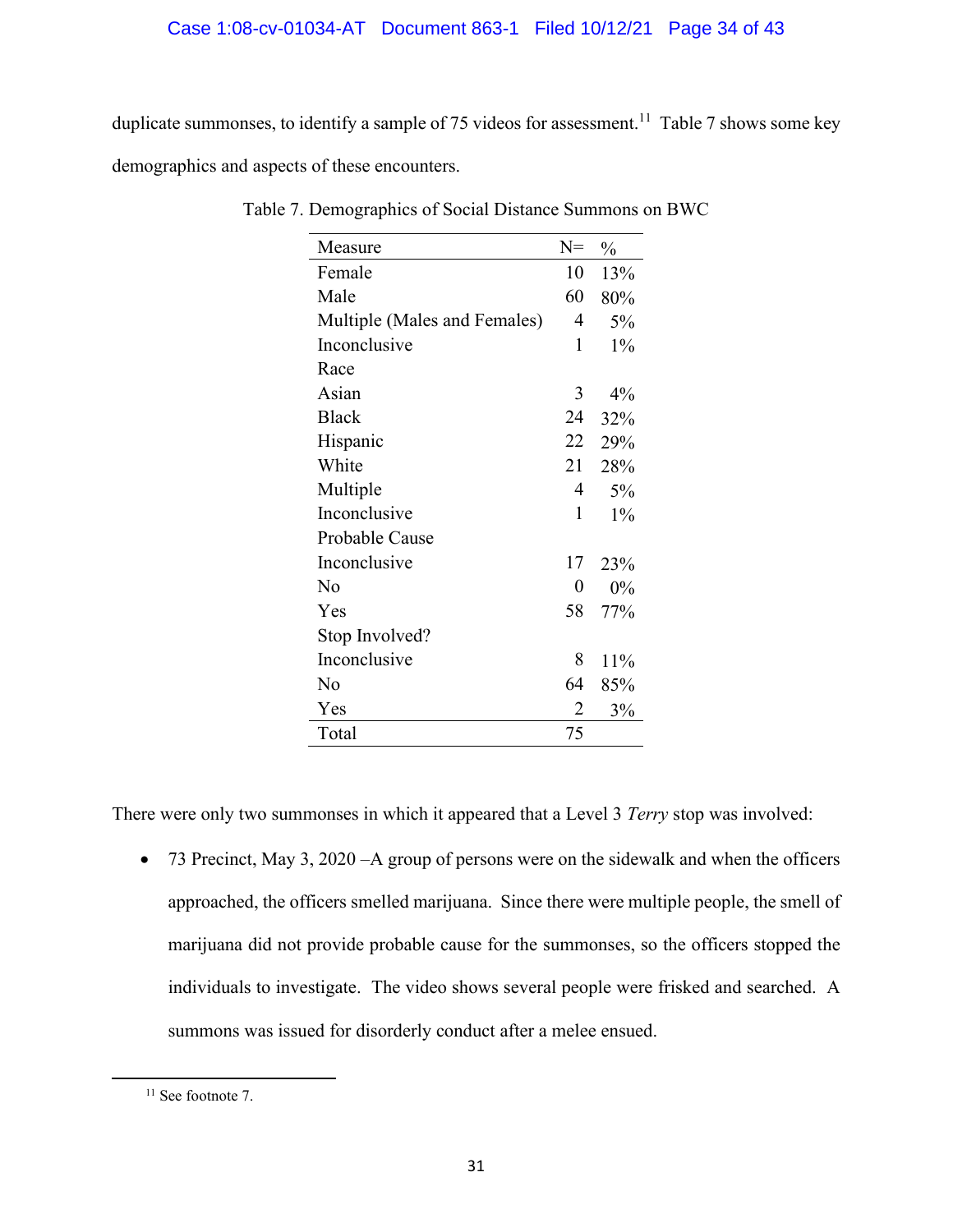• 34 Precinct, April 23, 2020 – Officers were checking on a location that had been the subject of social distancing complaints. As the officers approached the location, they observed the subject closing the security gate and locking the front door. The officers detained him and requested that he open the front door so they could inspect inside. He refused and was detained and handcuffed, and his keys were used to open the door. The officers did not appear to have reasonable suspicion for the stop.

In 56 of the 73 videos that had conclusive information, notice was given that the encounter was being recorded. In 44 of the 75 videos, the entire encounter was recorded.

#### <span id="page-39-0"></span>**C. 911 CFS for Social Distancing, BWC Analysis**

Between March 10, 2020, and July 17, 2020, 1,629 CFS involving social distancing were placed through 911. Figure 6 below shows the frequency of these calls across the study period. There were several spikes in 911 CFS volume: One was between April 14 and 15, another between May 2 and 3, and the last between May 15 and 16. After May 30, 911 CFS seem to have leveled off at low levels.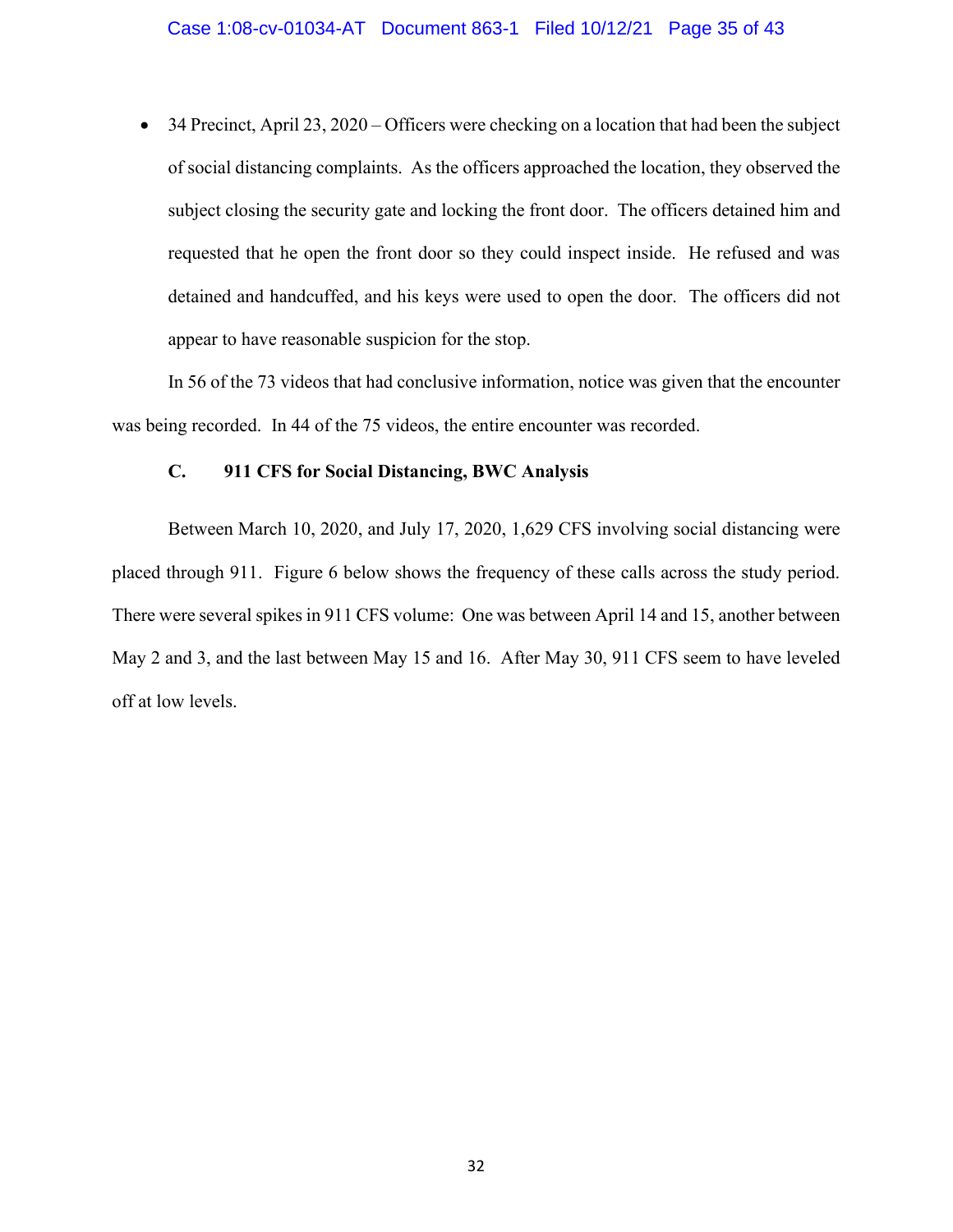

A sampling frame of these CFS was created. In order to assess if any Level 3 encounters occurred during 911 CFS, 150 events were selected at random from the sample frame. The Monitor Team was provided with the date, time, precinct, address and incident description for each of the CFS. A similar process was used to match each CFS with a video as was used in the arrests and summonses analysis. For the 911 assessment, all videos recorded 60 minutes after the time of the 911 CFS were viewed to determine if they were related to the call. Again, using Google Maps, the location of the call could be matched with the video.

Of the 150 911 CFS selected, 26 events were identified on video. Table 8 illustrate some key aspects of the encounters.

| Measure  | N= | $\frac{0}{0}$ |
|----------|----|---------------|
| Female   | 4  | 15%           |
| Male     | 13 | 50%           |
| Multiple | 3  | $12\%$        |
|          |    |               |

Table 8. 911 Social Distance Calls for Service Sample from BWC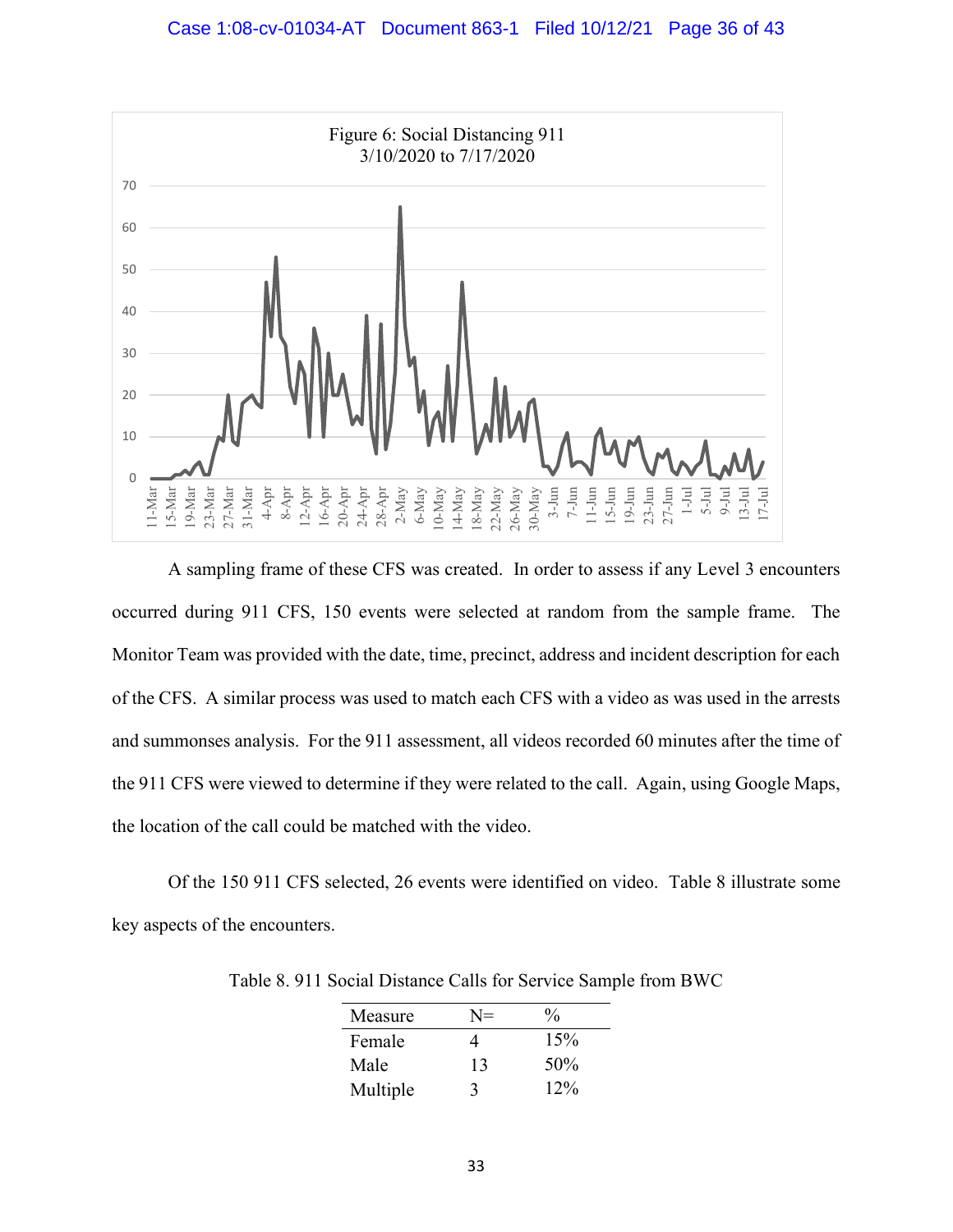| None         | 6  | 23%   |
|--------------|----|-------|
|              |    |       |
| Race         |    |       |
| Asian        | 2  | 8%    |
| <b>Black</b> | 11 | 42%   |
| Hispanic     | 5  | 19%   |
| White        | 1  | 4%    |
| Multiple     | 1  | $4\%$ |
| Inconclusive | 6  | 23%   |
|              |    |       |
| Level 3 Stop |    |       |
| No           | 25 | 96%   |
| Yes          | 1  | $4\%$ |
| Total        | 26 |       |
|              |    |       |

The one incident that was observed to be a Level 3 encounter occurred at 19:15 hours on April 5, 2020, in the 19 Precinct. This was a domestic violence incident that occurred inside a couple's apartment. There was a concern that both parties in the incident had COVID-19 symptoms, and apparently this was categorized as a "social distancing" CFS. One party was detained during the investigation and was not free to leave.

#### <span id="page-41-0"></span>**D. 311 Social Distancing CFS Analysis**

Between the period March 10, 2020, and July 17, 2020, there were 60,305 CFS placed through 311 reporting social distancing violations. Below is an illustration of the daily incidents of these calls.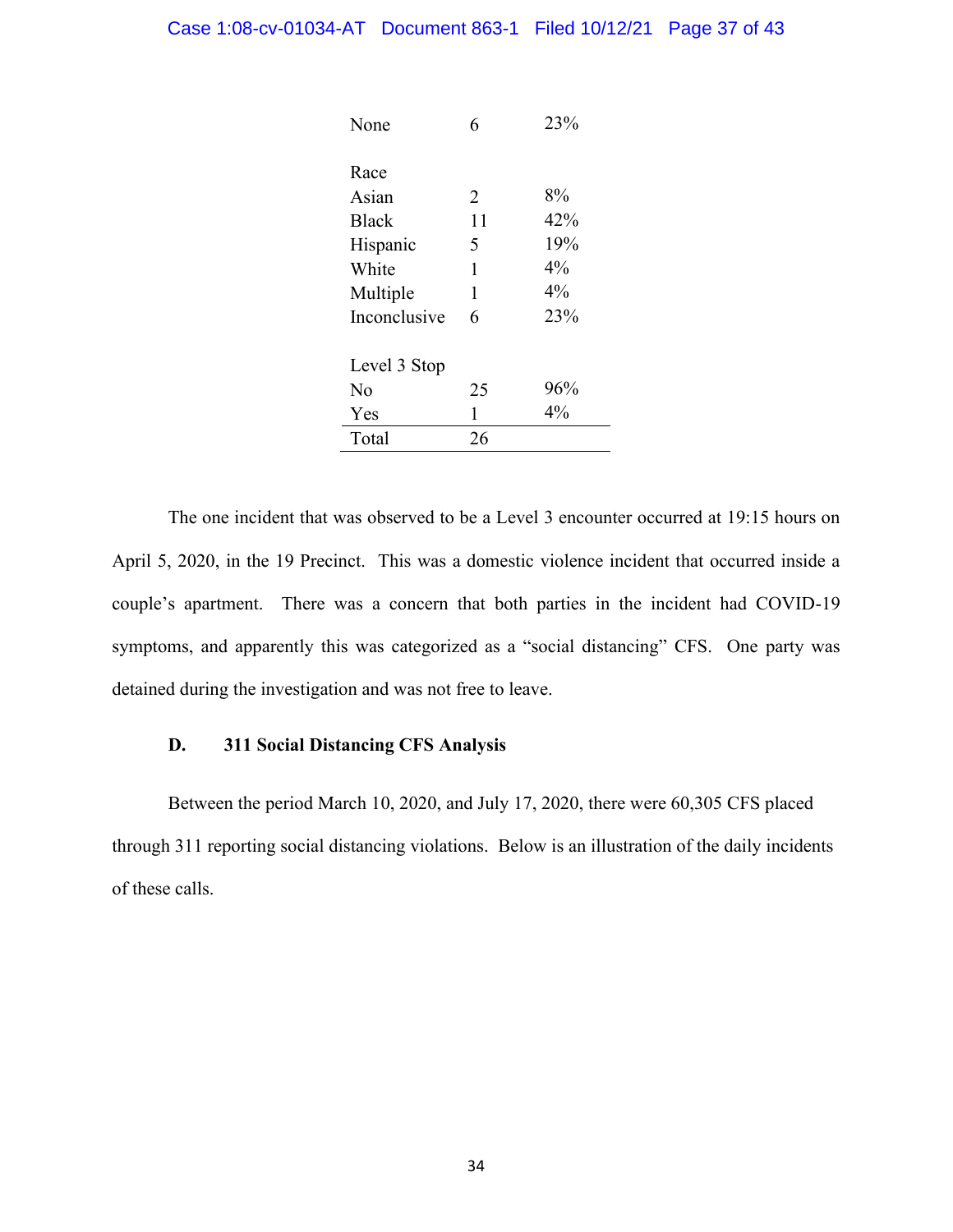

Typically, calls to 311 are not criminal in nature. Because of the nature of these CFS, NYPD policy would not require officers to activate their BWCs. Nonetheless, the Monitor Team attempted to determine whether or not there were BWC videos containing information to assess if any Level 3 encounters occurred. In order to explore the feasibility of using 311 CFS data to determine if any Level 3 encounters occurred, a random sample of 50 311 CFS were selected from the population of all CFS. The same process was used here as was used to identify 911-related BWC video.

In only two of the 50 311 CFS was BWC video located. One video showed no encounters; the other showed a Captain requesting people to disperse from congregating on the sidewalk. There were no Level 3 encounters observed in these two instances. Since there was a paucity of data related to the 50 311 CFS and BWC recordings, sampled the Monitor Team did not continue to use 311 CFS in assessing investigative encounters related to social distancing.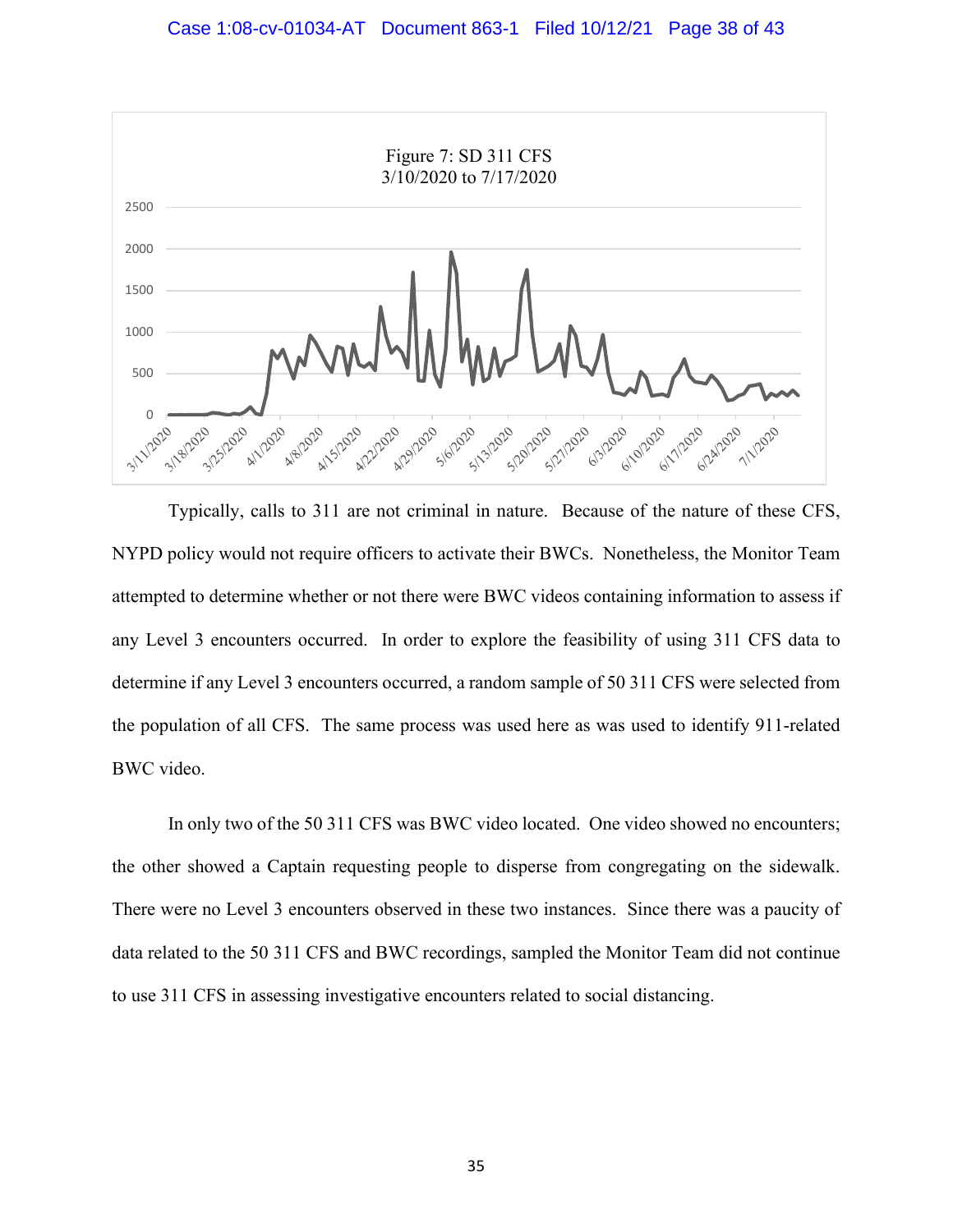#### **E. Analysis of BWC Videos Tagged "Social Distancing"**

<span id="page-43-0"></span>The Axon BWC system was searched for videos tagged with the words "social distancing" during the period from March 10, 2020, to July 17, 2020. This search returned 13 videos from eight distinct incidents. The incidents were recorded in the 50 Precinct in the Bronx, the 66 and 67 Precincts in Brooklyn, and in the 105 and 109 Precincts in Queens. None of the incidents observed in these recordings involved Level 3 encounters.

In the 50 Precinct, a pair of videos from the same officer at the same event recorded a Captain walking on the sidewalk advising numerous people that they needed to be socially distant and wear masks and requested they disperse from sitting on the sidewalk. There was one recording in the 66 Precinct where an officer from the Mayor's Task Force closed a religious school, and there were six recordings in the 67 Precinct in Brooklyn, where the same pair of officers responded to the same location three times and instructed people to socially distance and wear masks. In another video in the 105 Precinct in Queens, a pair of officers disperse a large gathering being held in the basement of a home and warn the participants about COVID-19. Lastly, in the 109 Precinct, an officer recorded numerous people in a park playing soccer and advised them to wear masks.

#### <span id="page-43-1"></span>**V. Conclusion**

In general, the NYPD enforcement of social distancing orders pursuant to Executive Orders from the Governor and Mayor appeared to be restrained. The level of enforcement actions compared to the high volume of CFS from 911 and 311 from the public was lower than expected compared to routine crime complaints and arrests. Although there was a positive and significant correlation between the non-White population in a given precinct and the rank-order and raw numbers of enforcement actions in those precincts, this is likely due to the outsized influence of a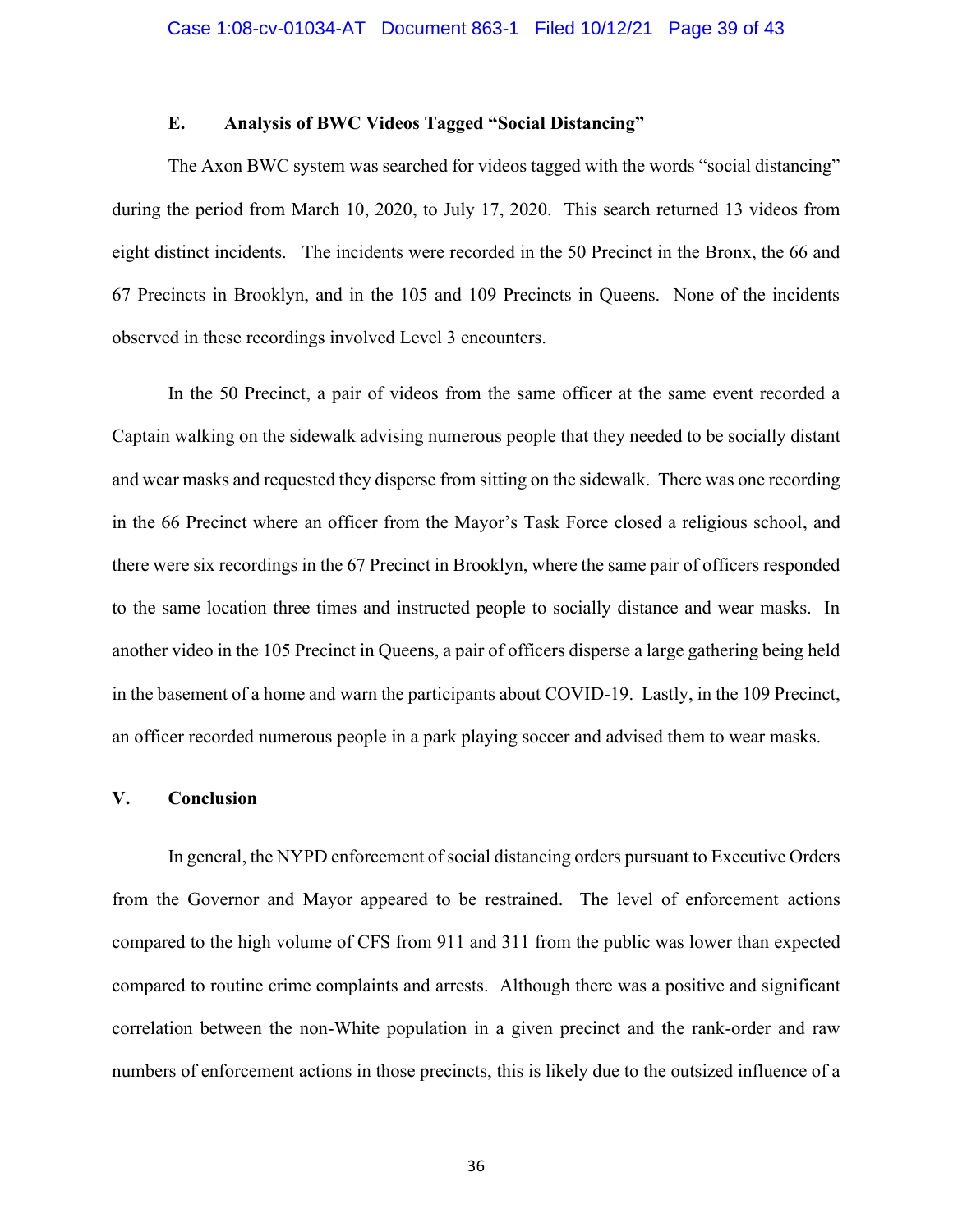#### Case 1:08-cv-01034-AT Document 863-1 Filed 10/12/21 Page 40 of 43

few precincts with specific events that generated multiple enforcement actions. Precincts with high non-White population also had a higher volume 911 and 311 CFS. In addition, there are likely other variables not accounted for in this analysis that might influence both CFS and enforcement levels in the precincts: population density, the number of officers in a precinct, the availability of space for people to gather and maintain social distance, the proclivity of people to call the police and report social distancing violations, and even the overall rate of COVID-19 infections in a precinct could all be related to enforcement, CFS, and race.

The review of the BWC videos of social distancing enforcement reveals that the conduct by officers was overwhelmingly lawful. There was only one incident where the Monitor Team determined that the video did not illustrate probable cause for the arrest or summons, and one video of summons enforcement incidents where it appeared that officers made a stop without reasonable suspicion.

In 12 arrest videos it appeared that the encounter involved a *Terry* stop, but only half of these encounters were directly related to social distancing enforcement in the strict sense. The others were arrests in which the officers were mobilized by a complainant and the incident related to social distancing only indirectly. In addition, there were only two Level 3 encounters in the sample of 75 BWC summonses, and only one Level 3 encounter observed in the sample of videos related to 911 calls: that encounter occurred in an apartment where officers investigated a domestic violence incident. Therefore, it appears that officers enforcing social distancing orders from the City and State engaged in Level 3 *Terry* stops only rarely. The results of the Monitor Team's analysis bolster the Court's ruling that much of the police conduct that Plaintiffs had alleged and complained of extended beyond the suspicionless and racially motivated stops and frisks addressed by the Court in *Floyd*. Furthermore, in those situations in which a *Terry* stop appeared to occur,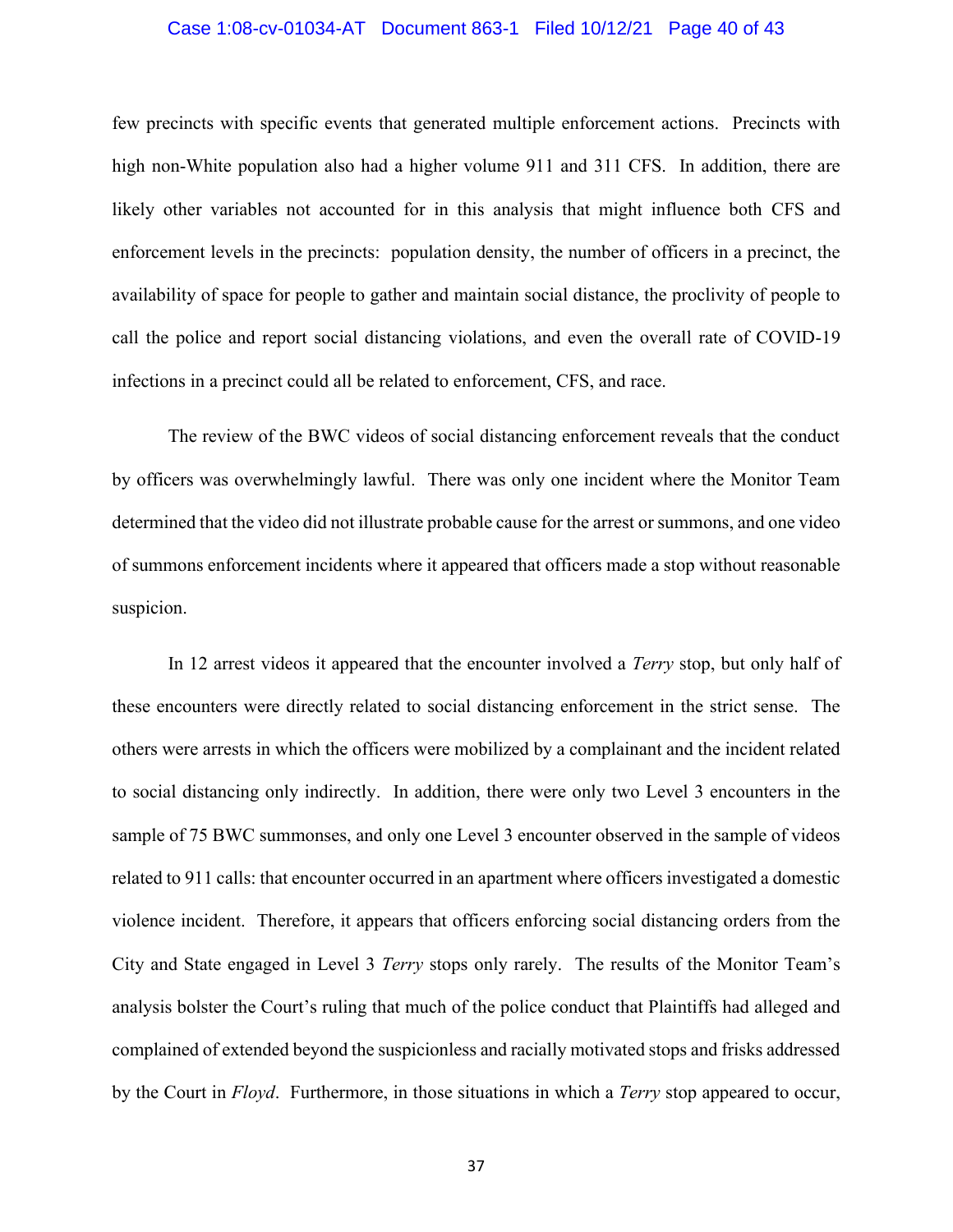the video recording indicated the officers had reasonable suspicion for most of the stops, as well as reasonable suspicion for the frisks and a legal basis for the searches, if conducted.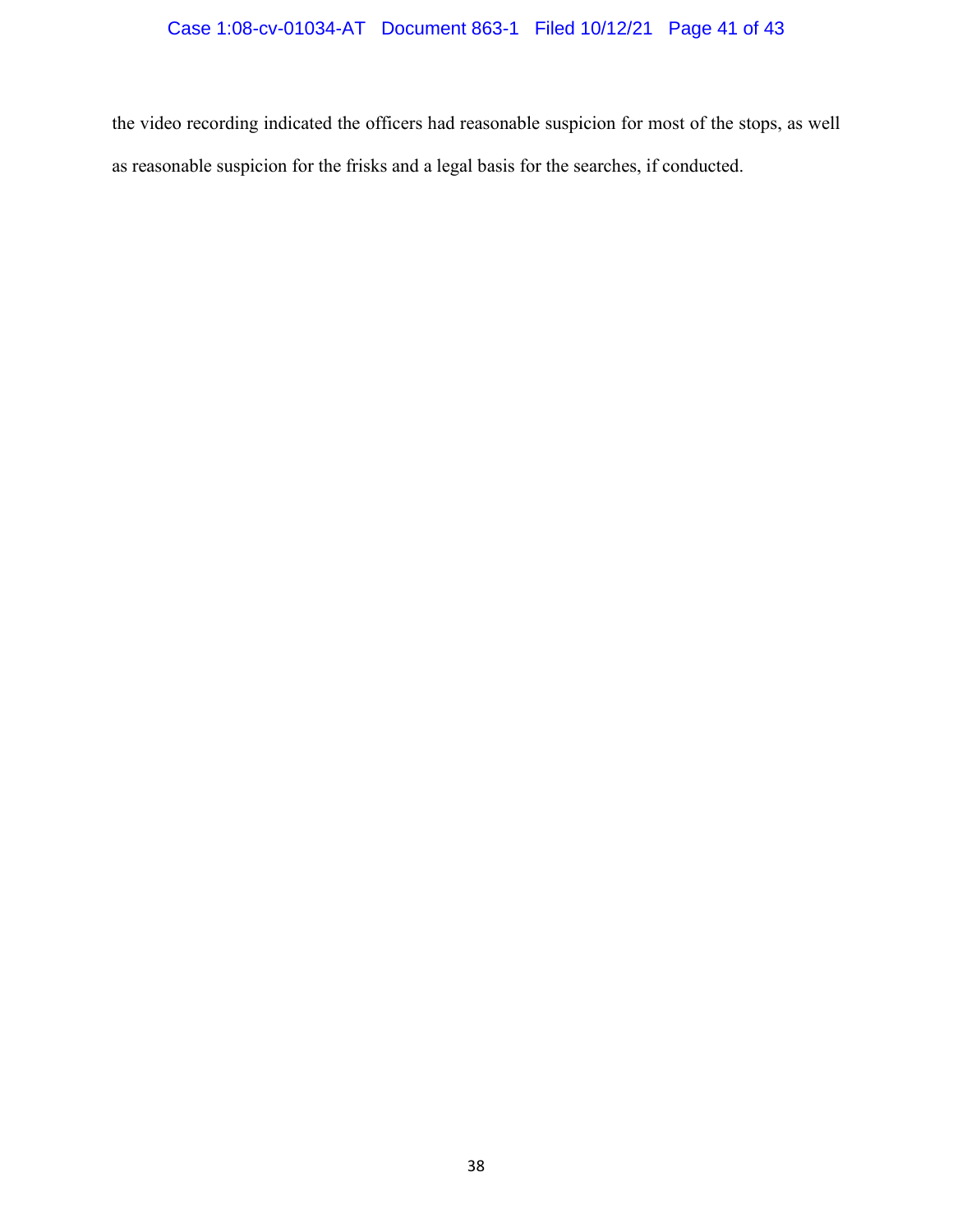#### **APPENDIX 1**

#### <span id="page-46-0"></span>**Timeline of NYPD Social Distancing Orders and Directives**

- 1. March 16, 2020 NYS Governor's Executive Order No. 202.3, Continued temporary suspension and modification of laws relating to the disaster emergency. This was an extension of Executive Order No. 202 that declared a state of emergency in New York State due to the COVID-19 pandemic.
	- Canceled any events or large gatherings in excess of 500 people
	- Directed bars and restaurants or bars to cease serving food or beverages on premises.
	- Ceased operation of gaming facilities
	- Ceased operations of gyms, fitness centers and movie theaters
	- Executive Order 202 has been amended 98 times with the last order issued on March 21, 2021
- 2. March 16, 2020 NYC Mayor's Emergency Executive Order No. 100 empowered City agencies to protect the public from the risk of spread of COVID-19.
	- Directed all establishments that offered food and drink be closed until further notice
	- Directed all entertainment venues be closed
	- Directed all commercial gyms be closed
	- Directed agency heads, including the Police Department, to take all appropriate steps to protect the health and well-being of the residents of the City
- 3. March 16, 2020 NYPD memo entitled "Enforcement Options for Mayo's Executive Order: Clubs/Bars and Dining Out Banned."
	- MOS authorized to vacate premises
	- MOS may issue a C Summons to establishment operator for violations of NYC-AC 3- 108
	- Memo provides phone number to Legal Bureau (M-F, 0700x2300), and to Operations Unit
	- Sample narratives for summonses provided
- 4. March 17, 2020 FINEST Message suspending enforcement of NYC Administrative Codes 19-176.2(B) and 10-157(K), related to the operation of motorized scooters and ebikes.
- 5. March 18, 2020 FINEST Message about gatherings and commercial establishment restrictions.
	- All entertainment venues must be closed
	- Commercial gyms must be closed
	- Restaurants, cafes and bars that serve food may continue to operate but are prohibited from serving food or alcohol for on-premise consumption
	- NYS Liquor Authority temporarily authorized take-out alcohol purchases
	- Gatherings of more than 50 people are prohibited, except for retail establishments